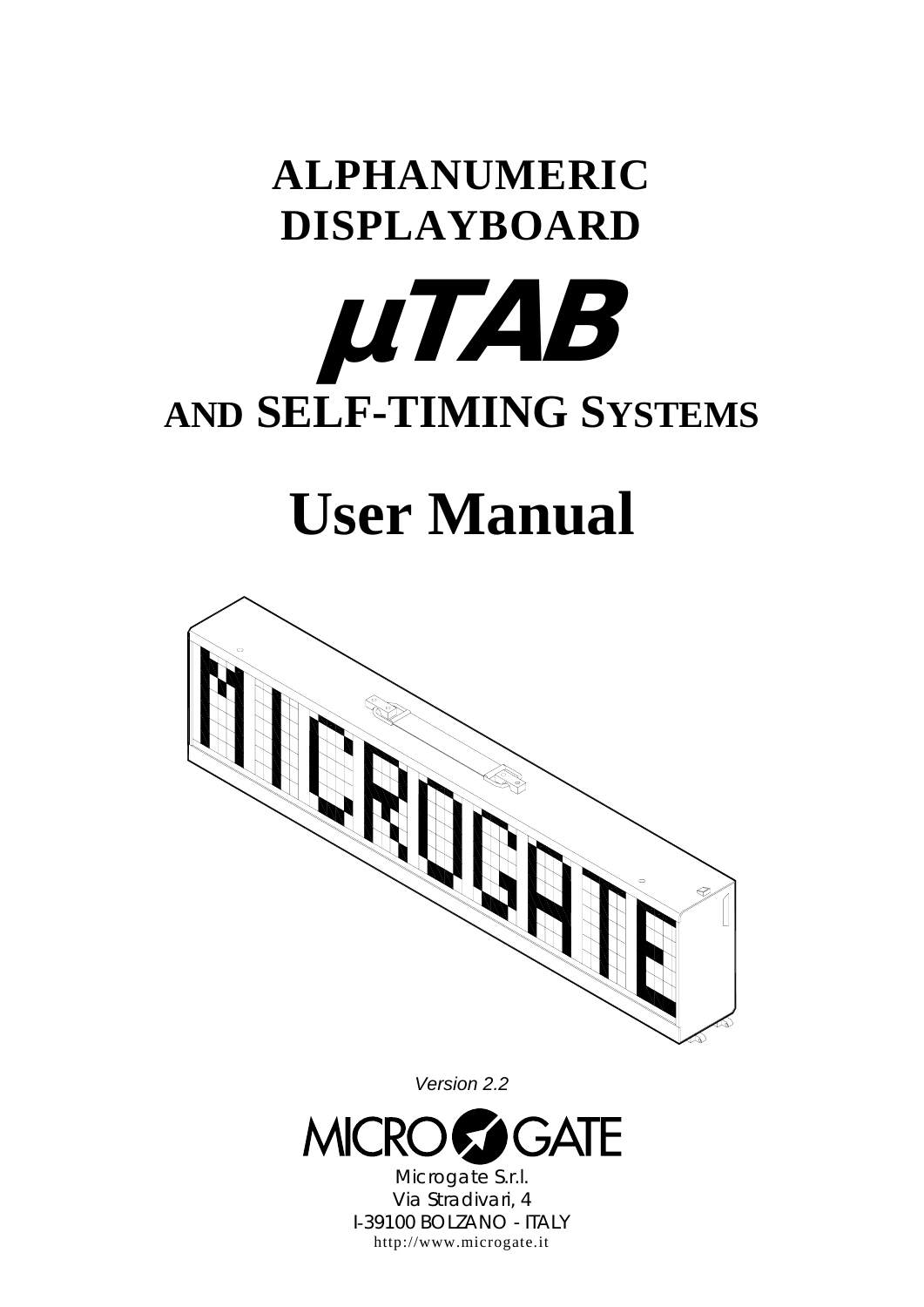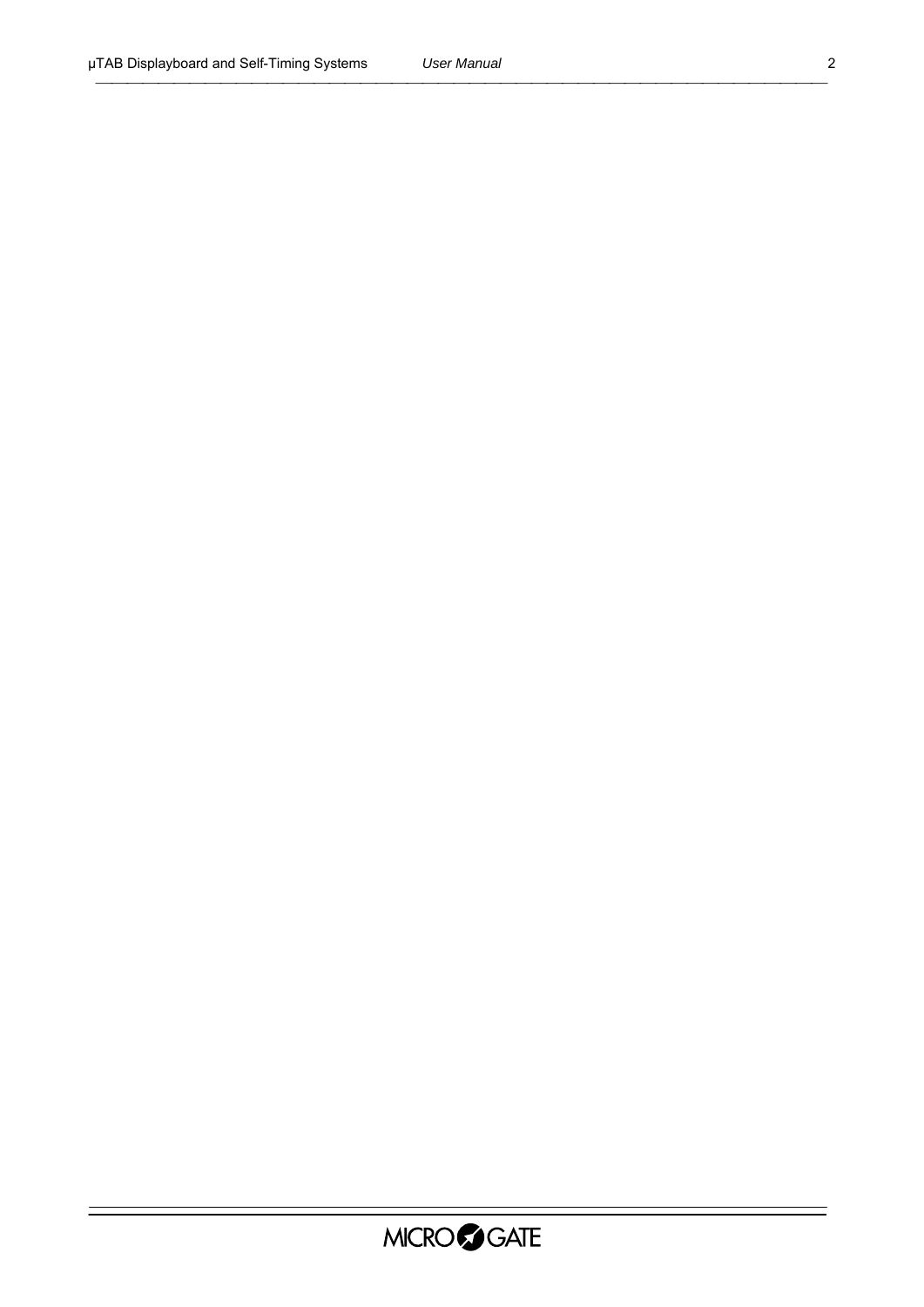## **INDEX**

| 1              |                    |          |    |
|----------------|--------------------|----------|----|
|                | 1.1                |          |    |
|                | 1.2                |          |    |
|                | 1.3                |          |    |
|                | 1, 3, 1            |          |    |
|                | 1.4                |          |    |
|                | 1.4.1              |          |    |
|                |                    | 1.4.1.1  |    |
|                | 1.4.1.2            |          |    |
|                | 1.4.1.3            |          |    |
|                | $1.5 -$            |          |    |
|                | 1.6                |          |    |
|                | 1.6.1              |          |    |
|                |                    |          |    |
| $\overline{2}$ |                    |          |    |
|                | 2.1                |          |    |
|                | 2.2                |          |    |
|                | 2.3                |          |    |
|                | 2.4                |          |    |
|                | 2.5                |          |    |
|                | 2.6                |          |    |
|                | 2.7                |          |    |
|                | 2.8                |          |    |
|                | 2.9                |          |    |
|                | 2.10               |          |    |
|                | 2.10.1             |          |    |
|                | 2.10.2             |          |    |
|                | 2.10.3             |          |    |
|                | 2.10.4             |          |    |
|                | 2.10.5             |          |    |
|                | 2.10.6             |          |    |
|                | 2.10.7             |          |    |
|                | 2.10.8             |          |    |
|                | 2.11               |          |    |
|                | 2.11.1             |          |    |
|                |                    |          |    |
|                | 2.11.2             |          |    |
|                | 2.12               |          |    |
|                | 3 APPENDIX         |          | 38 |
|                | 3.1                |          |    |
|                | 3.1.1              |          |    |
|                | 3.1.1.1            |          |    |
|                | 3.1.1.2            |          |    |
|                | 3.1.1.3            |          |    |
|                | 3.1.1.4            |          |    |
|                | 3.1.1.5            |          |    |
|                | 3.1.1.6            |          |    |
|                | 3.1.1.7<br>3.1.1.8 |          |    |
|                | 3.1.1.9            |          |    |
|                |                    | 3.1.1.10 |    |
|                |                    | 3.1.1.11 |    |
|                |                    | 3.1.1.12 |    |
|                |                    | 3.1.1.13 |    |
|                |                    | 3.1.1.14 |    |
|                |                    | 3.1.1.15 |    |
|                |                    | 3.1.1.16 |    |

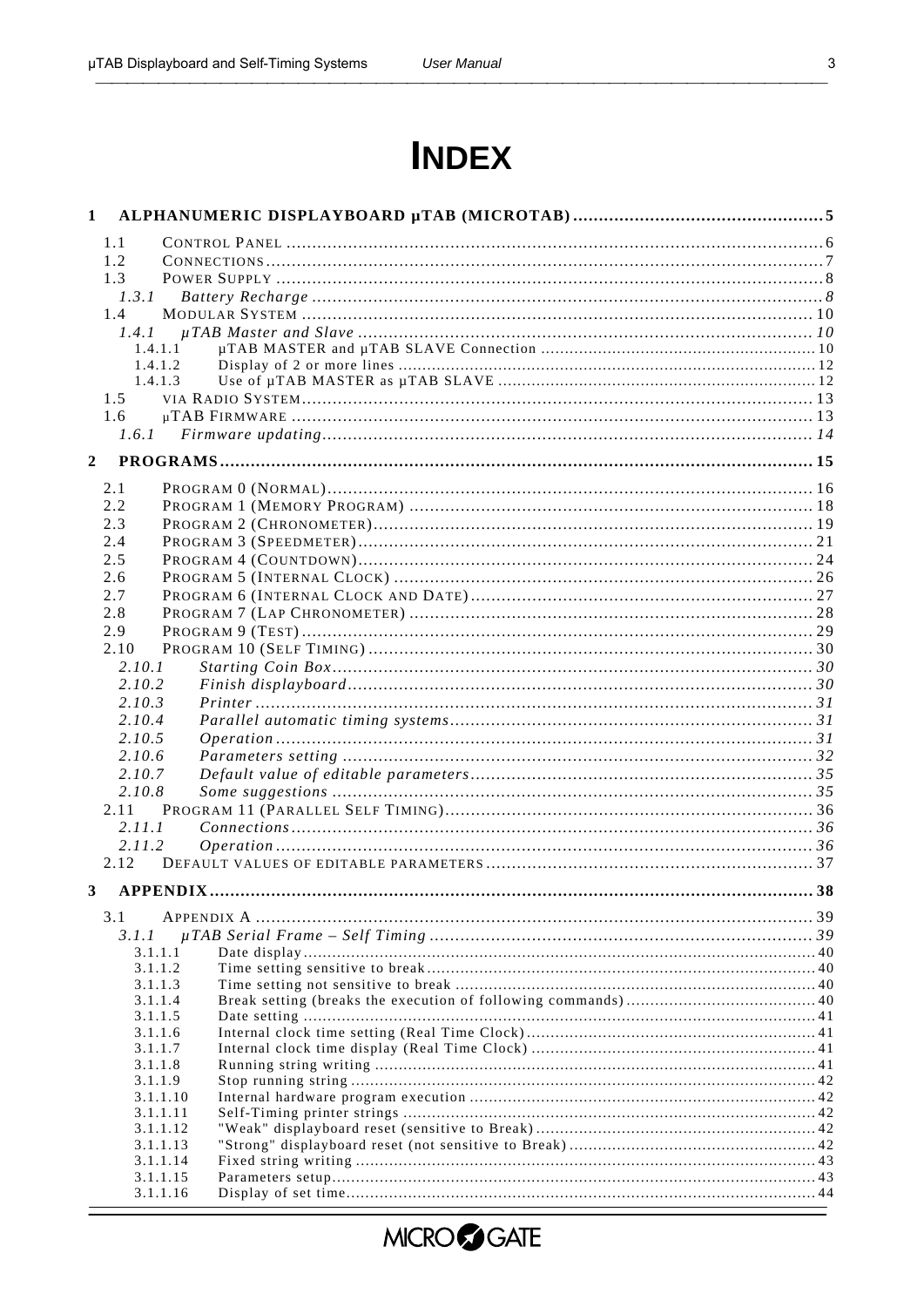| 3.1.1.17 |  |
|----------|--|
| 3.1.1.18 |  |
| 3.1.1.19 |  |
| 3.1.1.20 |  |
| 32       |  |
|          |  |
| 33       |  |
| 331      |  |
| 3.3.1.1  |  |
| 3.3.1.2  |  |
| 3.3.1.3  |  |
| 3.3.1.4  |  |
| 3.3.1.5  |  |

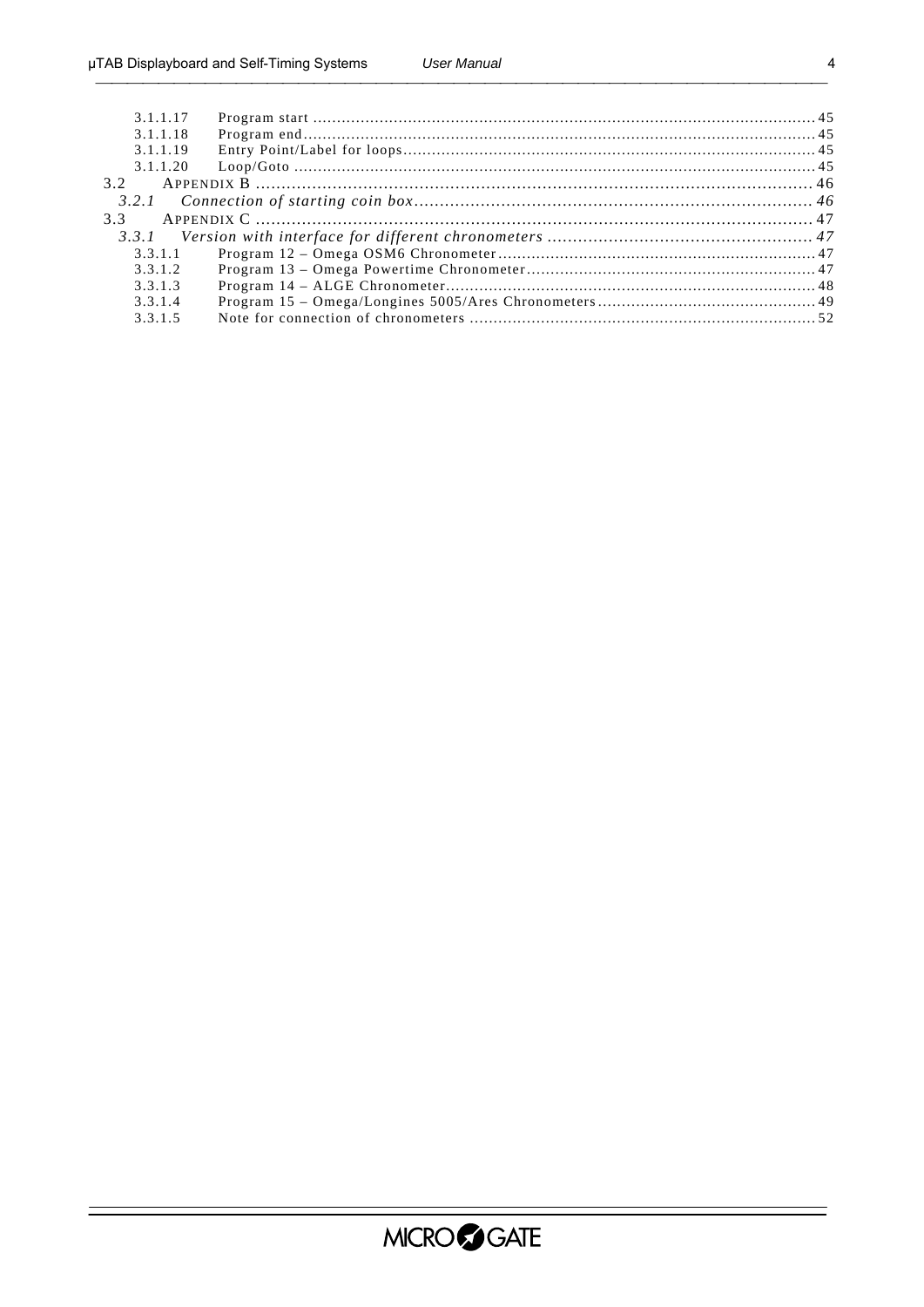# <span id="page-4-0"></span>**1 ALPHANUMERIC DISPLAYBOARD µTAB (MICROTAB)**

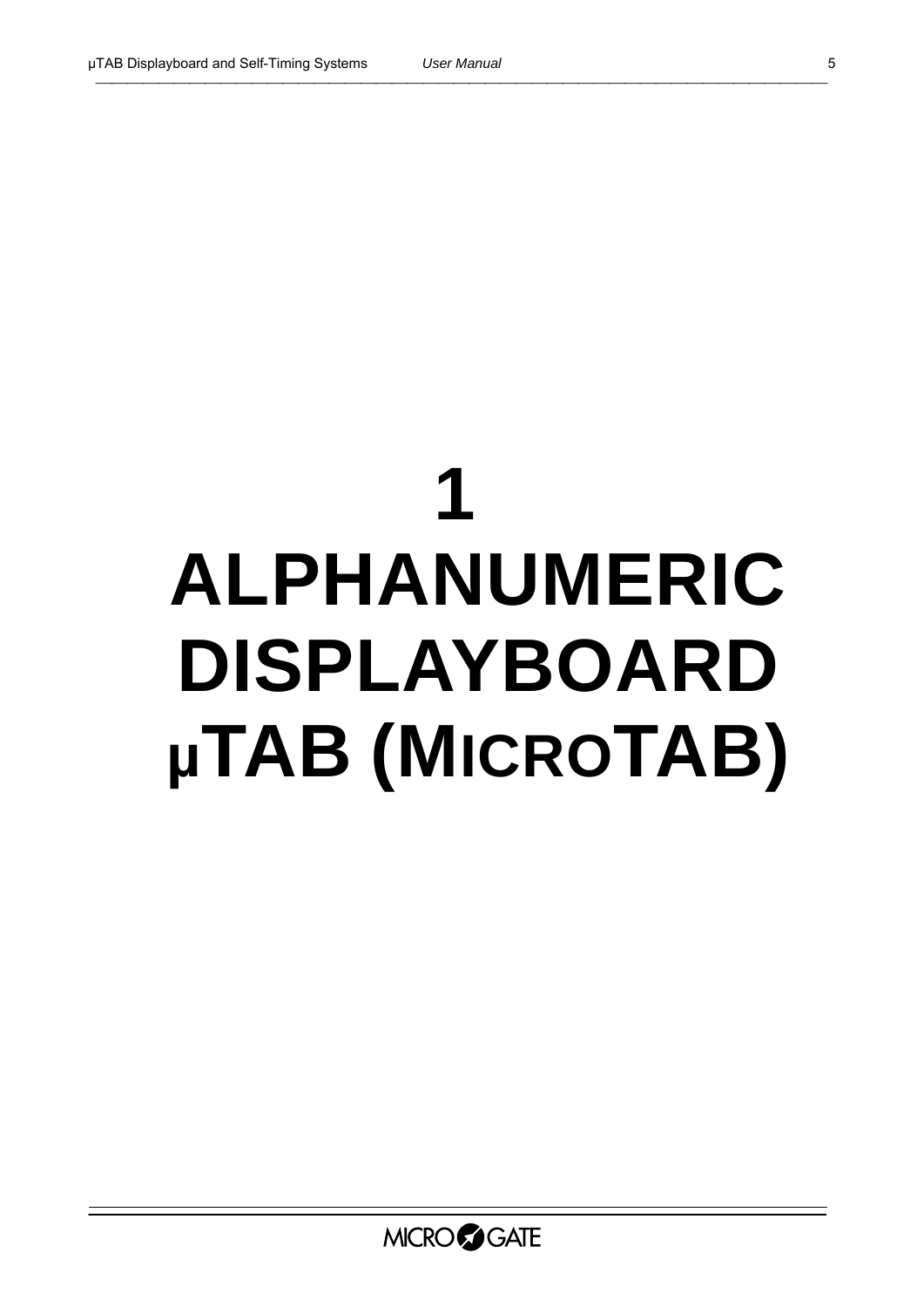## <span id="page-5-0"></span>*1.1 CONTROL PANEL*



- 1 5 pole Nucletron RADIO connector for connection of *Linkgate* radio system
- 2 7 pole Amphenol SUPPLY connector for external power supply and battery recharge
- 3 6 pole Amphenol SELF-TIMING connector for connection of Self Timing systems
- 4 6 pole Amphenol SERIAL 1 connector for serial input/output
- 5 6 pole Amphenol SERIAL 2 connector for serial output
- 6 Green START STOP (MODIFY DISCHARGE/CHARGE) button used for:
	- manual START and STOP signals
	- editing values of program settings (keep pressed down for fast forward)
	- selection of battery discharge and recharge
- 7 6 pole Amphenol START-STOP-LAP INPUTS connector for START STOP and LAP signals
- 8 Yellow LAP RESET (SETUP DIRECT CHARGE) button used for:
	- manual LAP signals and displayboard RESET
	- confirmation of program settings
	- selection of immediate battery charging
- 9 LOW BATTERY led to indicate battery status
- 10 Rotating ADDRESS switches for addressing lines and PROGRAM for program selection
- 11 FUSE for power supply
- 12 On/off displayboard POWER switch
- 13 External loudspeaker connection jack<br>14 Hardware programs legend
- Hardware programs legend

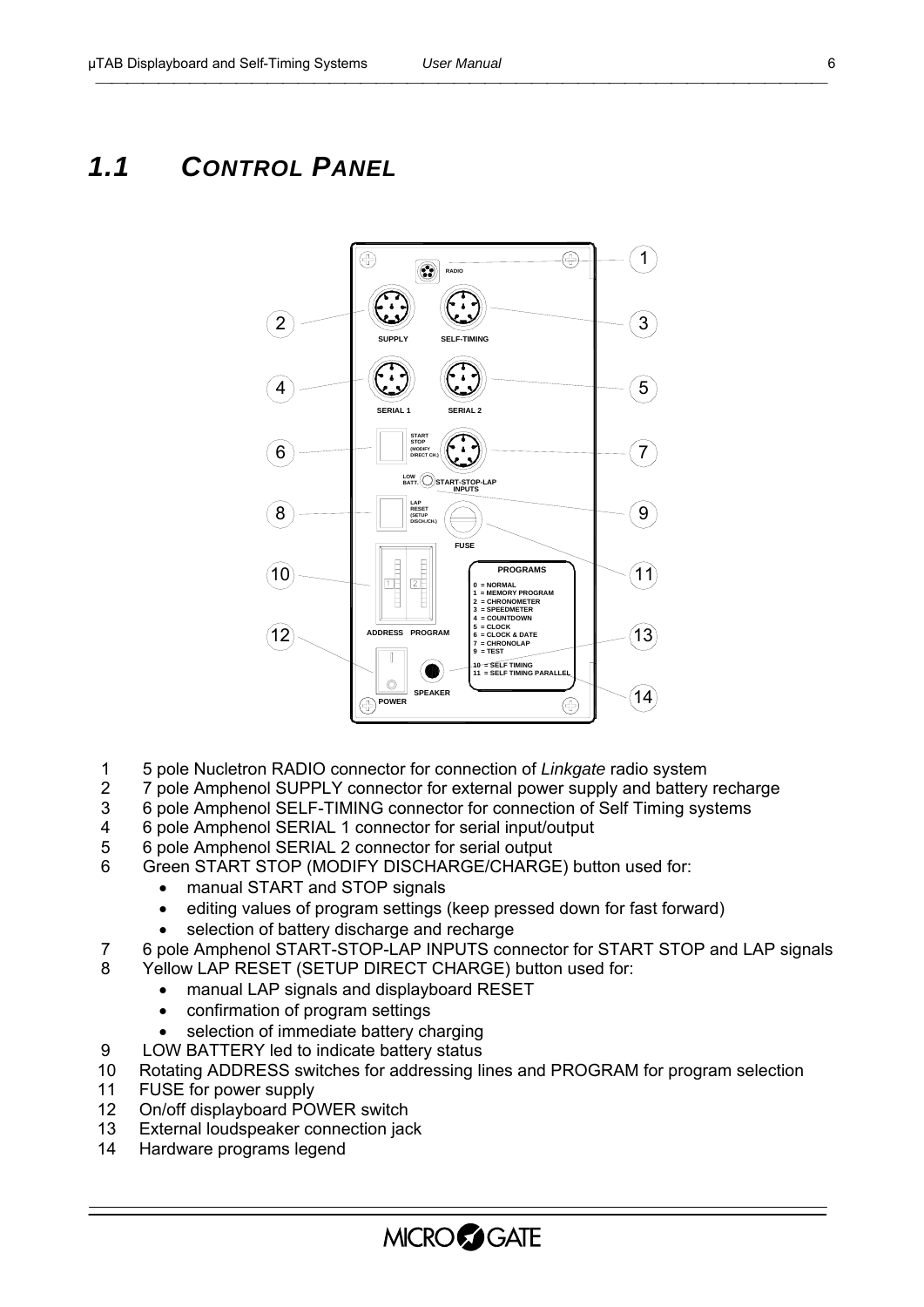## <span id="page-6-0"></span>*1.2 CONNECTIONS*

#### • *SUPPLY (7 pole Amphenol)*

- 1 Ground
- 2 Ground
- 3 Ground
- 4 External supply input (8-25V)
- 5 External supply input (8-25V)
- 6 External supply input (8-25V)
- 7 Remote on/off input

#### • *SELF-TIMING (6 pole Amphenol)*

- 1 START signal
- 2 COIN signal
- 3 PARALLEL signal
- 4 REDLINE signal
- 5 AUX signal
- 6 GREENLINE signal

#### • *SERIAL 1 (6 pole Amphenol)*

- 1 SERIAL 1 RS232 TX output
- 2 SYNC IN
- 3 SERIAL 1 RS485 + RX input
- 4 SERIAL 1 RS485 RX input
- 5 Ground
- 6 SERIAL 1 RS232 RX input

#### • *SERIAL 2 (6 poles Amphenol)*

- 1 SERIAL 2 RS232 TX output
- 2 SERIAL 1 RS232 TX output
- 3 SERIAL 2 RS485 + output
- 4 SERIAL 2 RS485 output
- 5 Ground
- 6 SYNC OUT

#### • *START-STOP-LAP INPUTS (6 pole Amphenol)*

- 1 Start (NO Normally Open)
- 2 +5V fixed, max 1A
- 3 Ground
- 4 LAP (NO)
- 5 STOP (NO)
- 6 Not used



7 pole Amphenol Connector



6 pole Amphenol Connector

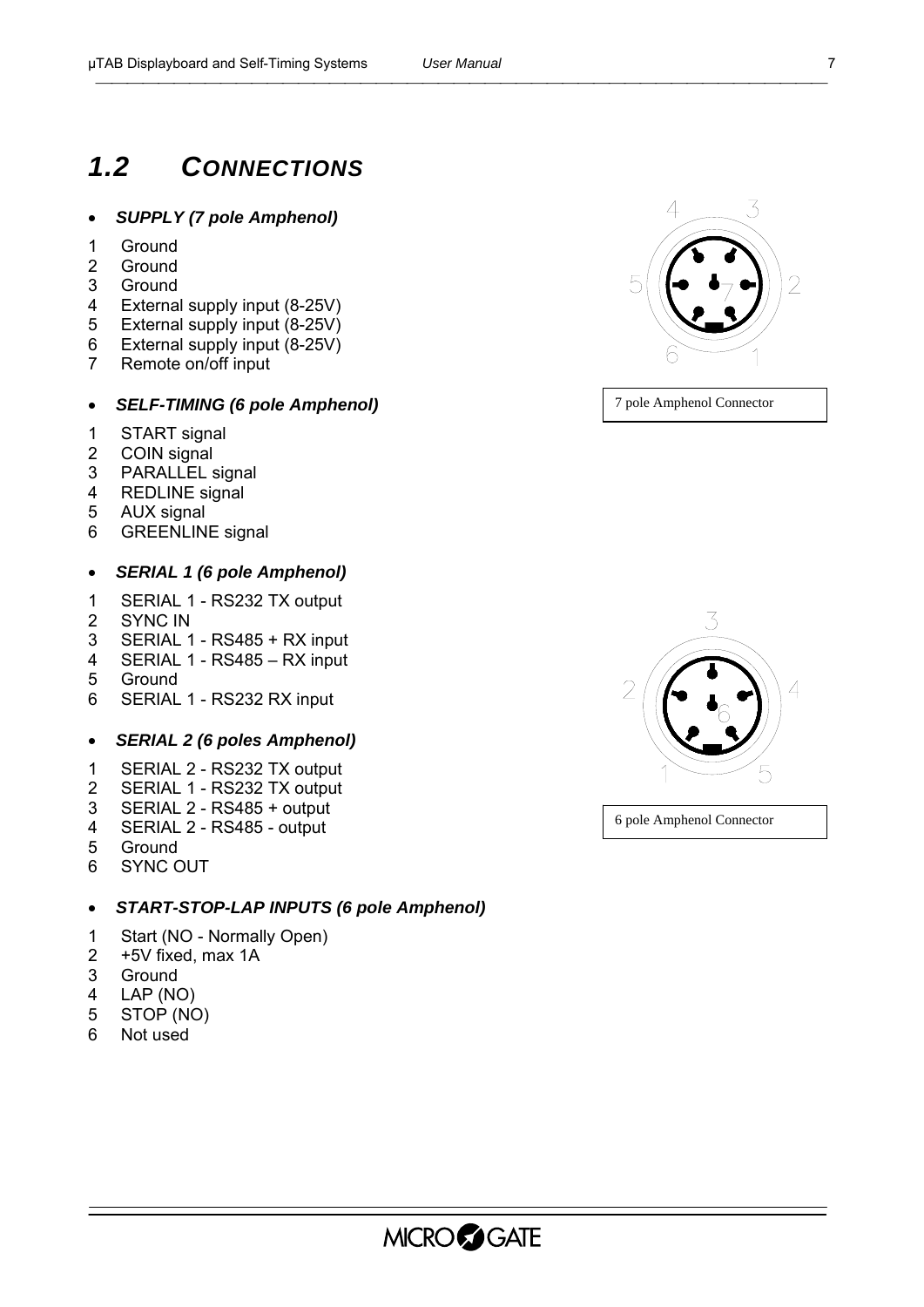## <span id="page-7-0"></span>*1.3 POWER SUPPLY*

Power can be supplied in three ways:

- By connecting the µTAB displayboard to the MICROGATE battery charger. In this way it is possible to supply up to 6 mains supplied µTABs (1 MASTER and 5 SLAVES, see chap.[1.4.1.1](#page-9-1) [µTAB MASTER and µTAB SLAVE](#page-9-1) on p.[10\)](#page-9-1) and to keep the batteries charged at the same time. This guarantees perfect functioning also when the mains power supply is interrupted.
- By using the internal batteries of the displayboard. In this case autonomy is usually above 30 hours of continuous functioning (depending on the type of display used).
- By connecting the displayboard to any continuous current supply (whether steady or not) between 10 and 30 Volts which is able to supply at least 30W peak power and about 2W average power. A car battery guarantees several days' autonomy.

**Important note:** the adaptor *ACC062* for the µTAB displayboard **is not suitable for outdoor use**. Consequently Microgate does not accept any responsibility for damage to persons or things due to incorrect use of the adaptor.

#### 1.3.1 Battery Recharge

If the batteries are low, either the *discharge/recharge* or the *immediate recharge* procedure can be carried out.

In the first case, the batteries are first discharged and only subsequently recharged. This allows the batteries to maintain their original capacity over a long period.

To select **discharge/recharge, keep the "START STOP (MODIFY CHARGE/DISCHARGE)" button on the control panel pressed down for at least 2 seconds with the displayboard switched off** after connecting an external power source to the connector SUPPLY**.** The operation will take from a minimum 7 hours to a maximum of about 10 hours, depending on the initial battery charge level.

If you choose immediate recharge instead, the operation will last about 7 hours. However, although this type of recharge takes less time, it should only be used in exceptional circumstances as it shortens the life of the batteries.

To select **immediate recharge**, **keep the yellow "LAP RESET (SETUP DIRECT CHARGE)" button on the control panel pressed down for at least 2 seconds with the displayboard switched off** after connecting an external power source to the connector SUPPLY**.**

In both recharge modes it is possible **to interrupt the process** by pressing the START STOP and LAP RESET keys simultaneously.

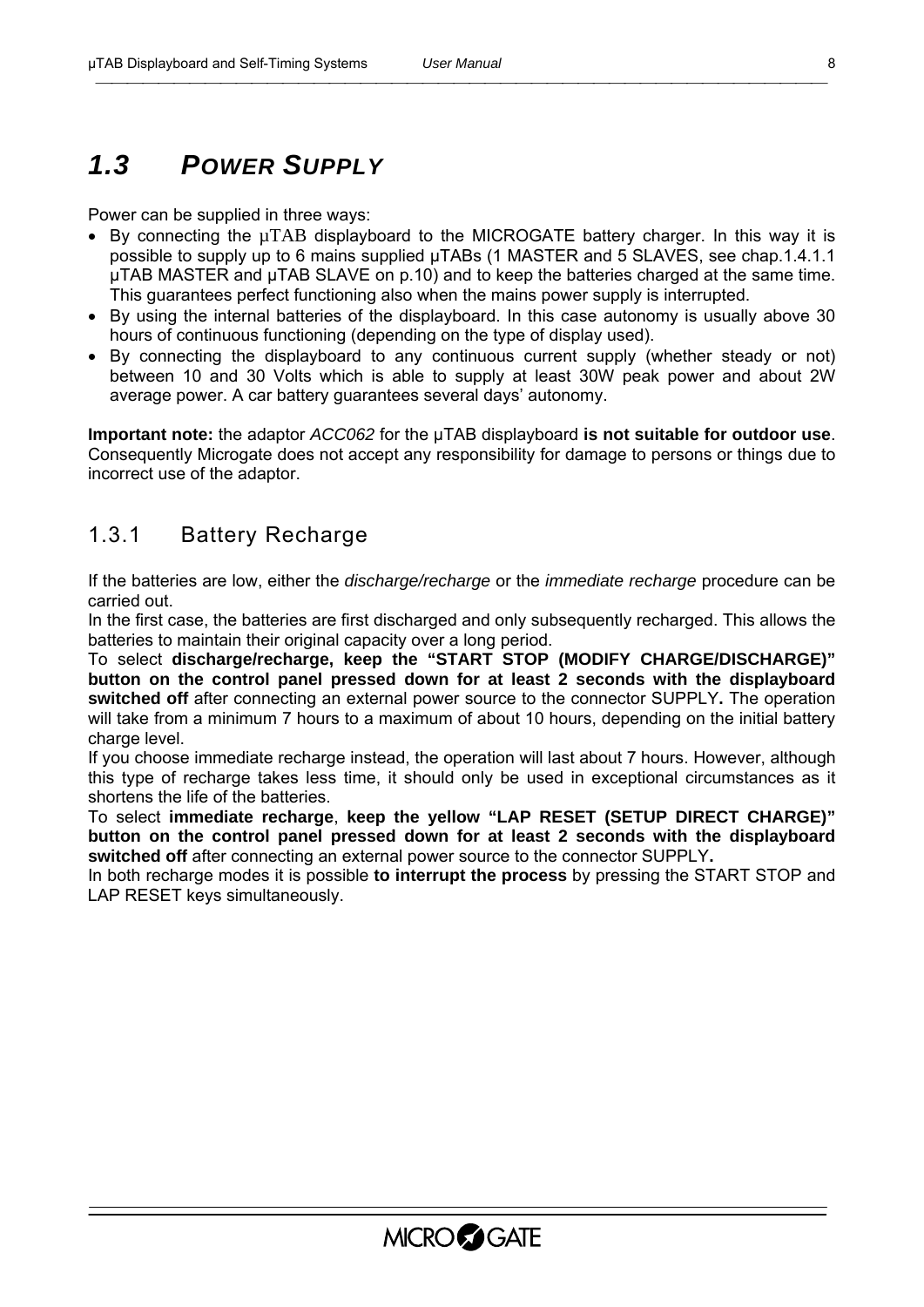$\overline{\phantom{a}}$ 

The LOW BATTERY led on the control panel tells you the battery charge status, the type of power source used and the recharge operation status when the battery is being recharged.

| <b>EXTERNAL SUPPLY</b> |                             |                        |
|------------------------|-----------------------------|------------------------|
| <b>STATUS</b>          |                             | <b>LED LOW BATTERY</b> |
|                        | Displayboard On or Off      | Green – Green – Pause  |
|                        | <b>Batteries Charged</b>    |                        |
|                        | Displayboard On or Off      | Green – Red – Pause    |
|                        | <b>Batteries Discharged</b> |                        |

| <b>INTERNAL SUPPLY (BATTERY)</b>                    |                               |  |
|-----------------------------------------------------|-------------------------------|--|
| STATUS                                              | <b>LED LOW BATTERY</b>        |  |
| Displayboard Off<br>$\bullet$                       | Off                           |  |
| <b>Batteries Charged or Discharged</b><br>$\bullet$ |                               |  |
| Displayboard On<br>$\bullet$                        | Green - Pause - Green - Pause |  |
| <b>Batteries Charged</b><br>∣ ●                     |                               |  |
| Displayboard On<br>$\bullet$                        | Red – Pause – Red – Pause     |  |
| <b>Batteries Discharged</b><br>$\bullet$            |                               |  |

| <b>CHARGE/DISCHARGE</b>                           |                                    |  |  |
|---------------------------------------------------|------------------------------------|--|--|
| <b>STATUS</b>                                     | <b>LED LOW BATTERY</b>             |  |  |
| <b>Start of Discharging</b>                       | Pause - Red - Pause - Red FAST     |  |  |
| Discharging Over-Start of Recharging<br>$\bullet$ | Pause – Green – Pause – Green FAST |  |  |
| <b>Recharging Over</b>                            | Green                              |  |  |
| <b>DIRECT CHARGE</b>                              |                                    |  |  |
|                                                   |                                    |  |  |
| <b>STATUS</b>                                     | <b>LED LOW BATTERY</b>             |  |  |
| <b>Start of Recharging</b>                        | Pause - Green - Pause - Green FAST |  |  |
| <b>Recharging Over</b>                            | Green                              |  |  |

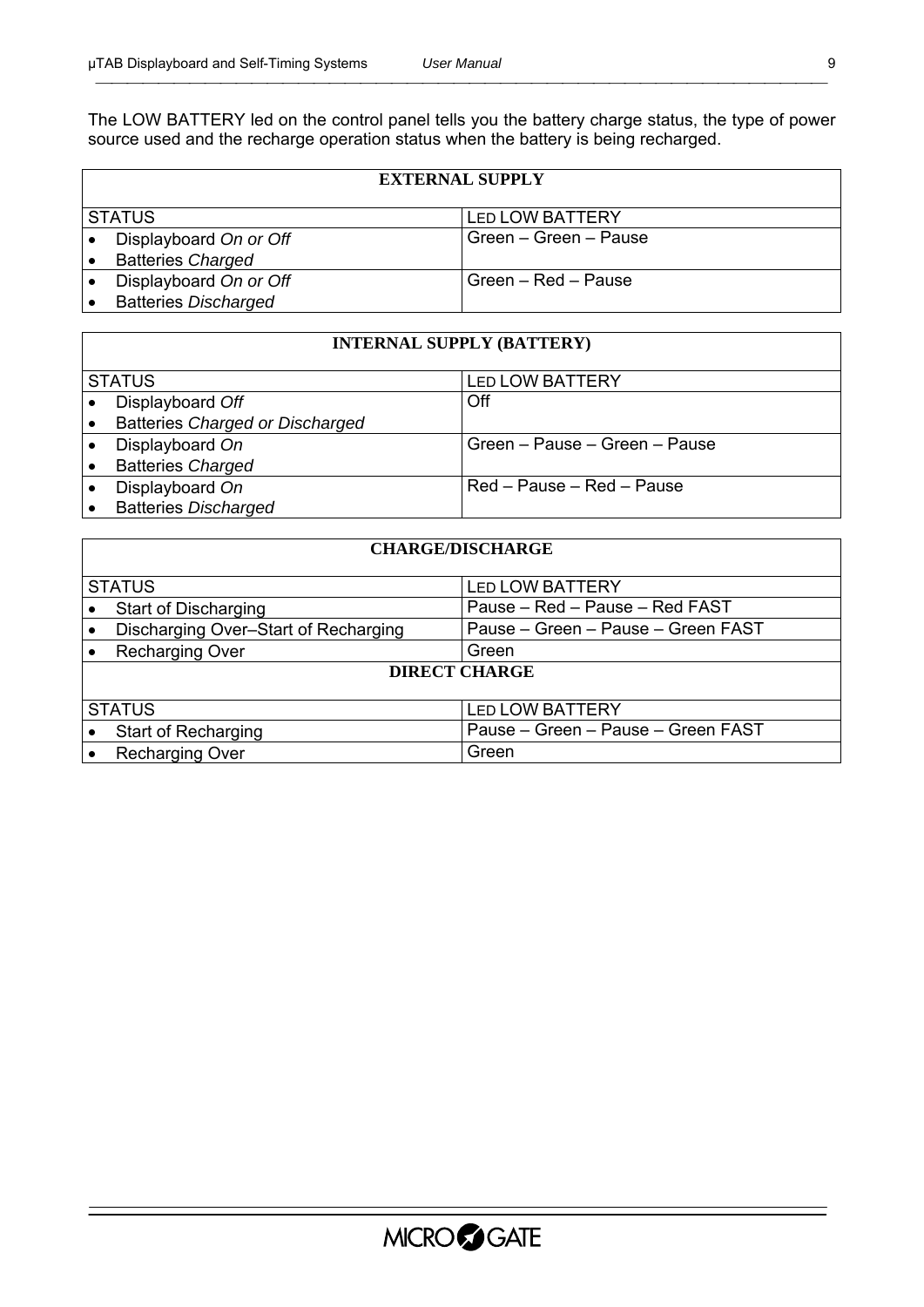## <span id="page-9-0"></span>*1.4 MODULAR SYSTEM*

#### 1.4.1 µTAB Master and Slave

There are two types of alphanumeric  $\mu$ TAB displayboard:

- MASTER the "intelligent" displayboard, fitted with a control panel in its side and internal electronics, is used individually or in systems in which 2 or more displayboards are used.
- SLAVE the "auxiliary" displayboard, without a control panel in its side, **cannot be used individually**, and is used in systems featuring lines composed of two or more displayboards. For example, a line of 45 characters (5 displayboards) is created with 1 MASTER displayboard (the first on the left) and 4 SLAVE displayboards.

#### <span id="page-9-1"></span>*1.4.1.1 µTAB MASTER and µTAB SLAVE Connection*

µTAB allows you to connect up to 6 displayboards (1 MASTER and 5 SLAVES), with the possibility of displaying lines composed of a maximum 54 characters without any break between one µTAB and the next. The MASTER displayboard "controls" the SLAVES through the connector DB25 situated on the control panel on the right (front view).

µTAB MASTER can be joined to µTAB SLAVE as explained below:



A. Bring together the displayboards, keeping the  $\mu$ TAB SLAVE slightly tilted so that the pins at the base of the displayboards are ready to be fitted into place.



B. Align the µTABs sideways so that the pins on the SLAVE displayboard enter the slots provided for them on the MASTER.

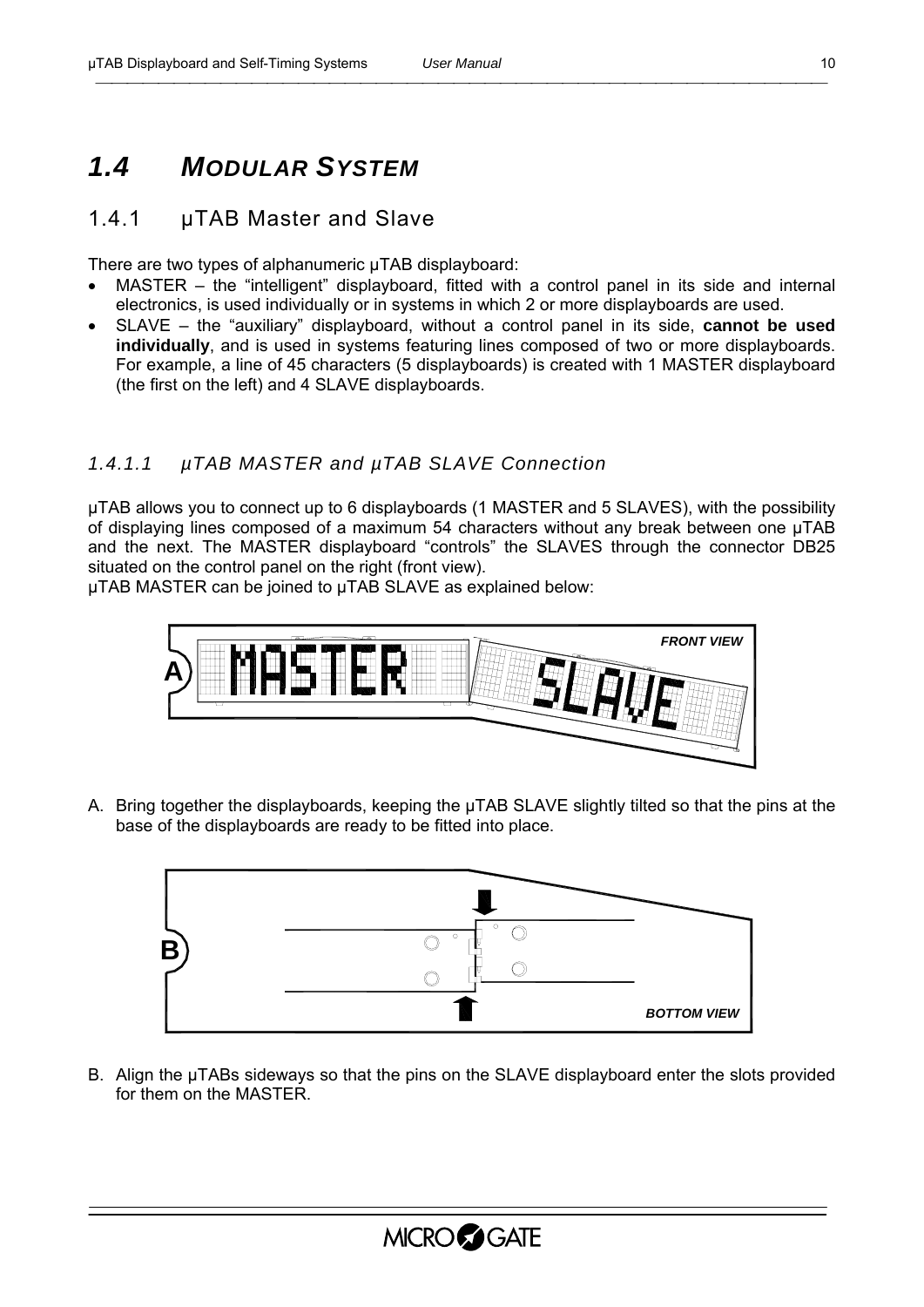

C. Align the µTABs horizontally, making sure that the male connector DB25 on the panel on the right (front view) of the MASTER displayboard is properly inserted in the DB25 on the panel on the left (front view) of the SLAVE displayboard.



D. Close the zip situated on the top left (front view) of the SLAVE displayboard.

In systems in which 3 or more µTABs are used, the same steps should be followed when joining up displayboards 3,4, etc.

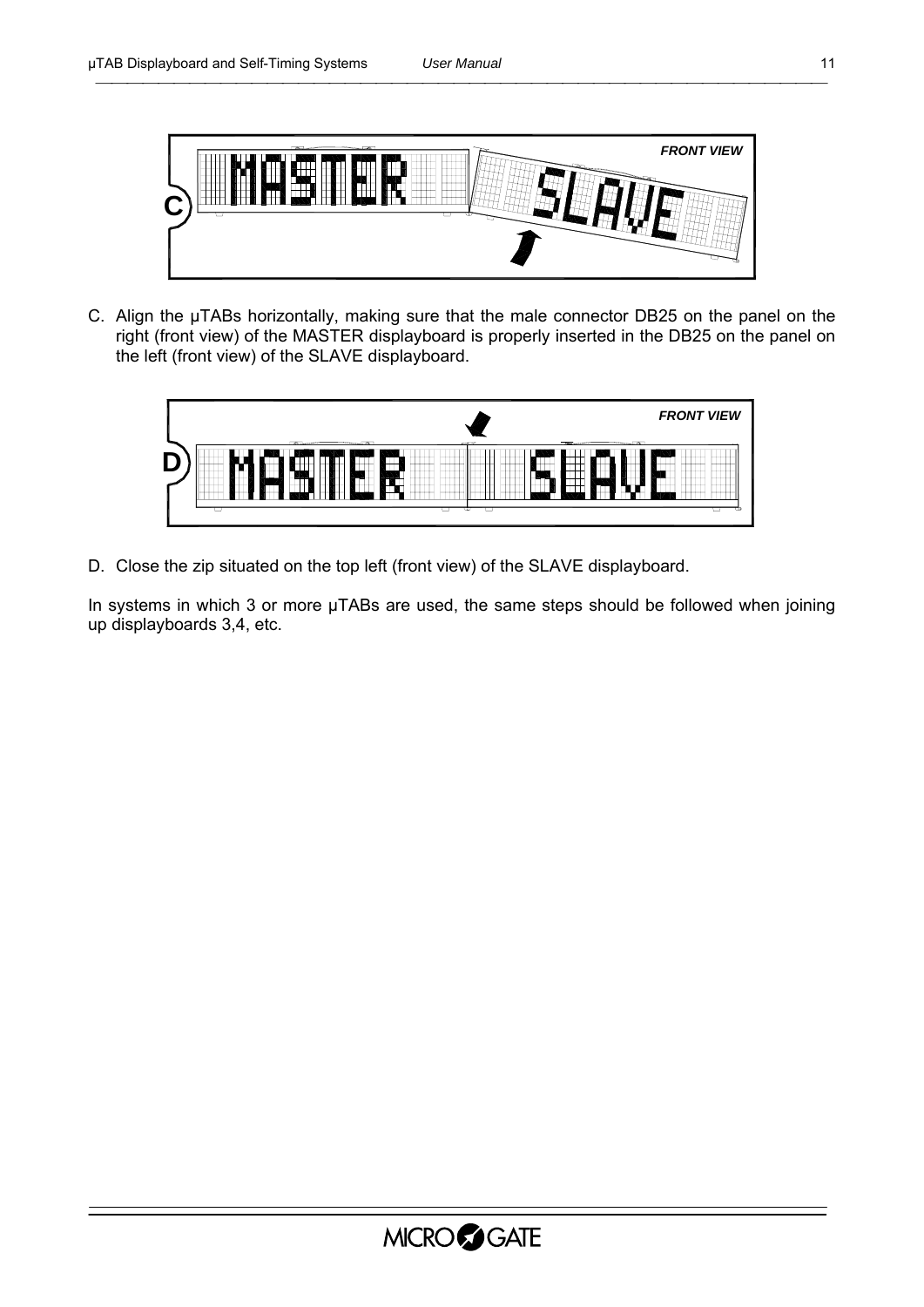#### *1.4.1.2 Display of 2 or more lines*

It is often necessary to use 2 or more µTABs to display 2 or more lines. This option is possible by using only MASTERS (which allow 9 characters per line to be displayed) or by using lines composed of MASTERS and SLAVES (up to a maximum 6 displayboards per line, therefore 54 characters). As can be seen in Figure 1, the MASTER of the first line must be connected through SERIAL 1 to the control device (using cable CAB011 if the control device is *REI2*, a 20m CAB010 cable and a 2m CAB001 cable if it is a PC), the SERIAL 1 of the second MASTER to the SERIAL 2 of the first (with cable CAB009) and so on for each subsequent line. In addition, the number of each line must be set with the rotating ADDRESS selector situated on the MASTER control panel. The Address of the first line will be 0, of the second line 1, etc.

<span id="page-11-0"></span>⎯⎯⎯⎯⎯⎯⎯⎯⎯⎯⎯⎯⎯⎯⎯⎯⎯⎯⎯⎯⎯⎯⎯⎯⎯⎯⎯⎯⎯⎯⎯⎯⎯⎯⎯⎯⎯⎯⎯⎯⎯⎯⎯⎯⎯⎯⎯



**Figure 1** 

In the example shown in Figure 1, 2 µTAB MASTERS e 2 SLAVES have been used to display the name of the competitor, his position at the finish, his race number and his race time

#### *1.4.1.3 Use of µTAB MASTER as µTAB SLAVE*

µTAB makes it possible to connect two or more MASTER displayboards, using the first as MASTER and the others as auxiliaries (or SLAVES) so that lines of more than 9 characters can be displayed.

<span id="page-11-1"></span>

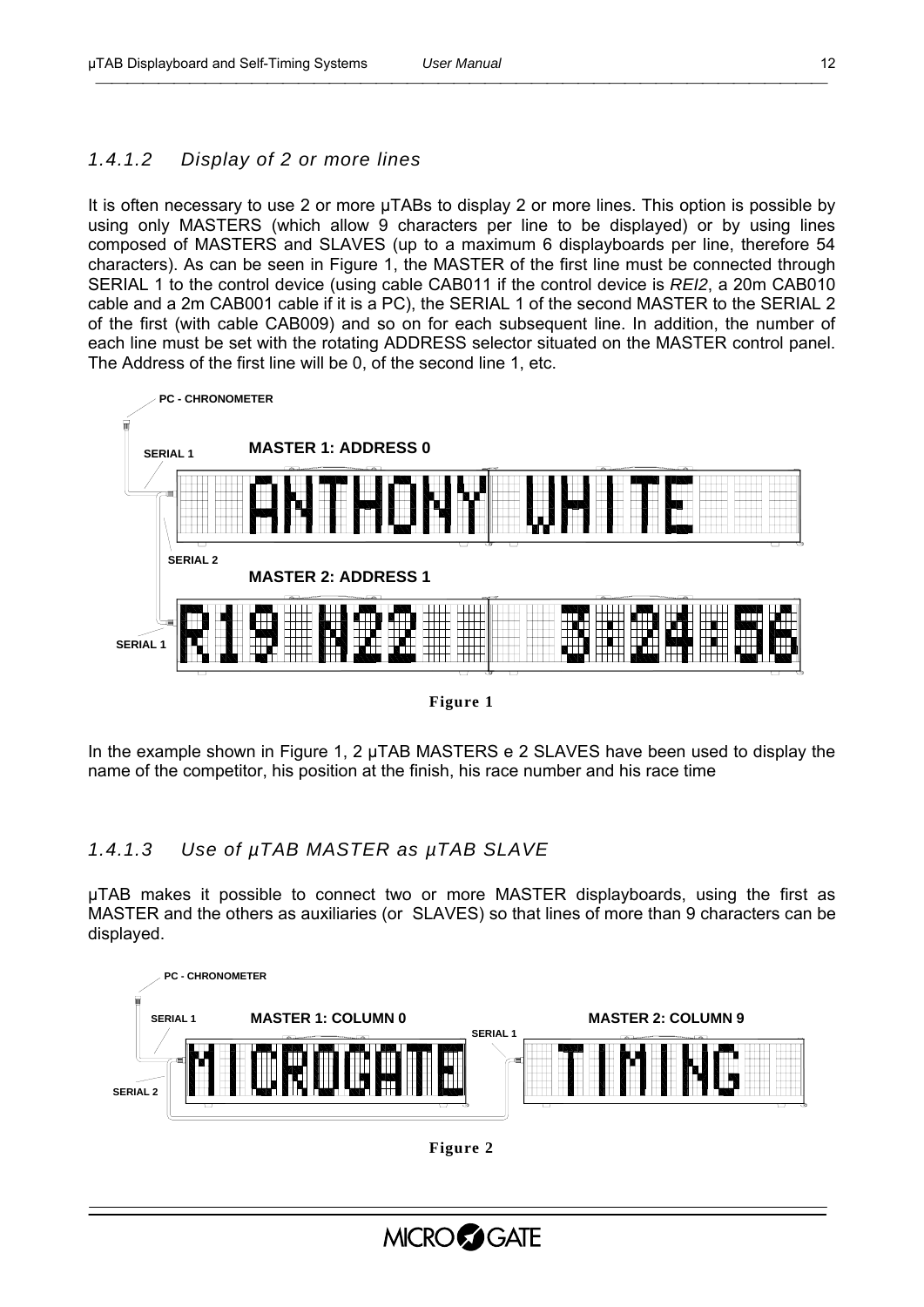As can be noted in [Figure 2](#page-11-1), the connector SERIAL 2 of the first MASTER is connected to the SERIAL 1 of the one after. If 3 displayboards had been used, the SERIAL 2 of the second would have had to be connected to the input SERIAL 1 of the third, and so on for each subsequent displayboard. Finally, the SERIAL 1 of the first MASTER must be connected to a control device.

It is also necessary to set the "Column" value of the displayboards to indicate the position of the first character of each displayboard in relation to the string to be displayed: the first displayboard must be set with Column value at 0 (default value, see par. [2.1](#page-15-1) [Program 0 \(Normal\)](#page-15-1) on p.[16\)](#page-15-1), the second with Column 9, the third with 18, etc.

However, the use of MASTER displayboards with SLAVES has a drawback: unlike a  $\mu$ TAB SLAVE, a MASTER cannot be directly connected to the previous MASTER, thus making it impossible to display strings without spaces between one displayboard and the next.

## *1.5 VIA RADIO SYSTEM*

Some programs for the µTAB displayboard (see par. [2](#page-14-1) [Program](#page-14-1) on p.[15\)](#page-14-1) make it possible to use the *Linkgate* radio system connected through *Decoder* or *DecRadio* to the RADIO connector situated on the µTAB control panel. Thanks to *Linkgate* it is possible to transmit START STOP and LAP signals from a long distance and, in [Program 0](#page-15-1)  [\(Normal\)](#page-15-1), serial data.

For further information about the *Linkgate* system, consult the appropriate REFERENCE MANUAL. In the following paragraphs, the possibility of using the via radio system will be indicated by a section *RADIO.* 

**NOTE**: To be able to use the *Linkgate* system in [Program 2 \(Chronometer\)](#page-18-1), [Program 3](#page-20-1)  [\(Speedmeter\)](#page-20-1) and [Program 7 \(Lap Chronometer\)](#page-27-1) the radio channel must be set in [Program 0](#page-15-1)  [\(Normal\)](#page-15-1) (see p[.16](#page-15-1)) of the µTAB.

To be able to transmit control commands in [Program 0 \(Normal\)](#page-15-1) via radio the velocity of the serial communication must be set to "*RAD."* within the settings of [Program 0 \(Normal\)](#page-15-1) (see p[.16](#page-15-1)).

## *1.6 µTAB FIRMWARE*

<span id="page-12-1"></span>Every time it is switched on, µTAB displays the firmware version stored at that moment:



<span id="page-12-0"></span>

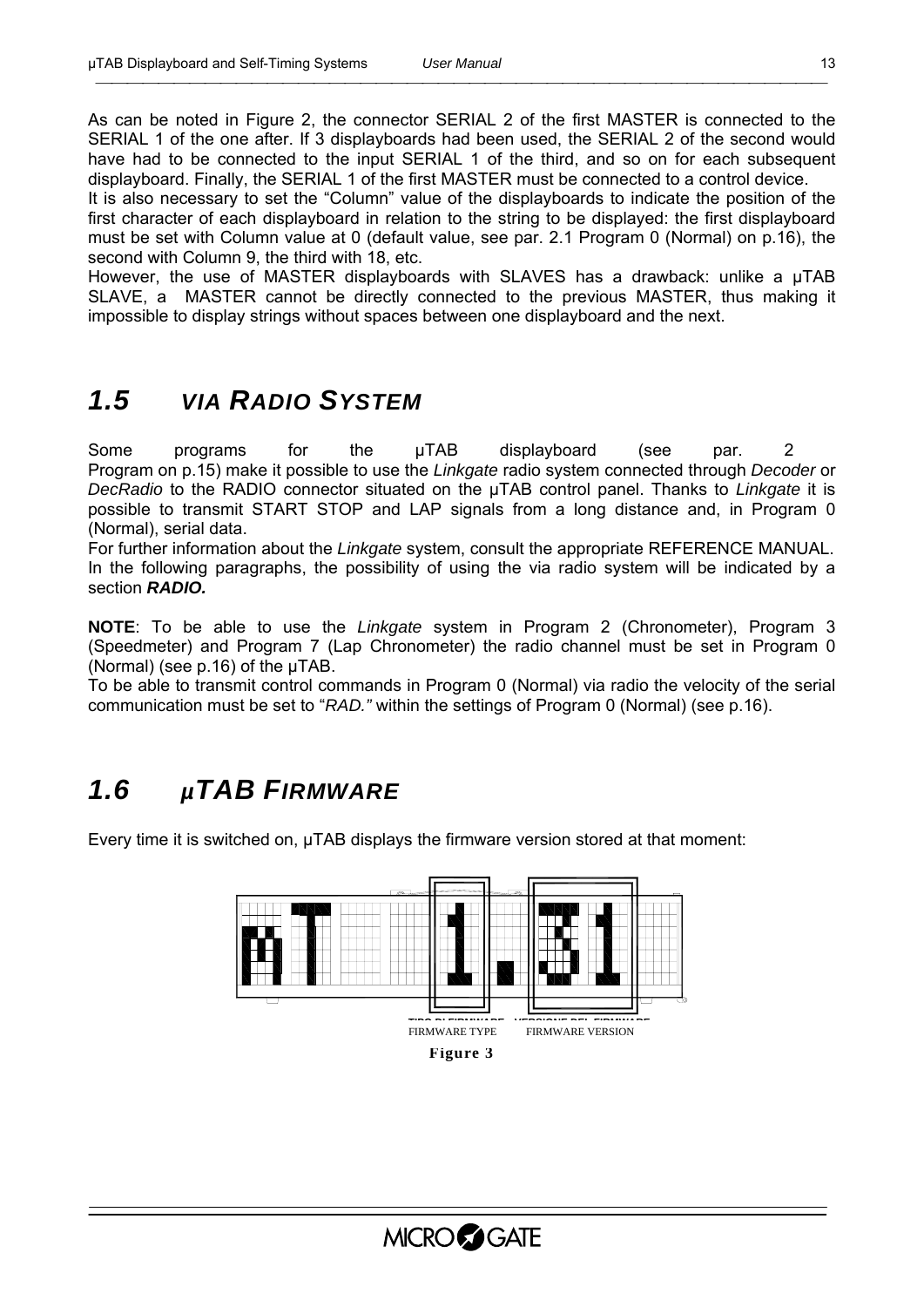As can be noted in [Figure 3](#page-12-1), the numerical code of the firmware consists of 2 parts:

1. *Type of Firmware*, the first number, varies according to the programs that can be performed with the displayboard acquired:

<span id="page-13-0"></span>⎯⎯⎯⎯⎯⎯⎯⎯⎯⎯⎯⎯⎯⎯⎯⎯⎯⎯⎯⎯⎯⎯⎯⎯⎯⎯⎯⎯⎯⎯⎯⎯⎯⎯⎯⎯⎯⎯⎯⎯⎯⎯⎯⎯⎯⎯⎯

- 1 = Standard Firmware
- 2 = Standard Firmware with [Program 10 \(Self Timing\)](#page-29-1) enabled
- 3 = Standard Firmware with [Program 10 \(Self Timing\)](#page-29-1) and [Program 11 \(Parallel](#page-35-1)  [Self Timing\)](#page-35-1) enabled
- 4 = Standard Firmware with [Program 13 Omega Powertime](#page-46-1) Chronometer, [Program 14 – ALGE](#page-47-1) Chronometers and [Program 15 – Omega/Longines 5005](#page-48-1) Chronometers enabled
- 2. *Firmware Version*, the last two numbers: it is important to provide the MICROGATE staff with this number if you require technical assistance.

#### 1.6.1 Firmware updating

Free µTAB Firmware updating is possible by downloading the latest versions from the site [http://www.microgate.it](http://www.microgate.it/)or requesting them from MICROGATE.

Once the update file has been obtained, the operations to be performed are simple:

- A. Switch off µTAB and set the rotating selectors PROGRAM and ADDRESS to 15 and 15
- B. Press the START STOP (MODIFY) e LAP RESET (SETUP) buttons simultaneously and, while keeping them pressed down, switch on the displayboard (attention, the power supply must be disconnected before switching on the displayboard); the led on the displayboard should slowly blink red-green.
- C. Connect the PC serial to the µTAB SERIAL 1 connector (using the 20m CAB010 cable or the 2m CAB001)
- D. From the PC run the uFlasher program containing the latest Firmware version. During programming, the LOW BATTERY led on the displayboard turns ORANGE.
- E. After about 2 minutes programming is over (uFlasher shows the message "Device successfully programmed"). At this point, the led turns GREEN.
- F. The µTAB Firmware has been successfully updated. Now you can switch off the displayboard and change the settings on the rotating selectors PROGRAM and ADDRESS.

Any error in programming is indicated by the LOW BATTERY led on the displayboard, which turns RED. In the unlikely eventuality that this should happen, simply repeat the procedure indicated above.

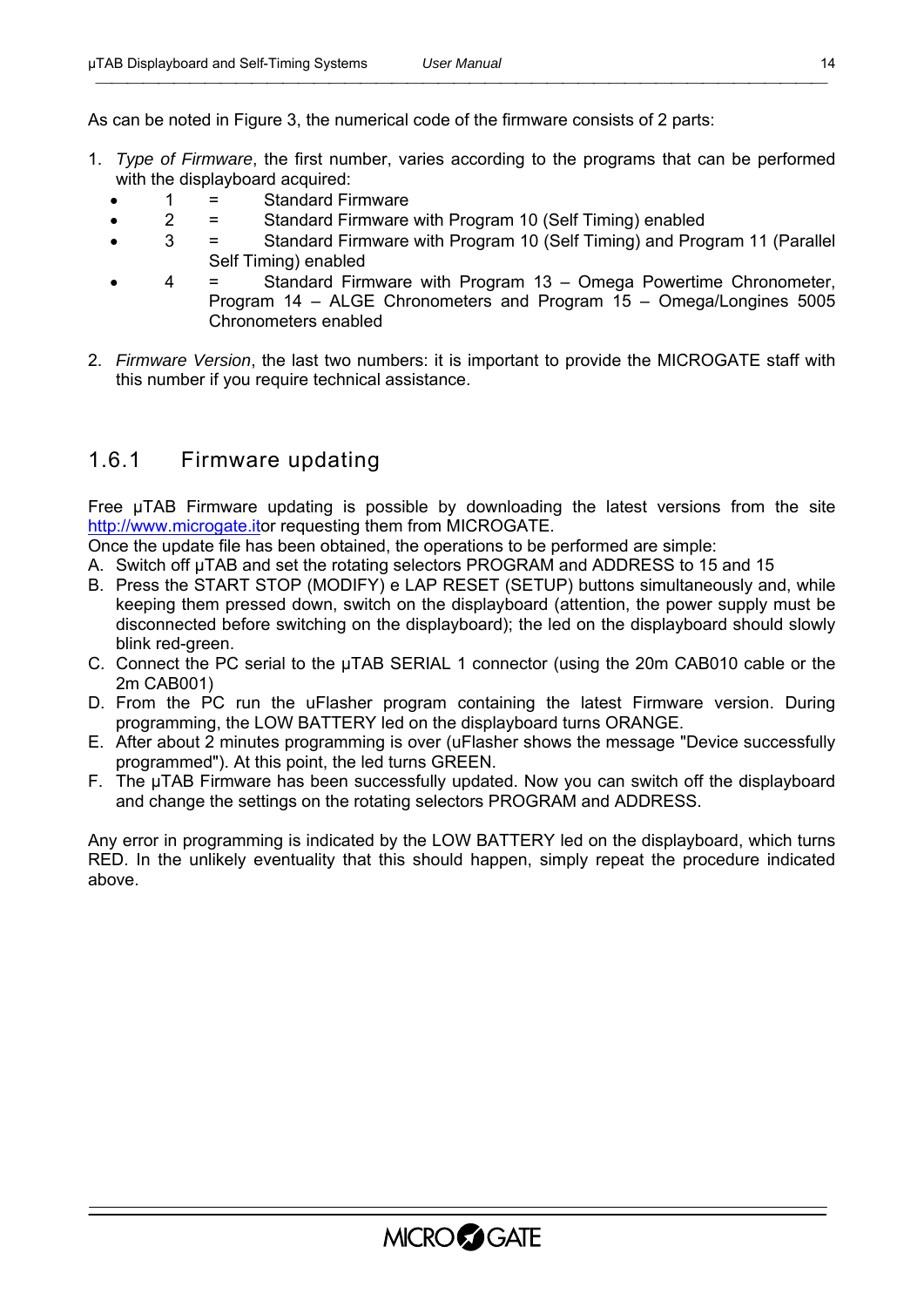## <span id="page-14-1"></span><span id="page-14-0"></span>**2 PROGRAMS**

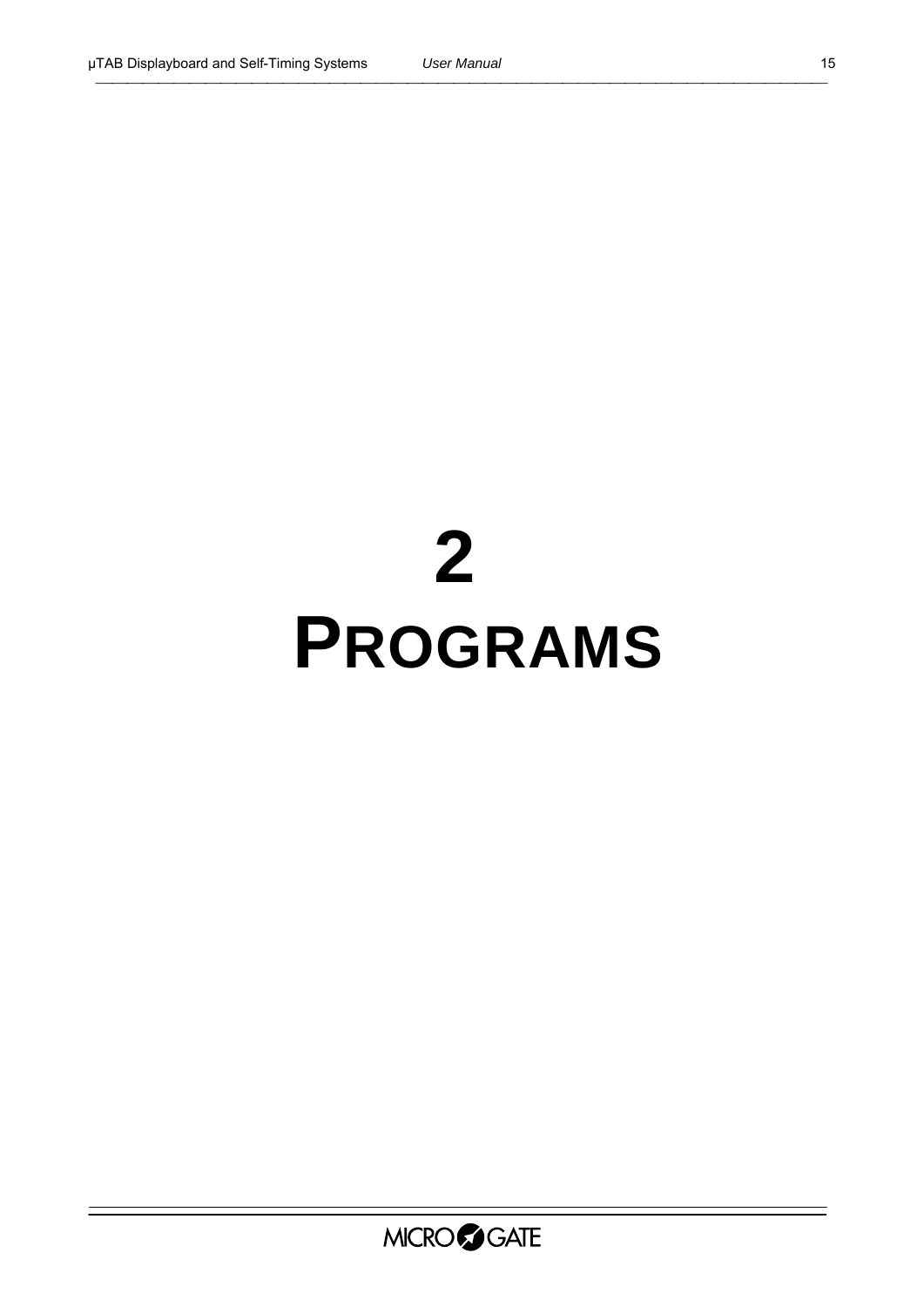## <span id="page-15-1"></span><span id="page-15-0"></span>*2.1 PROGRAM 0 (NORMAL)*

By selecting the [Program 0 \(Normal\)](#page-15-1) it is possible to command µTAB through the SERIAL 1 serial communication port or the RADIO connector.

The commands that can be given to µTAB are listed in [3.1.1](#page-38-1) [µTAB Serial Frame – Self Timing](#page-38-1).

Each command consists of an inizialitation character (ESC, ASCII 27), a character which identifies the command, a line identifier (A,B,etc.) which makes it possible to address only the displayboards you are interested in if there is more than one. The identifier 'A' corresponds to Address 0 on µTAB, 'B' to Address 1 and so on. The character " " (ASCII 32 SPACE) refers to all the displayboards without distinction (that is to say, the command is executed on all rows).

Commands end with a terminator (ETX,ASCII 03) and with a control character (checksum on 7 bits of the characters that make up the command, STX and ETX included). This last character is necesssary to decode the command. We strongly recommend the less experienced to exploit the versatility of the program MICROGATE µBOARDS for Personal Computer to control µTAB correctly, rather than making tedious attempts at direct programming.

**NOTE**: The commands identified with the term 'priority' or 'non-priority' (or 'strong' and 'weak') should be understood to mean priority or non-priority with respect to the break command. For example, a '*Weak Reset'* command given after a break command will be executed only at the end of the break. A '*Strong Reset'*, on the other hand, will be executed unconditionally.

*RADIO*: When the *Linkgate* system via radio is used in [Program 0 \(Normal\),](#page-15-1) the type of radio signal used is different from that of the other programs and it is advisable not to exceed a transmitter/receiver distance greater than 150m.



**Figure 4** 

<span id="page-15-2"></span>As can be seen in [Figure 4](#page-15-2), the *DecRadio* (or *Decoder*) is connected directly to the RADIO connector on the displayboard, whereas the *EncRadio* (or *Encoder*) is connected to a PC, *REI2* or *RACETIME2* with the appropriate cable (CAB073 for PC, CAB075 for *RACETIME2* and CAB071 with *CONNECTION BOX* for *REI2*). To begin communication, the MODEM button on *EncRadio* must be rhythmically pressed 3 times. Data transmission will take place at a velocity of 1200 bit/s.

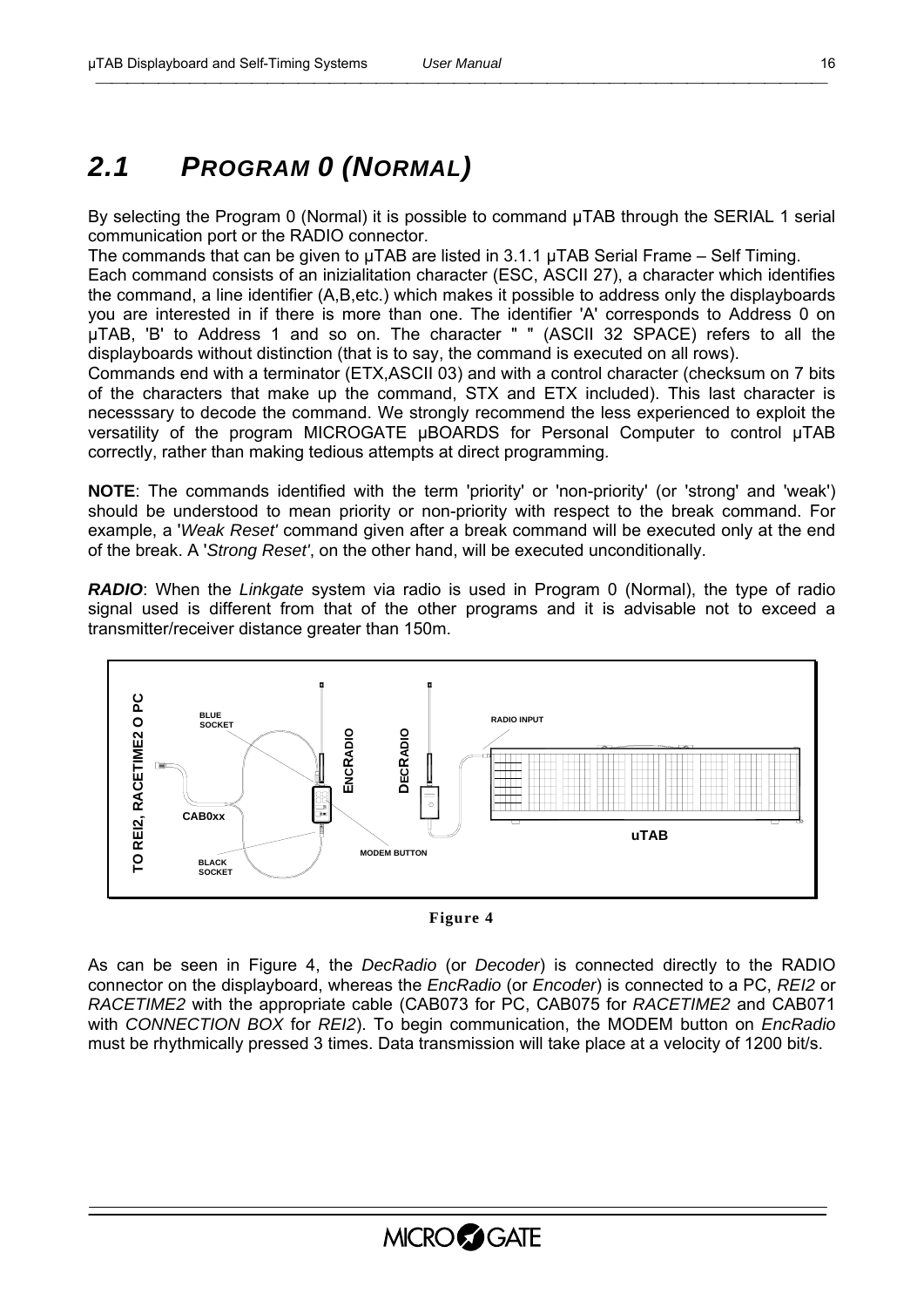If 2 or more µGraphs commanded via Radio are being used, a special connector (ACC087) must be connected to SERIAL 1 of the first displayboard. Without this connector pins 1 and 6 of the Amphenol must be bridged.

⎯⎯⎯⎯⎯⎯⎯⎯⎯⎯⎯⎯⎯⎯⎯⎯⎯⎯⎯⎯⎯⎯⎯⎯⎯⎯⎯⎯⎯⎯⎯⎯⎯⎯⎯⎯⎯⎯⎯⎯⎯⎯⎯⎯⎯⎯⎯

#### • *SERIAL 1 Input/Output (6 pole Amphenol)*

|               | <b>SERIAL 1 output RS232 TX</b> |
|---------------|---------------------------------|
| $\mathcal{P}$ | <b>SYNC IN</b>                  |
| 3             | SERIAL 1 input RS485 + RX       |
| 4             | SERIAL 1 input RS485 - RX       |
| 5             | Earth (cable braiding)          |
| 6             | <b>SERIAL 1 input RS232 RX</b>  |



#### **Setup**

In [Program 0 \(Normal\),](#page-15-1) setup allows you to re-initialize all µTAB parameters to standard values and to set the first column displayed on the displayboard. The latter configuration makes it possible to use two or more displayboards placed side by side. For example, if the displayboard is the second element of the line, the first column will have to be set to 9.

| Set first           | Keep LAP-SETUP pressed for at least two seconds to enter Setup<br><b>Press LAP-SETUP</b>                                                                                                                                                  |
|---------------------|-------------------------------------------------------------------------------------------------------------------------------------------------------------------------------------------------------------------------------------------|
| $\text{column} = 0$ | Set the first column with START-MODIFY<br><b>Press LAP-SETUP</b>                                                                                                                                                                          |
| $Baud = 1200$       | Set serial communication velocity with START-MODIFY (from 1200 bit/s<br>to 38400 bit/s (38k4); when setting RAD., instead of using the serial<br>connection to command µTAB, the Linkgate radio system is used)<br><b>Press LAP-SETUP</b> |
| $INT = RS232$       | Set the interface used for serial connection by using START-MODIFY<br>(the protocols available are RS232 and RS485)<br><b>Press LAP-SETUP</b>                                                                                             |
| $RadCh = 0$         | Set the Radio channel with START-MODIFY (from 0 to 127 except<br>channel 55)<br><b>Press LAP-SETUP</b>                                                                                                                                    |
| Start to            | <b>Press LAP-SETUP</b>                                                                                                                                                                                                                    |
| <i>initial.</i>     | Press START-MODIFY to confirm, LAP-SETUP to exit without initializing                                                                                                                                                                     |
| Sure?               | Press START-MODIFY to confirm, LAP-SETUP to exit without initializing                                                                                                                                                                     |

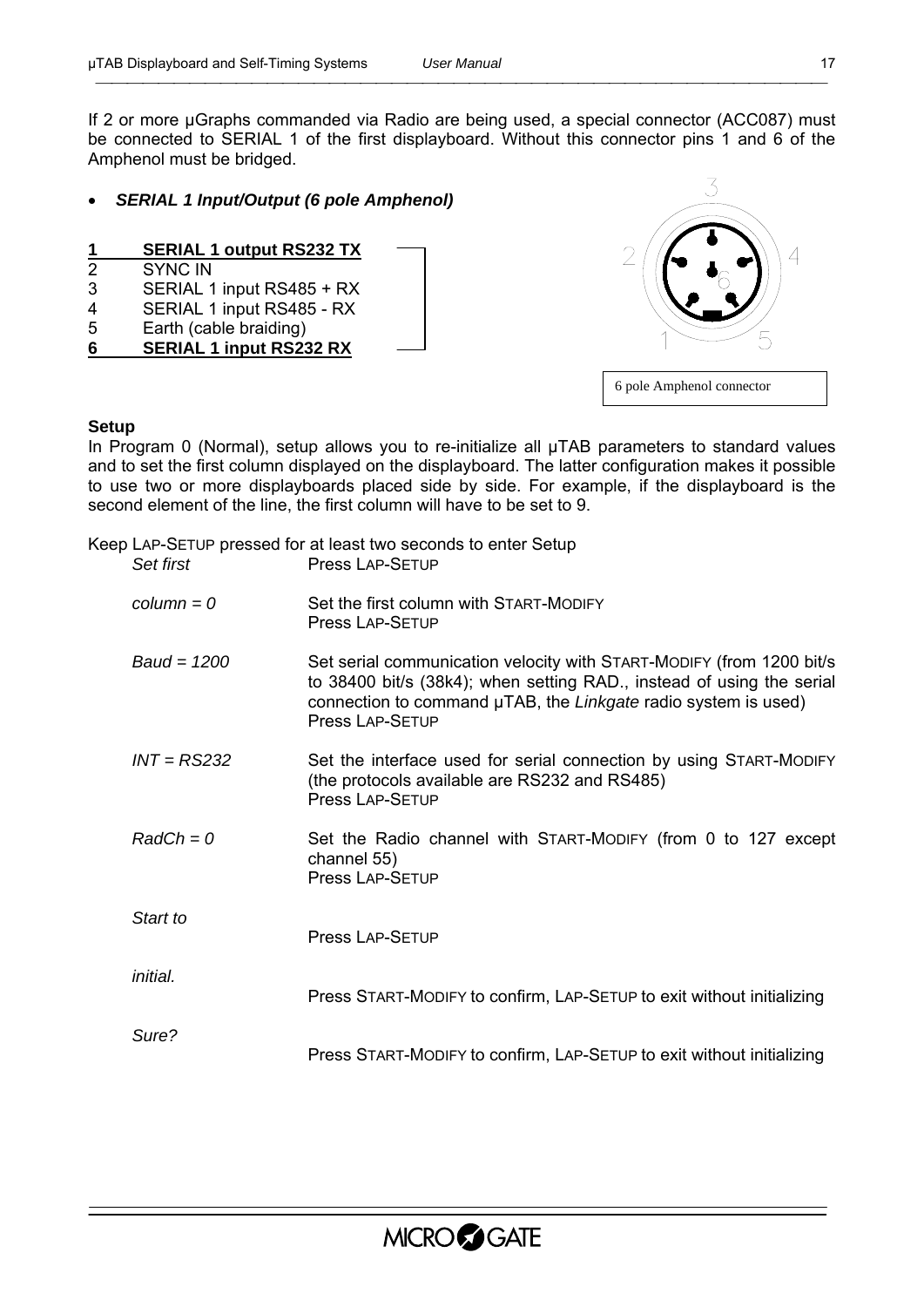## <span id="page-17-0"></span>*2.2 PROGRAM 1 (MEMORY PROGRAM)*

Program 1 allows you to automatically run the previously set program. This program must be stored while µTAB **is in Program 0**. To store the program, send the command '*Program Start'*, then the sequence of commands that make up the program, finally the 'Program End' command. Besides the normal commands, a program can contain loops with instructions automatically repeated more than one time or an infinite number of times. The commands to be repeated must be preceeded by the command 'Label', which makes it possible to define the position of the program from which the commands to be repeated start. This command sequence must end with the command *'Loop-Goto*' which allows you to define the number of times the loop must be repeated.

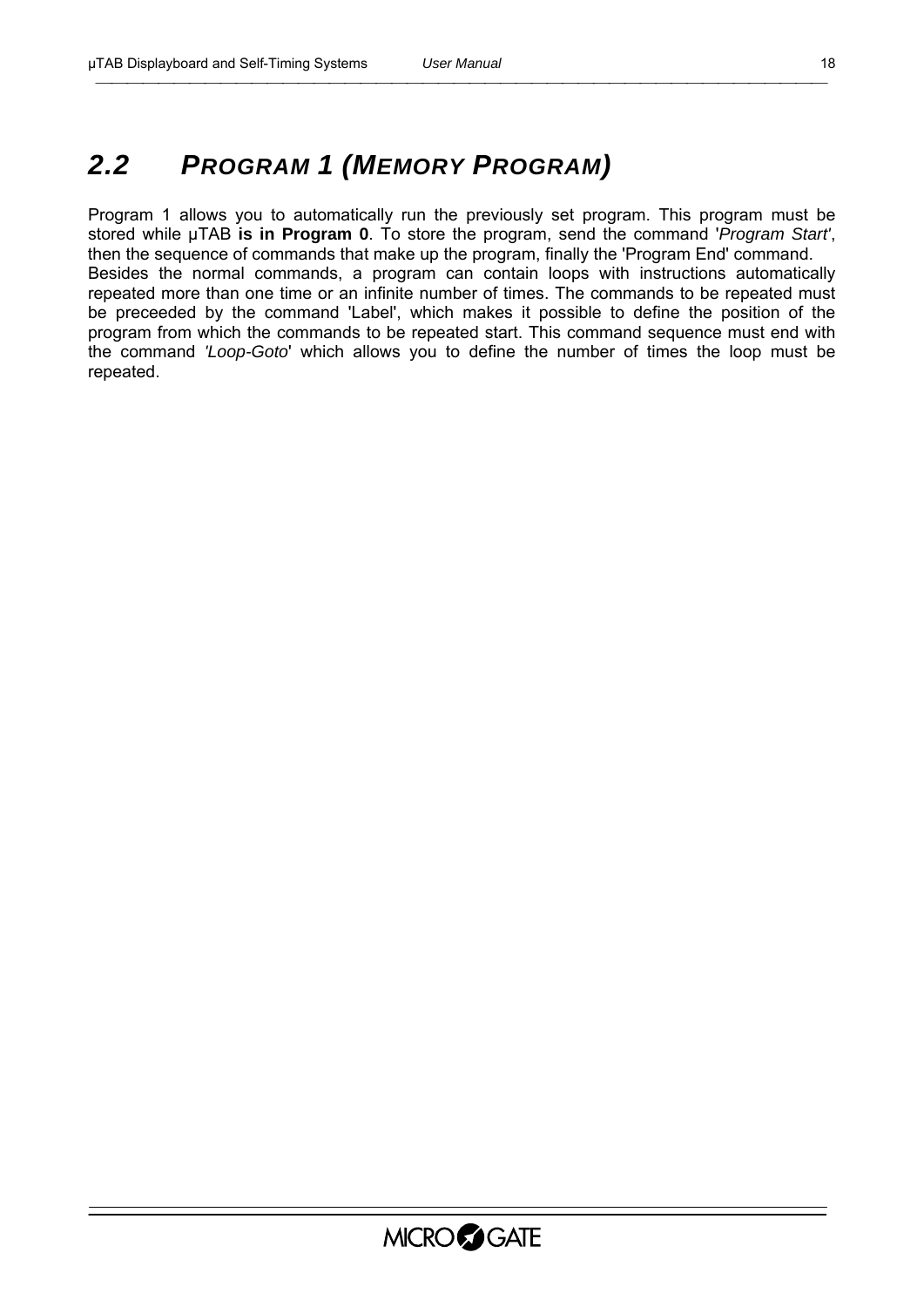## <span id="page-18-1"></span><span id="page-18-0"></span>*2.3 PROGRAM 2 (CHRONOMETER)*

In this mode µTAB works as a typical chronometer set to 1/100 of a second.

- With Start (manually, from input or via radio) the chronometer starts.
- With Lap (manually, from input or via radio) the chronometer shows an intermediate time for 5 seconds.
- With manual Start or Stop from input or via radio the chronometer stops.
- Now it is possible to set the chronometer to zero by pressing Lap.

If the chronometer is not set to zero, it will start from the value shown.

If the Autoreset time has been set to follow every Stop (or manual Start), the chronometer resets itself to zero after the preset time.

**NOTE:** If the printer is connected, times are printed, coupled to a progressive counter which is automatically set to zero every time Program 2 (Chronometer) is entered or µTAB is switched off.

*RADIO*: [Program 2 \(Chronometer\)](#page-18-1) can also be used with a *Linkgate* system via radio. After the radio channel has been correctly set (see par. [2.1](#page-15-1) [Program 0 \(Normal\)](#page-15-1) on  $p.16$ ) the  $\mu$ TAB displayboard will also accept START LAP and STOP signals coming from *Linkgate.*

#### **Setup**

It is possible to set the starting time of the chronometer.

Keep LAP-SETUP pressed for at least two seconds to enter Setup

Press LAP-SETUP

| Starttime         | <b>Press LAP-SETUP</b>                                                                                                  |
|-------------------|-------------------------------------------------------------------------------------------------------------------------|
|                   |                                                                                                                         |
| $HH = 0$          | Set the hours with START-MODIFY<br><b>Press LAP-SETUP</b>                                                               |
| $MM = 0$          | Set the minutes with START-MODIFY<br><b>Press LAP-SETUP</b>                                                             |
| $SS = 0$          | Set the seconds with START-MODIFY<br><b>Press LAP-SETUP</b>                                                             |
| $mm = 0$          | Set the thousandths with START-MODIFY<br><b>Press LAP-SETUP</b>                                                         |
| Autoreset         |                                                                                                                         |
|                   | <b>Press LAP-SETUP</b>                                                                                                  |
| $Time = 0$        | Set the automatic Reset time with START-MODIFY (in seconds). A time<br>of zero disables the Autoreset function.         |
|                   | <b>Press LAP-SETUP</b>                                                                                                  |
| <b>START-STOP</b> | Press START-MODIFY to pass to START-START mode. In the latter case<br>every start event starts and stops the stopwatch. |



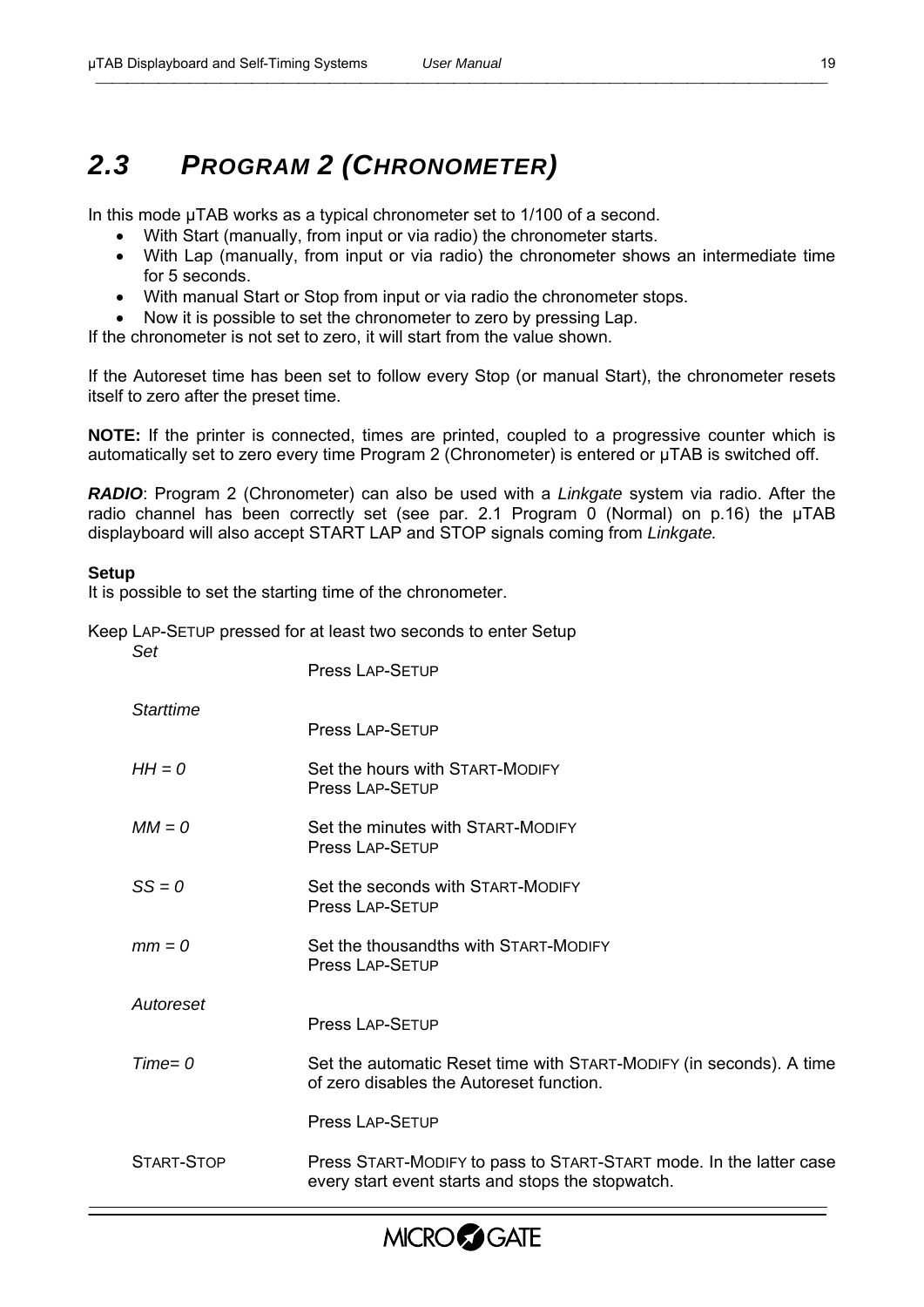#### Press LAP-SETUP

The stopwatch is now stopped on the set time, ready to start.

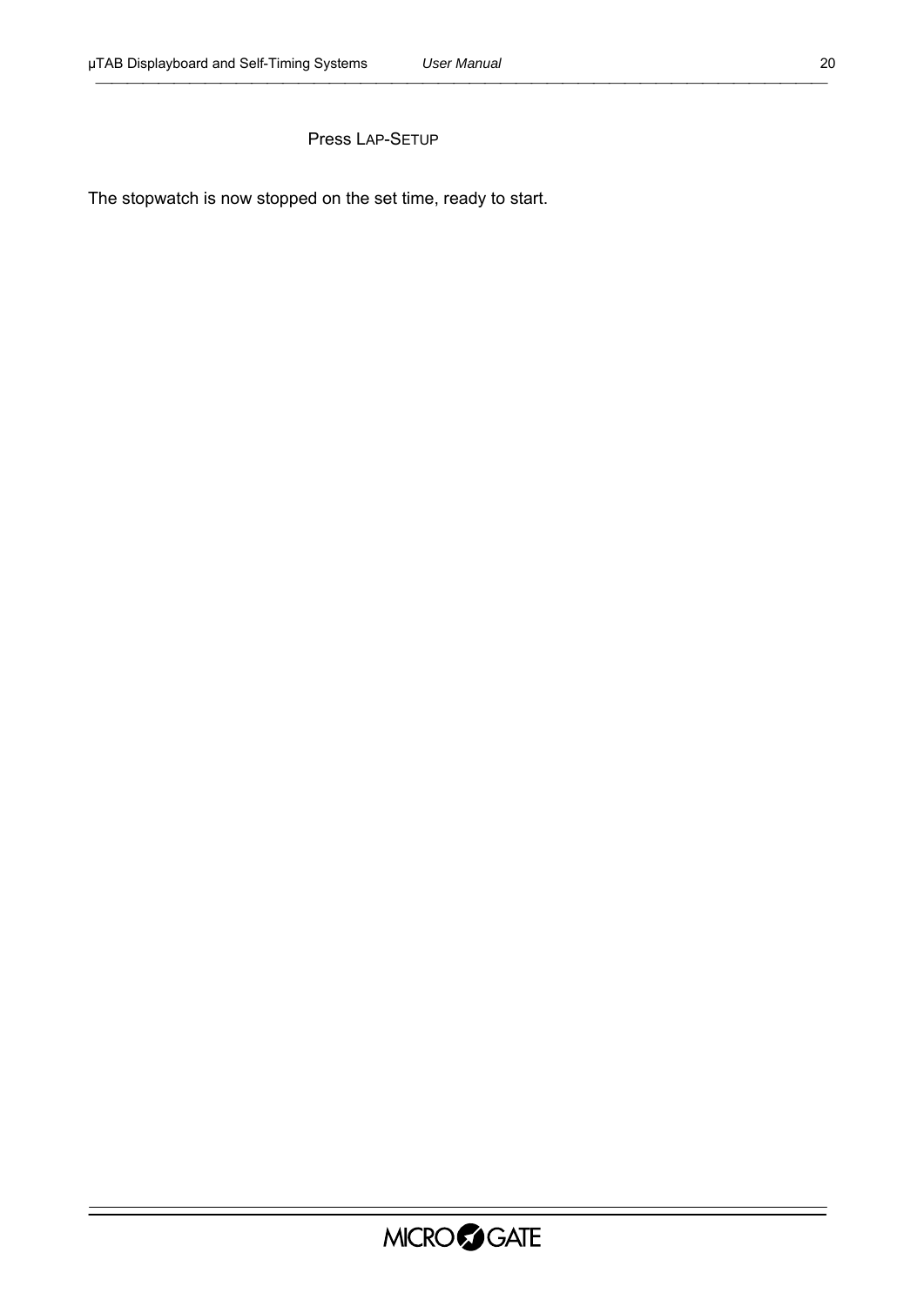## <span id="page-20-1"></span><span id="page-20-0"></span>*2.4 PROGRAM 3 (SPEEDMETER)*

This mode allows you to measure the speed on the basis of any length. The speed is calculated on the basis of the measurement of the time interval between two **LAP-STOP input or via radio or manual LAP-START** impulses. So you need only place two photocells at the desired distance and connect them to the Lap and Stop inputs. If the bidirectional mode has been set, the measurement base can be run in both directions. Bidirectional mode is not recommended if it is not essential. The system is able to manage up to 20 transits at the same time in the measurement base.

If a delay has been set for the activation of the stored program (see "Setup" below), when this time is completed after the last measurement made, the display of the sequence stored as program is automatically started. This auxiliary function allows automatic display of information or advertising during the pauses between transits.

If the printer is connected, the speeds are printed, coupled to a progressive counter which is automatically set to zero every time you enter mode 3 or µTAB is switched off.

**NOTE**: obviously, speed measurement precision depends on the accuracy with which time is measured on the measurement base. To have a precision of 0.025 Km/h up to speeds of 130 Km/h, you need only place the photocells at least 10 m apart (using MICROGATE photocells). Increasing the distance increases measurement precision.

*RADIO*: As well as giving the manual LAP and START signals or input LAP or STOP, a *Linkgate* system via radio can be used. In this case the following options are available:

A. Use of 2 *Polifemo* photocells and 2 *Encoders* or *EncRadios.* The signal of the first *EncRadio* must be set on LAP (any), and that of the second on STOP.



**Figure 5** 

<span id="page-20-2"></span>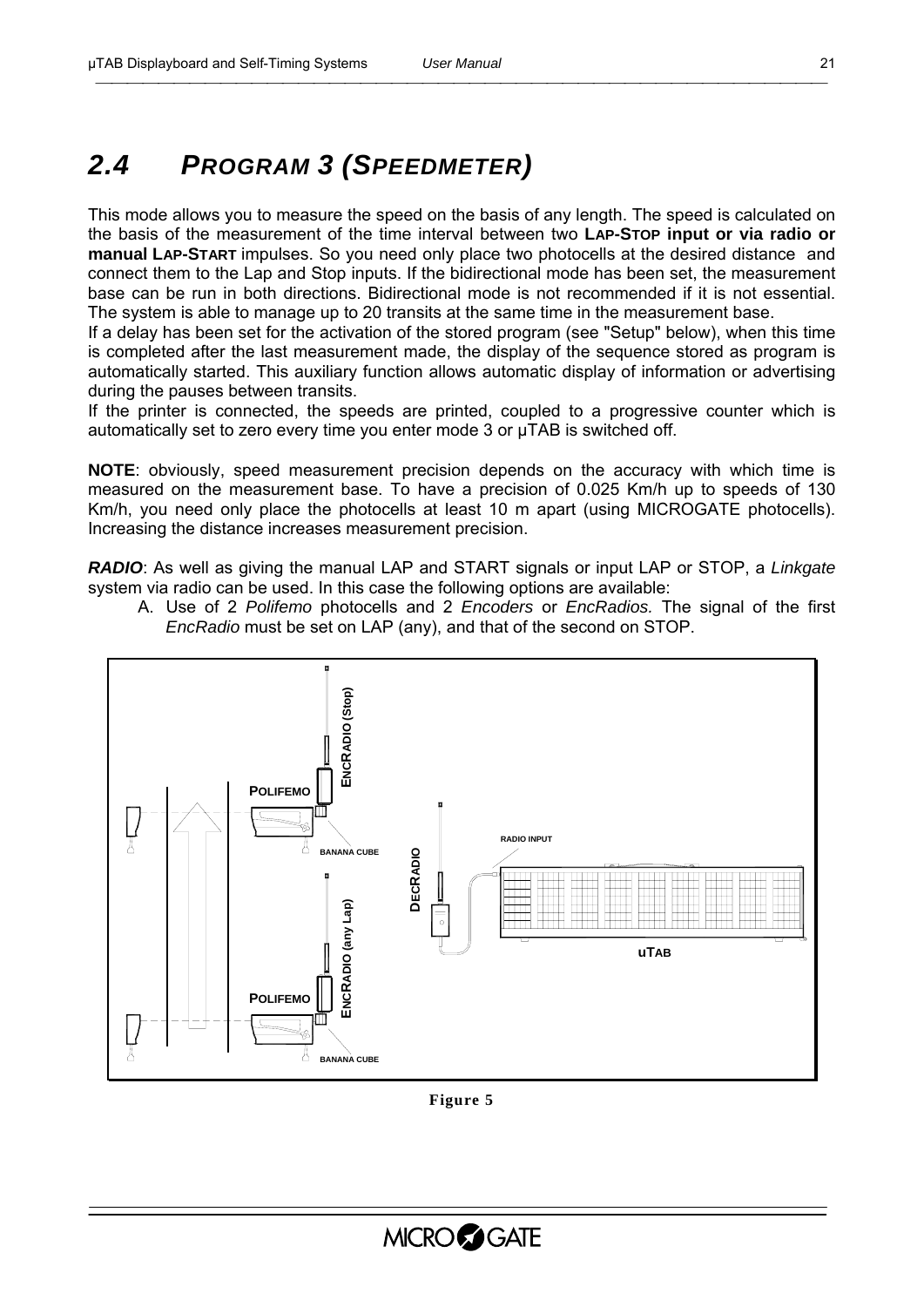In the example shown in [Figure 5](#page-20-2), 2 *Polifemos* connected to *EncRadio* through *Banana Cube* have been used.

It is important to point out that if the *EncRadios* (or *Encoders*) have been set on LONG transmission signals, the travelling time of the length base cannot be less than 3 seconds while the time cannot be less than 1 second if SHORT signals are used.

B. Use of 2 *Polifemo* photocells and 1 *Encoder* or *Encradio*. The first photocell must be connected (2 metre CAB050 cables or 20 metre CAB048 cables) to the Red and Black banana jacks of the *Encoder* and the second to the Green and Black banana jacks. The rotating selector for the selection of the signal on the *Encoder* must be set to *LAP E*. With this option it is not possible to exploit the bidirectionality of the system or to have more than one competitor in the measurement base.



**Figure 6** 

#### **Setup**

It is possible to set the length of the measurement base, the speed unit, the minimum and maximum speed allowed, the mono or bidirectional mode and the time lag with which the display program is automatically activated.

|           | Keep LAP-SETUP pressed for at least two seconds to enter Setup |
|-----------|----------------------------------------------------------------|
| Speedbase | <b>Press LAP-SETUP</b>                                         |

| Length?  | <b>Press LAP-SETUP</b>                                         |
|----------|----------------------------------------------------------------|
| $km = 0$ | Set the kilometers with START-MODIFY<br><b>Press LAP-SETUP</b> |

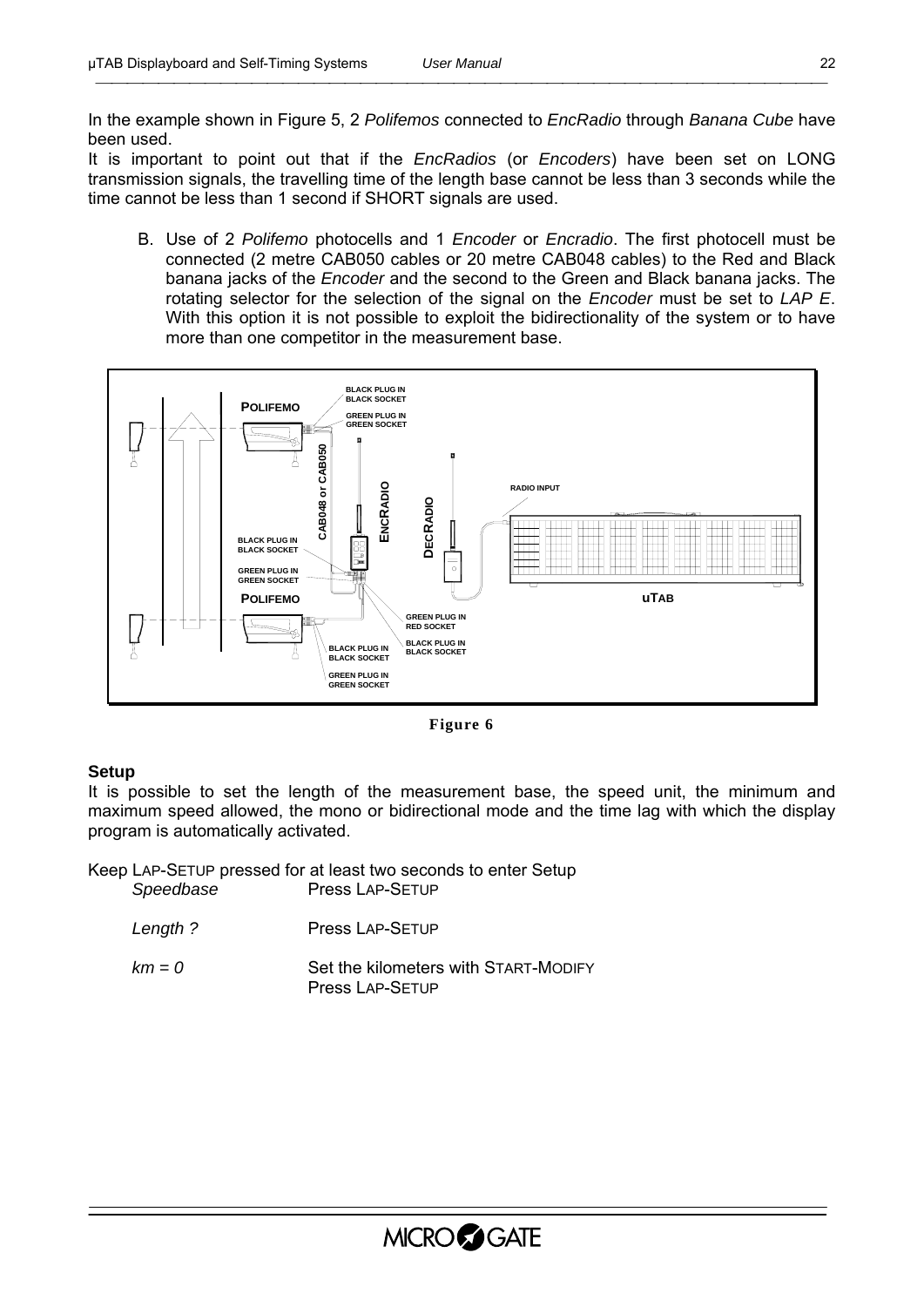| $m = 0$      | Set the meters with START-MODIFY<br><b>Press LAP-SETUP</b>                                                                                                |
|--------------|-----------------------------------------------------------------------------------------------------------------------------------------------------------|
| $cm = 0$     | Set the centimeters with START-MODIFY<br>Press LAP-SETUP                                                                                                  |
| Set Speed    | <b>Press LAP-SETUP</b>                                                                                                                                    |
| Unit         |                                                                                                                                                           |
|              | <b>Press LAP-SETUP</b>                                                                                                                                    |
|              | kmh - mph - knt - m/s Edit using START-MODIFY (it is possible to choose<br>from<br>kilometers/hour, miles/hour, knots, meters/second).<br>Press LAP-SETUP |
| Min Speed    | Press LAP-SETUP                                                                                                                                           |
| 0 Kmh        | Set minimum speed using Start-Modify (0=no checks are made;<br>another measurement unit can appear instead of "Kmh")<br><b>Press LAP-SETUP</b>            |
| Max Speed    | <b>Press LAP-SETUP</b>                                                                                                                                    |
| 0 Kmh        | Set maximum speed using Start-Modify (0=no checks are made;<br>another measurement unit can appear instead of "Kmh")<br><b>Press LAP-SETUP</b>            |
| $Bidir. = 0$ | Set bidirectional mode using START-MODIFY (0=No 1=Yes)<br><b>Press LAP-SETUP</b>                                                                          |
| Set Prog.    | Press LAP-SETUP                                                                                                                                           |
| Delay        | Press LAP-SETUP                                                                                                                                           |
| $MM = 0$     | Set the minutes with START-MODIFY<br>Press LAP-SETUP                                                                                                      |
| $SS = 0$     | Set the seconds with START-MODIFY<br><b>Press LAP-SETUP</b>                                                                                               |

**NOTE**: Minimum and maximum speeds refer to the unit currently set.

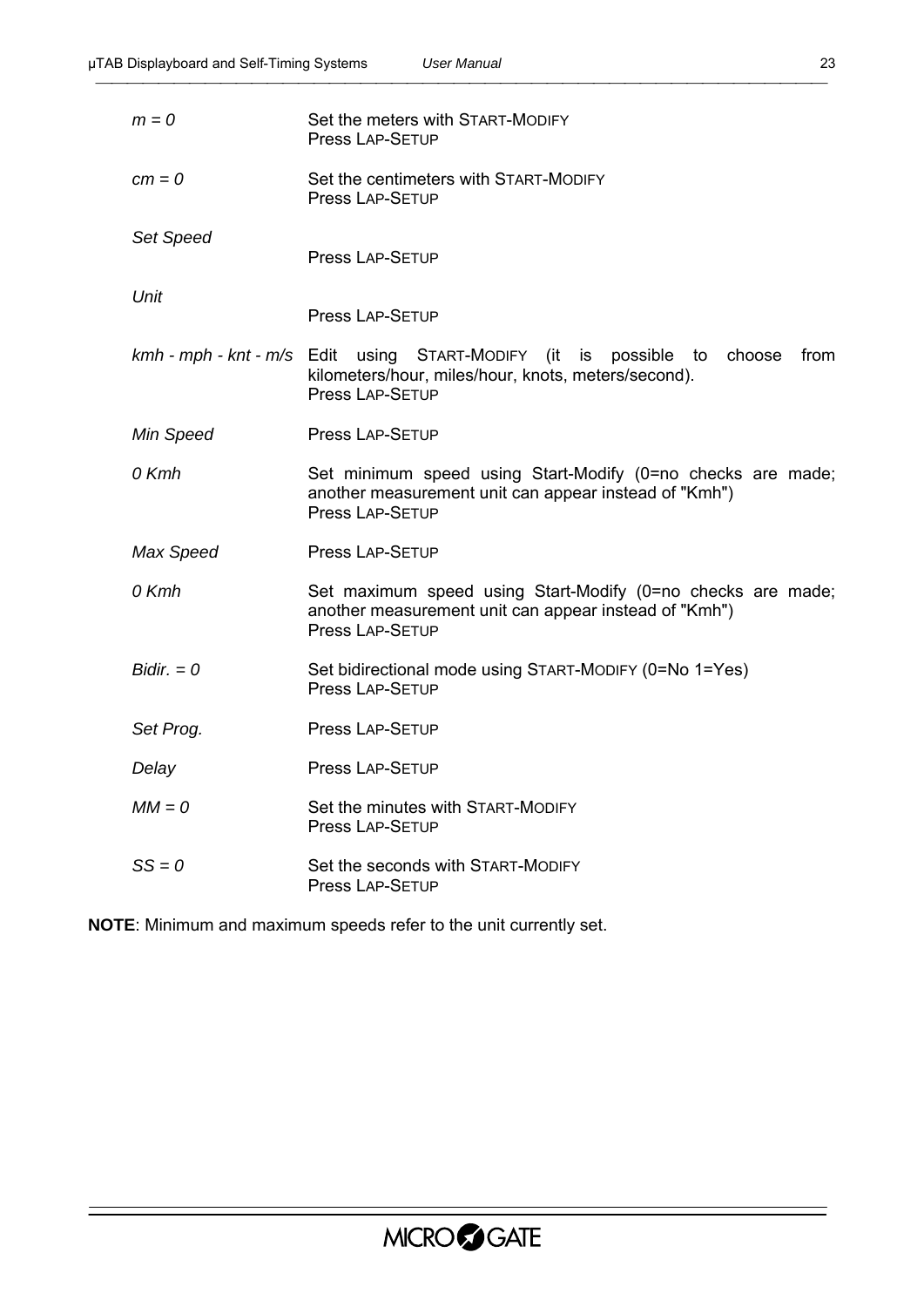## <span id="page-23-1"></span><span id="page-23-0"></span>*2.5 PROGRAM 4 (COUNTDOWN)*

This mode allows you to display different kinds of countdown. Different display modes are obtained by setting the Address selector to different values:

• Address 0

In this mode µTAB simulates a timer for the start. The beeper is activated at -10 seconds, -5, -4, - 3, -2, -1 and 0 seconds from the set start time. Normally, the built-in beeper is too weak. You are therefore advised to connect the loudspeaker to the external socket on the side panel. The start device (starting gate or other) should be connected to the START-STOP-LAP-INPUTS input. At each start the deviation in minutes, seconds and thousandths relative to the scheduled starting time (with the sign - for early start, + for delayed start) is displayed in sequence.

**NOTE**: the first start is given at the first net minute shown after Program 4 (Countdown) has been activated.

#### **Setup**

The time intervals between successive starts, the green light time and the time displayed can be pre-set (so as to synchronize the internal clock with other devices, usually the main chronometer).

The period between each start is set to 0 and the countdown from -10 seconds starts when the LAP-SETUP key is pressed (or when the Lap input is activated).

In this way the start sequence can be set manually. In this case deviation from the scheduled start time is neither displayed nor printed.

| Set       | Keep LAP-SETUP pressed for at least two seconds to enter Setup<br><b>Press LAP-SETUP</b> |  |
|-----------|------------------------------------------------------------------------------------------|--|
| Cycletime | <b>Press LAP-SETUP</b>                                                                   |  |
| $MM = 0$  | Set the minutes between each start with START-MODIFY<br><b>Press LAP-SETUP</b>           |  |
| $SS = 0$  | Set the seconds with START-MODIFY<br><b>Press LAP-SETUP</b>                              |  |
| Set       | <b>Press LAP-SETUP</b>                                                                   |  |
| Greentime | <b>Press LAP-SETUP</b>                                                                   |  |
| $SS = 0$  | Set the seconds of green light time with START-MODIFY<br><b>Press LAP-SETUP</b>          |  |
| Set       | <b>Press LAP-SETUP</b>                                                                   |  |

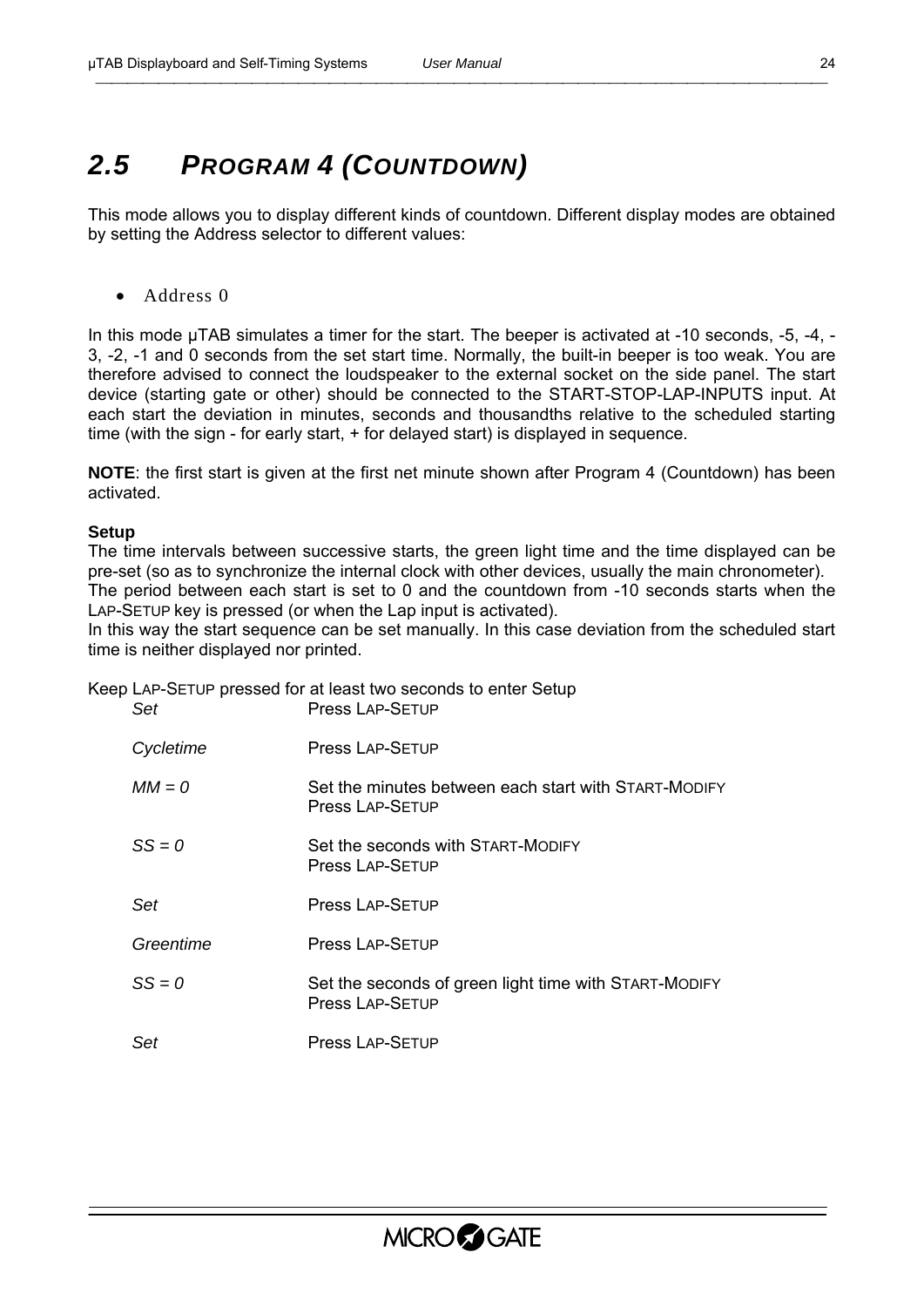| Sync.time | <b>Press LAP-SETUP</b>                                          |
|-----------|-----------------------------------------------------------------|
| $HH = 0$  | Set the hours with START-MODIFY<br><b>Press LAP-SETUP</b>       |
| $MM = 0$  | Set the minutes with START-MODIFY<br><b>Press LAP-SETUP</b>     |
| $SS = 0$  | Set the minutes with START-MODIFY<br><b>Press LAP-SETUP</b>     |
| $mm = 0$  | Set the thousandths with START-MODIFY<br><b>Press LAP-SETUP</b> |

Now µTAB waits for a START (from key or input) for synchronization.

**NOTE**: when setting the time for synchronization, µTAB shows the time at which the setting has begun. If no value is modified, time is not changed and continues to run as if Setup had not been used. This makes it possible to edit the other parameters without losing synchronization.

⎯⎯⎯⎯⎯⎯⎯⎯⎯⎯⎯⎯⎯⎯⎯⎯⎯⎯⎯⎯⎯⎯⎯⎯⎯⎯⎯⎯⎯⎯⎯⎯⎯⎯⎯⎯⎯⎯⎯⎯⎯⎯⎯⎯⎯⎯⎯

• Address 1

The way this program functions is similar to that for address 0. In this case, however, at each start the starting time (minutes, seconds and thousandths) and the deviation in minutes, seconds and thousandths relative to the scheduled starting time (with the sign - for early start, + for delayed start) are displayed in sequence.

• Address 2

In this case the countdown starts from the time set by the user and stops at zero, with the last five seconds signalled with a beep.

When started, the program automatically enters Setup

| Set       | <b>Press LAP-SETUP</b>                                                         |
|-----------|--------------------------------------------------------------------------------|
| Cycletime | <b>Press LAP-SETUP</b>                                                         |
| $MM = Q$  | Set the minutes between each start with START-MODIFY<br><b>Press LAP-SETUP</b> |
| $SS = 0$  | Set the seconds with START-MODIFY<br><b>Press LAP-SETUP</b>                    |
| Set       | <b>Press LAP-SETUP</b>                                                         |

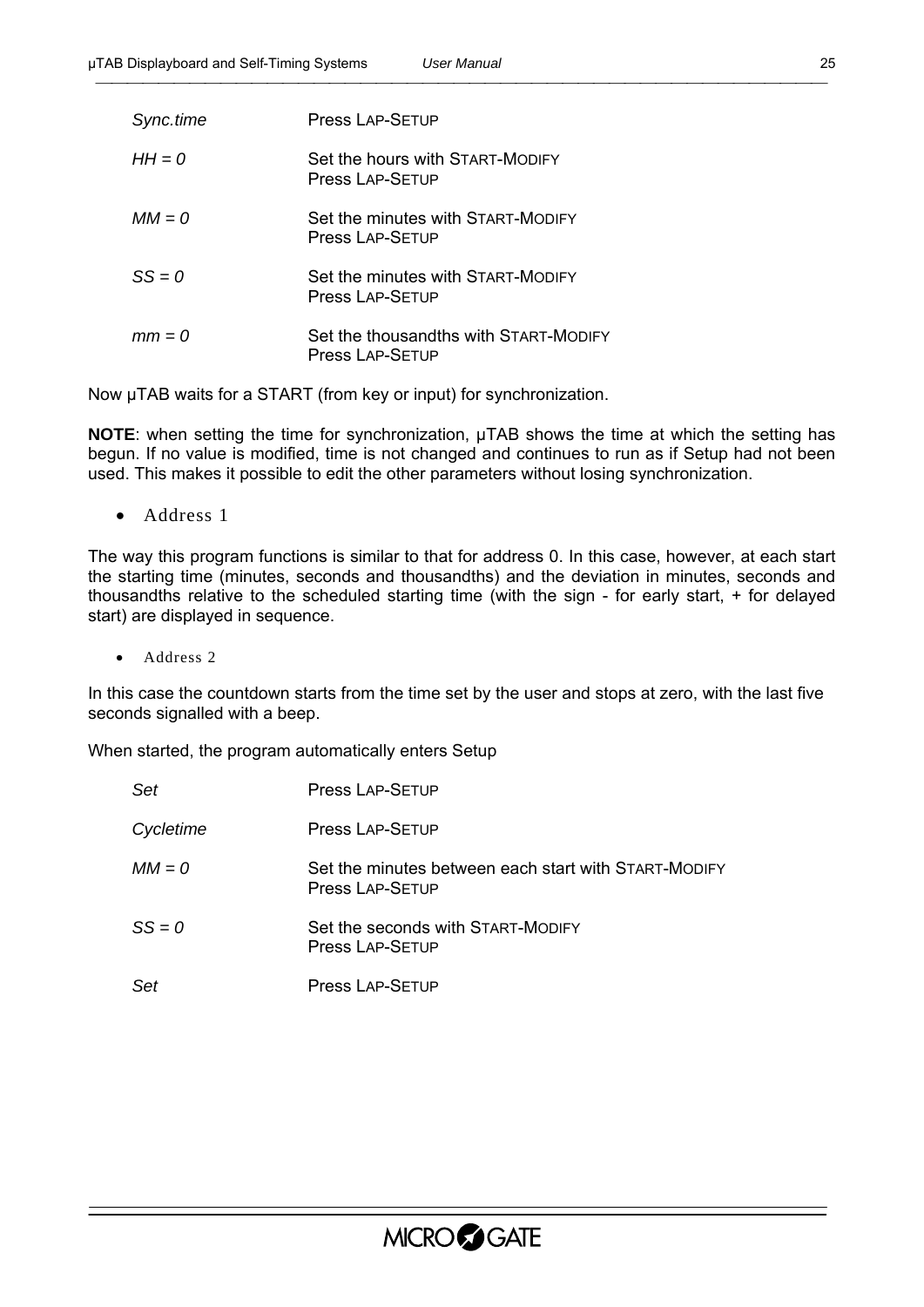## <span id="page-25-0"></span>*2.6 PROGRAM 5 (INTERNAL CLOCK)*

This mode allows you to display the time on the µTAB internal clock.

#### **Setup**

It is possible to set the date and time of the internal clock.

**NOTE**: During time setting, µTAB shows the time at which the setting began. If no value is modified, the time is not changed and runs as if Setup had not been used.

Keep LAP-SETUP pressed for at least two seconds to enter Setup **Set** Press LAP-SETUP

| R.T. Date    | <b>Press LAP-SETUP</b>                                                                                   |  |
|--------------|----------------------------------------------------------------------------------------------------------|--|
| $day = 0$    | Set the day with START-MODIFY<br><b>Press LAP-SETUP</b>                                                  |  |
| $daynum = 0$ | Set the day of the week with START-MODIFY<br>(1 Sunday, 2 Monday,, 7 Saturday)<br><b>Press LAP-SETUP</b> |  |
| $month = 0$  | Set the month with START-MODIFY<br><b>Press LAP-SETUP</b>                                                |  |
| $year = 0$   | Set the year with START-MODIFY<br><b>Press LAP-SETUP</b>                                                 |  |
| Set          | <b>Press LAP-SETUP</b>                                                                                   |  |
| R.T. Clock   | <b>Press LAP-SETUP</b>                                                                                   |  |
| $HH = 0$     | Set the hours with START-MODIFY<br><b>Press LAP-SETUP</b>                                                |  |
| $MM = 0$     | Set the minutes with START-MODIFY<br><b>Press LAP-SETUP</b>                                              |  |
| $SS = 0$     | Set the seconds START-MODIFY<br><b>Press LAP-SETUP</b>                                                   |  |

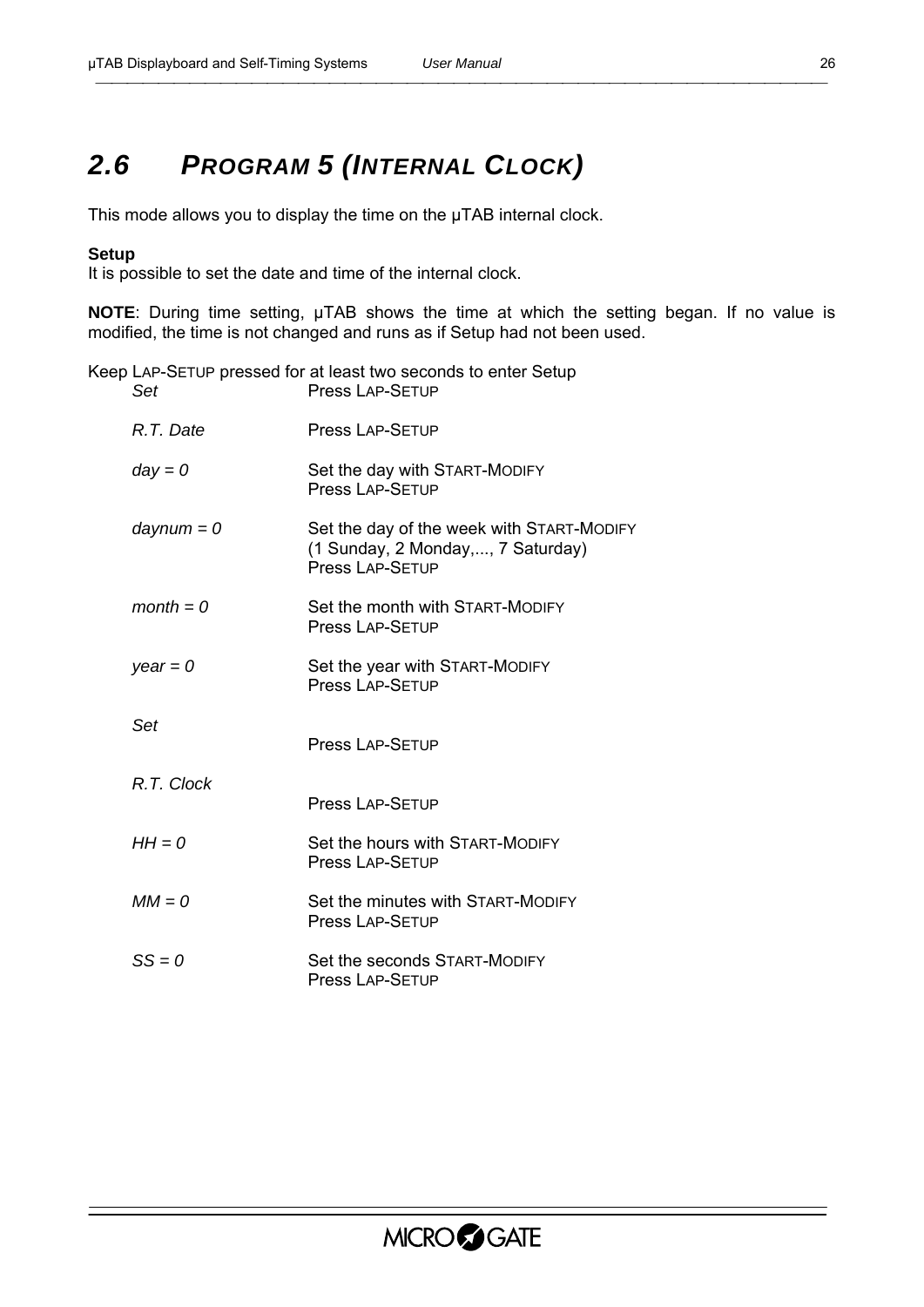## <span id="page-26-0"></span>*2.7 PROGRAM 6 (INTERNAL CLOCK AND DATE)*

This mode allows you to display the time and date on the µTAB internal clock.

#### **Setup**

It is possible to set the date and time of the internal clock.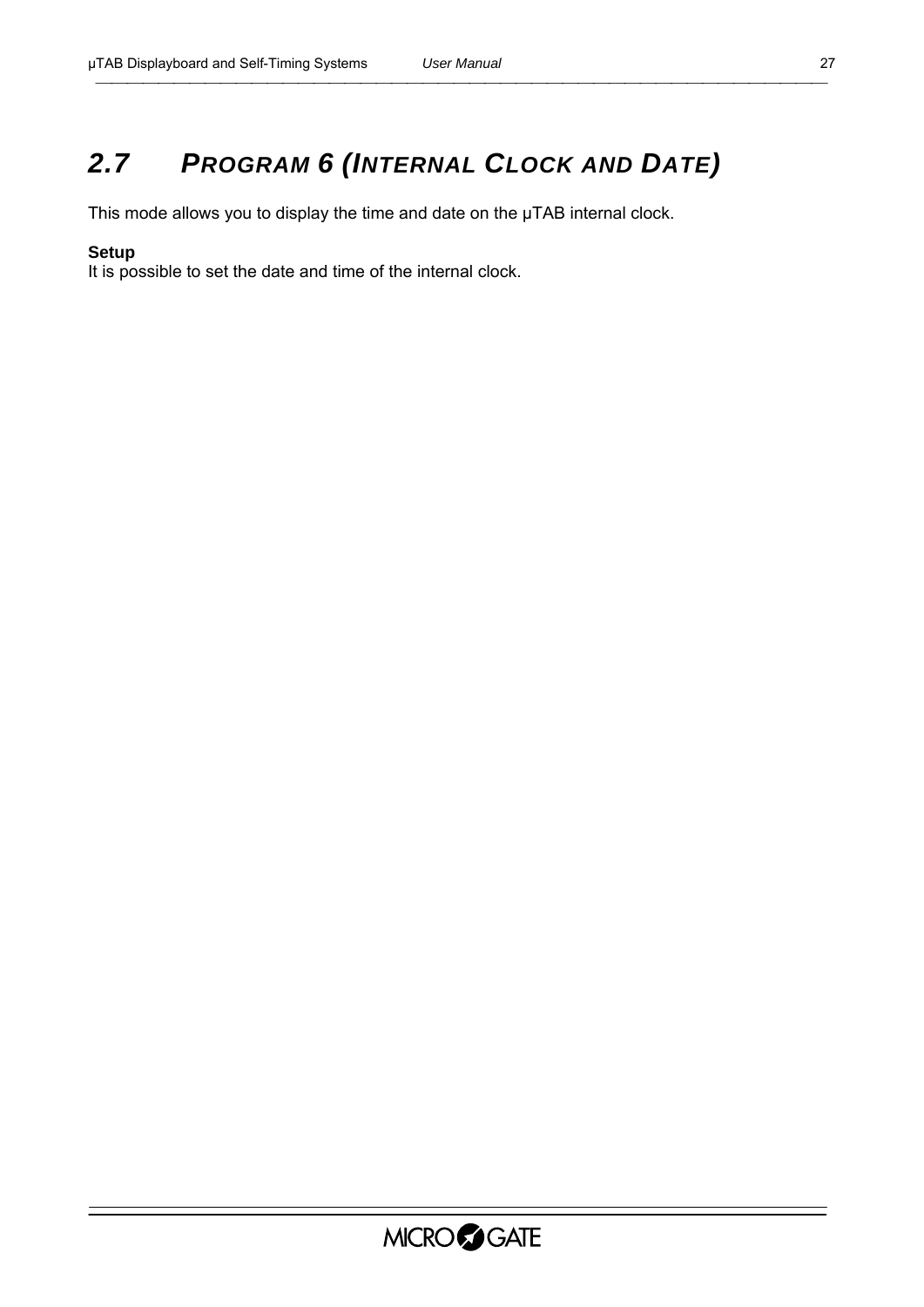## <span id="page-27-1"></span><span id="page-27-0"></span>*2.8 PROGRAM 7 (LAP CHRONOMETER)*

**NOTE***: This mode is not available on displayboards on which* Progam 11 (Parallel Self-Timing) *is enabled.* 

Program 7 allows lap times timing. At each Start or Stop impulse (indifferently) the chronometer takes the time from the previous impulse and restarts automatically from zero. Time continues to be displayed for 8 seconds, then the running time appears again. The input and Lap key reset the chronometer to zero.

**NOTE:** If the printer is connected, times coupled with a progressive counter which is automatically set to zero every time Program 2 (Chronometer) is entered or μTAB is switched off, are printed.

*RADIO*: As well as giving the manual or input START, STOP and LAP signals, a *Linkgate* system via radio can be used (after correctly setting the radio channel in the menu of Program 0 (Normal)). The displayboard accepts any LAP signal.

#### **Setup**

It is possible to set the disactivation time of inputs after an impulse (holdoff time).

| Set       | Keep LAP-SETUP pressed for at least two seconds to enter Setup<br><b>Press LAP-SETUP</b> |  |
|-----------|------------------------------------------------------------------------------------------|--|
| Dead time | <b>Press LAP-SETUP</b>                                                                   |  |
| $SS = 0$  | Set the seconds with START-MODIFY<br><b>Press LAP-SETUP</b>                              |  |
| $mm = 0$  | Set the thousandths with START-MODIFY<br><b>Press LAP-SETUP</b>                          |  |

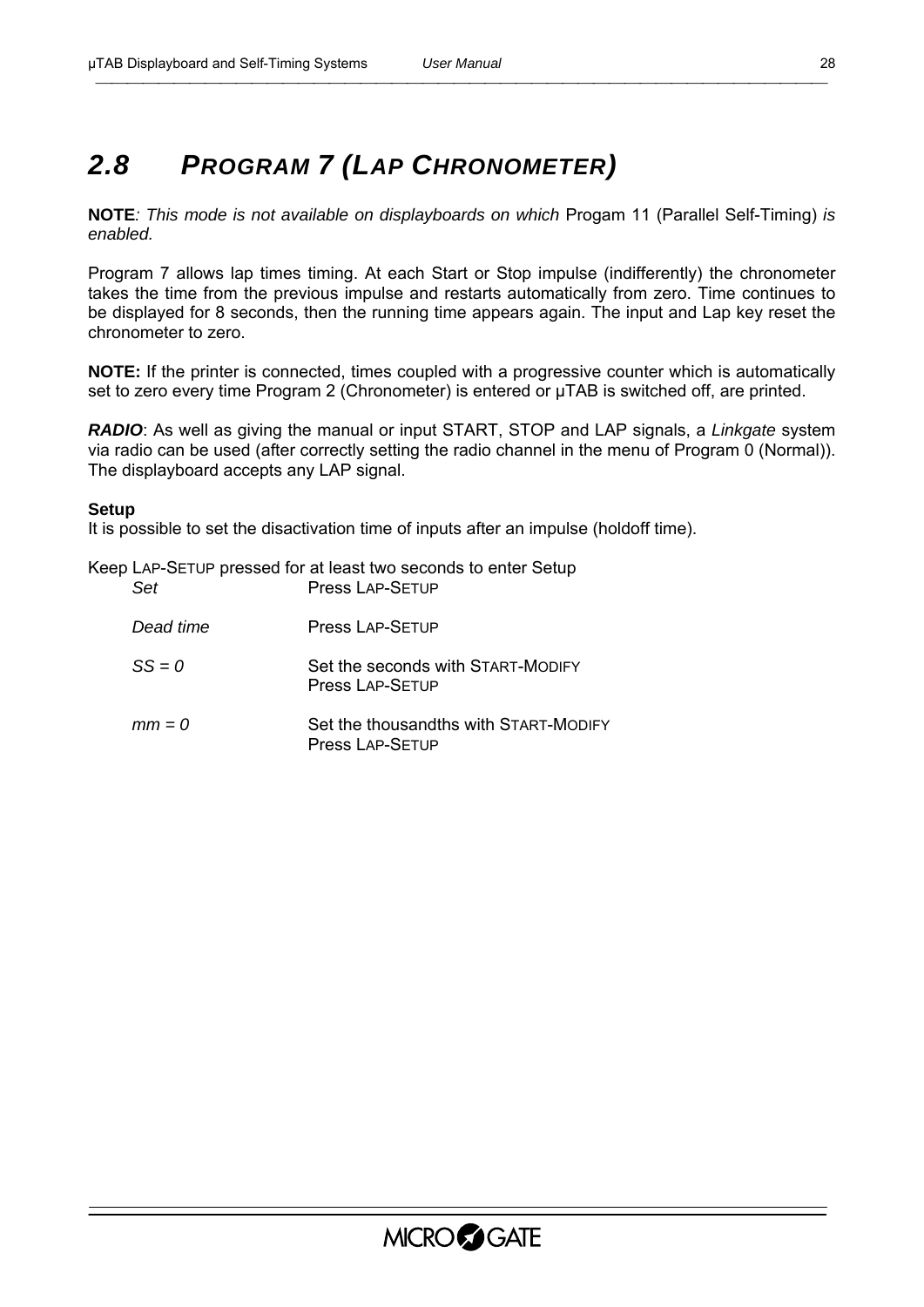## <span id="page-28-1"></span><span id="page-28-0"></span>*2.9 PROGRAM 9 (TEST)*

[Program 9 \(Test\)](#page-28-1) is used to check the correct functioning of Pixels: the displayboard becomes alternately yellow and black. If the displayboard is exposed to temperatures lower than -15°C before being used, it is advisable to leave it switched on with this program inserted (for example, outdoors at night in high mountains).

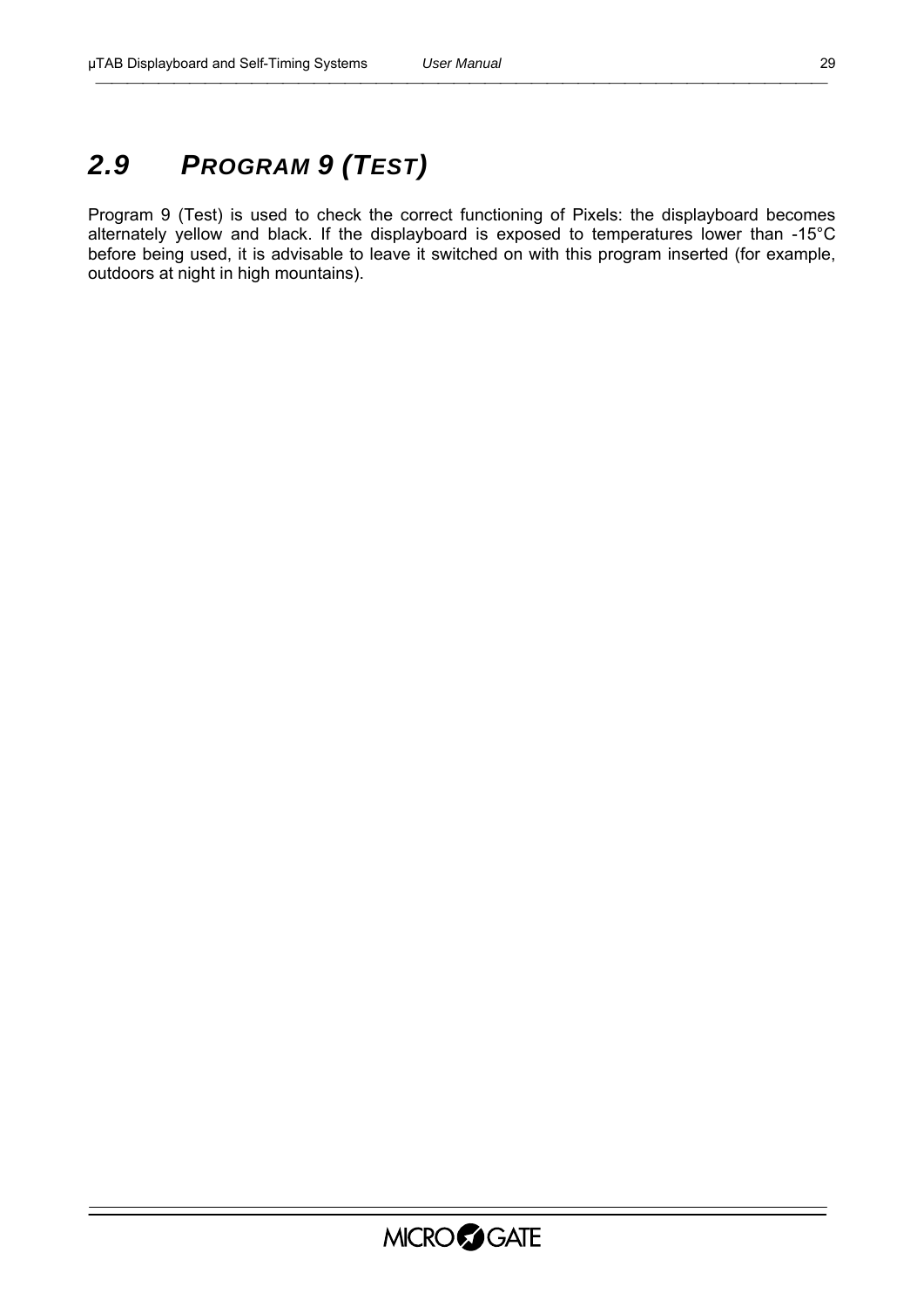## <span id="page-29-1"></span><span id="page-29-0"></span>*2.10 PROGRAM 10 (SELF TIMING)*

**NOTE:** *This mode is available only on displayboards purchased with the Self-Timing option.* 

#### 2.10.1 Starting Coin Box

The Starting coin box must be connected to the starting gate by connecting the special cable to the "GATE" socket on the bottom of the coin box and to the starting gate (black and green sockets). The coin box must also be connected to the finish through the"LINE" connector. For the connection between start and finish use a four-pole cable (the only specification for the cable: the total resistance of each cable should be less than 50 ohm - for example, for a 1000 m line, cables with a section of 0.25 mm2 or more are sufficient). The jacks supplied must be connected to the ends of the cable, connecting poles 1, 2, 4, 6 of the jacks one at a time. Poles 3 and 5 are not used. The third socket on the coin box is for powering a self-regulating warming resistance inside the coin box itself. This prevents the blocking of the mechanical parts of the coin box when wet or snow-covered coins are used and the external temperature is particularly low. Although it is not normally neccessary to power the resistance, you are strongly recommended to do so. The resistance must be powered at 24V (either direct or alternate). Consumption is high at the beginning (200W max). Then it stabilises at about 20W (exact consumption depends on the external temperature). The two resistance poles are connected to pins 1+2 (short-circuited) and 4+5 (short-circuited) of the "HEATING" jack.

**NOTE:** It must be stressed that if the warming resistance is not used, it is not necessary to power the coin box.

#### 2.10.2 Finish displayboard

Connect the line from the Start (see previous paragraph) to the SELF-TIMING socket of THE displayboard with the jack supplied.

Connect the photocell to the START-STOP-LAP INPUTS socket of the displayboard with the cable supplied. If you wish to take the exit speed, the intermediate time photocell must also be connected. Consequently a suitable wire must be used with a connection box to connect the start and intermediate time photocells.

With regard to power supply, remember that there are three different ways of powering the MICROGATE Self-Timing (see also par. 1.3 Power supply on p.9):

- A. By connecting the displayboard to the MICROGATE battery recharger/supply unit. In this way the Self-Timing is powered from the mains supply and simultaneously the batteries are kept charged by a trickle current. This guarantees perfect operation even if the mains supply is interrupted.
- B. By connecting the displayboard to any direct current source (whether stabilised or not) between 10 and 40 Volts, able to provide at least 4W peak power. A car battery guarantees a few days of autonomous use.
- C. By using the batteries built into the displayboard. In this case it is necessary to recharge the batteries daily with the special battery recharger.

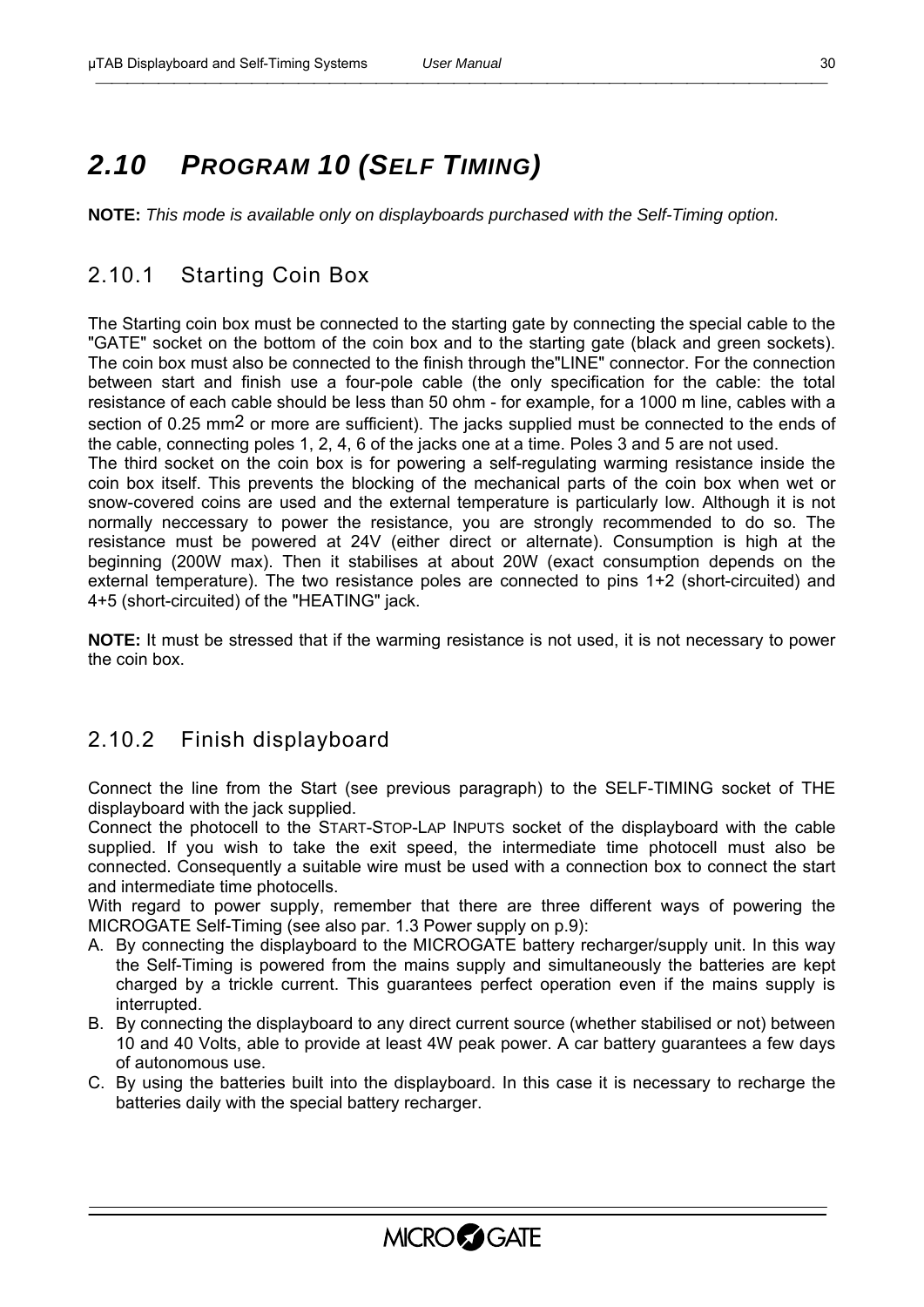#### <span id="page-30-0"></span>2.10.3 Printer

It is possible to connect a printer with a built-in ticket cutting device to MICROGATE Self-Timing. The printer must be connected to the SERIAL 2 port on the side panel of  $\mu$ TAB.

At the finish, for every competitor a card is printed for him/her to take. On the card the following information appears:

- Two lines pre-set by the user (see below)
- Date, time and the competitor's progressive number
- Competitor's time
- Best race time
- Competitor's exit speed (if the intermediate photocell has been installed)
- Best exit speed

The progressive number, the best time and the best speed are reset to zero by switching off  $\mu$ TAB or by passing to a mode different from Program 10.

To set the first two lines which appear on the printer it is necessary to use a Personal Computer and send the appropriate command to µTAB (on this subject, see par. 3.1.1 µTAB Serial Protocol – Self Timing on p.40). The operation is easy and immediate if you use the MICROGATE TABMICRO program.

#### 2.10.4 Parallel automatic timing systems

Two or more Self-Timing systems can be installed in parallel. Each system works indipendently. However, just one printer is enough for more than one system. It must be connected, as usual, to the SERIAL 2 socket of one of the displayboards at the finish. The SERIAL 1 socket must be connected to the SERIAL 2 socket of the other  $\mu$ TAB using the appropriate cable.

The tickets for both tracks are issued by the only printer.

We strongly recommend you identify the two tracks in different ways and indicate this identification on the editable lines of the printer.

#### 2.10.5 Operation

To activate Self-Timing just connect the system as previously described and switch on the displayboard (Power switch), making sure that the "Program" switch is on 10 (Self-Timing).

The system starts functioning automatically when the first coin is inserted. The light on the coin box can have three states:

- Red: track stopped (any possible start has no effect)
- Green: track free, the athlete can start
- Blinking Red/Green: track free, but less than 10 seconds are left to start.

The green light is coupled to a free track beeper. The beep becomes more frequent when less than 10 seconds are left to start (blinking Red/Green).

After every start the track can be stopped for a time which can be changed as desired (see next paragraph), even if there are credits left. During this time the light remains red, and no start made will be considered. The light remains red even if there are four competitors on the track simultaneously.

If a competitor falls and does not finish the run, his/her time is automatically cancelled after a maximum time that can be changed as desired (see next paragraph).

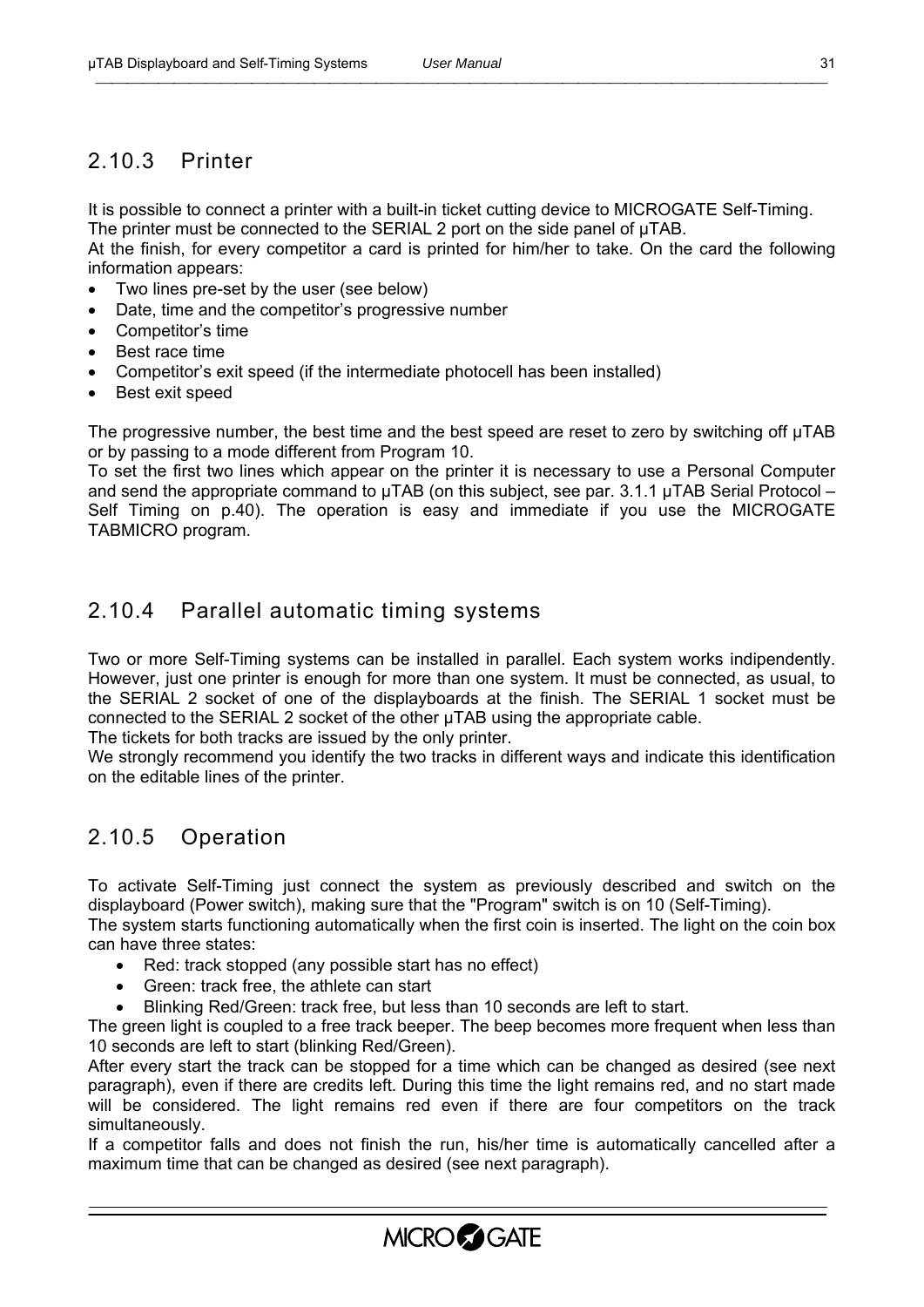<span id="page-31-0"></span>It is also possible to set a minimum race time under which Stop signals are not accepted. This minimum time has two functions. First it serves the purpose of eliminating "impossible" times (obtained, for example, if all the gates are "missed"); secondly, it prevents the time of a competitor who has abandoned the race from being assigned to another competitor who has overtaken him/her.

**NOTE**: It is not necessary to wait until the track is free before inserting the coins. The system automatically allows the number of transits that have been paid.

#### 2.10.6 Parameters setting

When you enter the Self-Timing program, or when the displayboard is switched on, the question "Setup?" appears for about 3 seconds. If during this period the Lap key (Setup) is kept pressed for at least two seconds, you access the parameters which regulate Self-Timing. The settings available are listed below.

| Set       | <b>Press LAP-SETUP</b>                                                                                                                                                                                     |
|-----------|------------------------------------------------------------------------------------------------------------------------------------------------------------------------------------------------------------|
| Max. Time | Setting of the maximum race time, after which the racer is presumed<br>to have fallen (the chronometer resets itself to zero or passes to the<br>timing of the next competitor).<br><b>Press LAP-SETUP</b> |
| $MM = 0$  | Set the minutes with START-MODIFY<br><b>Press LAP-SETUP</b>                                                                                                                                                |
| $SS = 0$  | Set the seconds with START-MODIFY<br><b>Press LAP-SETUP</b>                                                                                                                                                |
| Set       | Press LAP-SETUP                                                                                                                                                                                            |
| Min. Time | Minimum race time under which the Stop impulses are not accepted<br><b>Press LAP-SETUP</b>                                                                                                                 |
| $MM = 0$  | Set the minutes with START-MODIFY<br><b>Press LAP-SETUP</b>                                                                                                                                                |
| $SS = 0$  | Set the seconds with START-MODIFY<br><b>Press LAP-SETUP</b>                                                                                                                                                |
| Set       | <b>Press LAP-SETUP</b>                                                                                                                                                                                     |

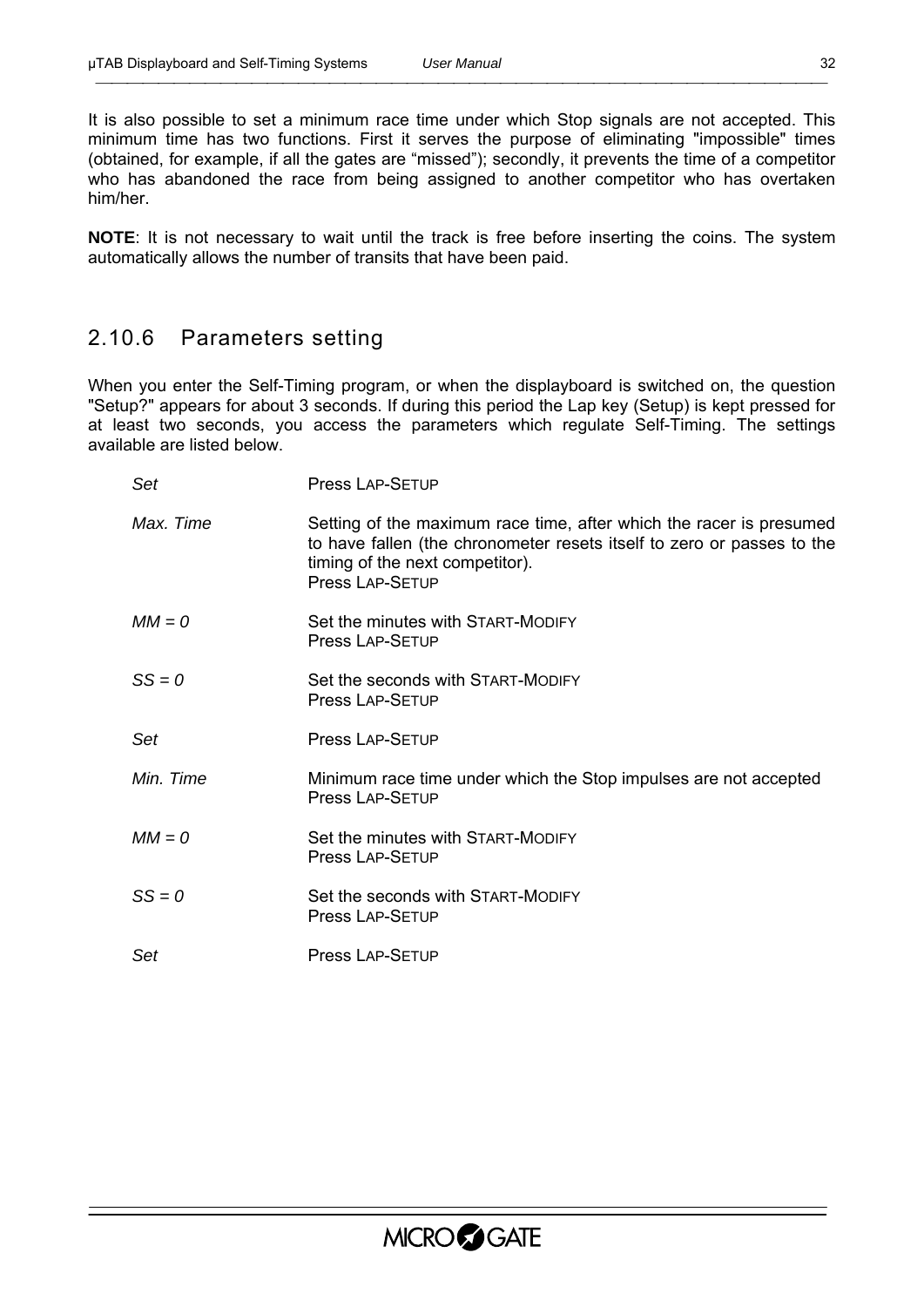| Greentime        | Setting of the time each racer has for the start (green light time),<br>including the 10 seconds of blinking light.<br><b>NOTE:</b> the maximum time allowed is 9 minutes and 59 seconds. Two<br>values have a special meaning: - 10 minutes and 0 seconds: the light<br>remains green for an infinite time after each enablement until the<br>enablement is used with a start.<br>- 0 minutes and 0 seconds: the track is always free and coins do not<br>need to be inserted. This setting is useful when you want to use the<br>system to time a race, or when the payment of the races is not<br>necessary or is managed by other devices. The light turns red only<br>after each start for the minimum time between one start and the next. |
|------------------|--------------------------------------------------------------------------------------------------------------------------------------------------------------------------------------------------------------------------------------------------------------------------------------------------------------------------------------------------------------------------------------------------------------------------------------------------------------------------------------------------------------------------------------------------------------------------------------------------------------------------------------------------------------------------------------------------------------------------------------------------|
| $MM = 0$         | Set the minutes with Start-Modify<br><b>Press LAP-SETUP</b>                                                                                                                                                                                                                                                                                                                                                                                                                                                                                                                                                                                                                                                                                      |
| $SS = 0$         | Set the seconds with START-MODIFY<br><b>Press LAP-SETUP</b>                                                                                                                                                                                                                                                                                                                                                                                                                                                                                                                                                                                                                                                                                      |
| Set MIn          | <b>Press LAP-SETUP</b>                                                                                                                                                                                                                                                                                                                                                                                                                                                                                                                                                                                                                                                                                                                           |
| <b>STARTDIFF</b> | Setting of minimum time between two starts. During this time the light<br>is red and starts are not accepted even if there is a backlog of<br>enablements.<br><b>Press LAP-SETUP</b>                                                                                                                                                                                                                                                                                                                                                                                                                                                                                                                                                             |
| $MM = 0$         | Set the minutes with START-MODIFY<br><b>Press LAP-SETUP</b>                                                                                                                                                                                                                                                                                                                                                                                                                                                                                                                                                                                                                                                                                      |
| $SS = 0$         | Set the seconds with START-MODIFY<br><b>Press LAP-SETUP</b>                                                                                                                                                                                                                                                                                                                                                                                                                                                                                                                                                                                                                                                                                      |
| Speedbase        | <b>Press LAP-SETUP</b>                                                                                                                                                                                                                                                                                                                                                                                                                                                                                                                                                                                                                                                                                                                           |
| Length?          | Setting of the distance between the intermediate time and finish<br>photocells for speed measurement.<br><b>Press LAP-SETUP</b>                                                                                                                                                                                                                                                                                                                                                                                                                                                                                                                                                                                                                  |
| $Km = 0$         | Set the kilometers with START-MODIFY<br><b>Press LAP-SETUP</b>                                                                                                                                                                                                                                                                                                                                                                                                                                                                                                                                                                                                                                                                                   |
| $m = 0$          | Set the meters with START-MODIFY<br>Press LAP-SETUP                                                                                                                                                                                                                                                                                                                                                                                                                                                                                                                                                                                                                                                                                              |



Ξ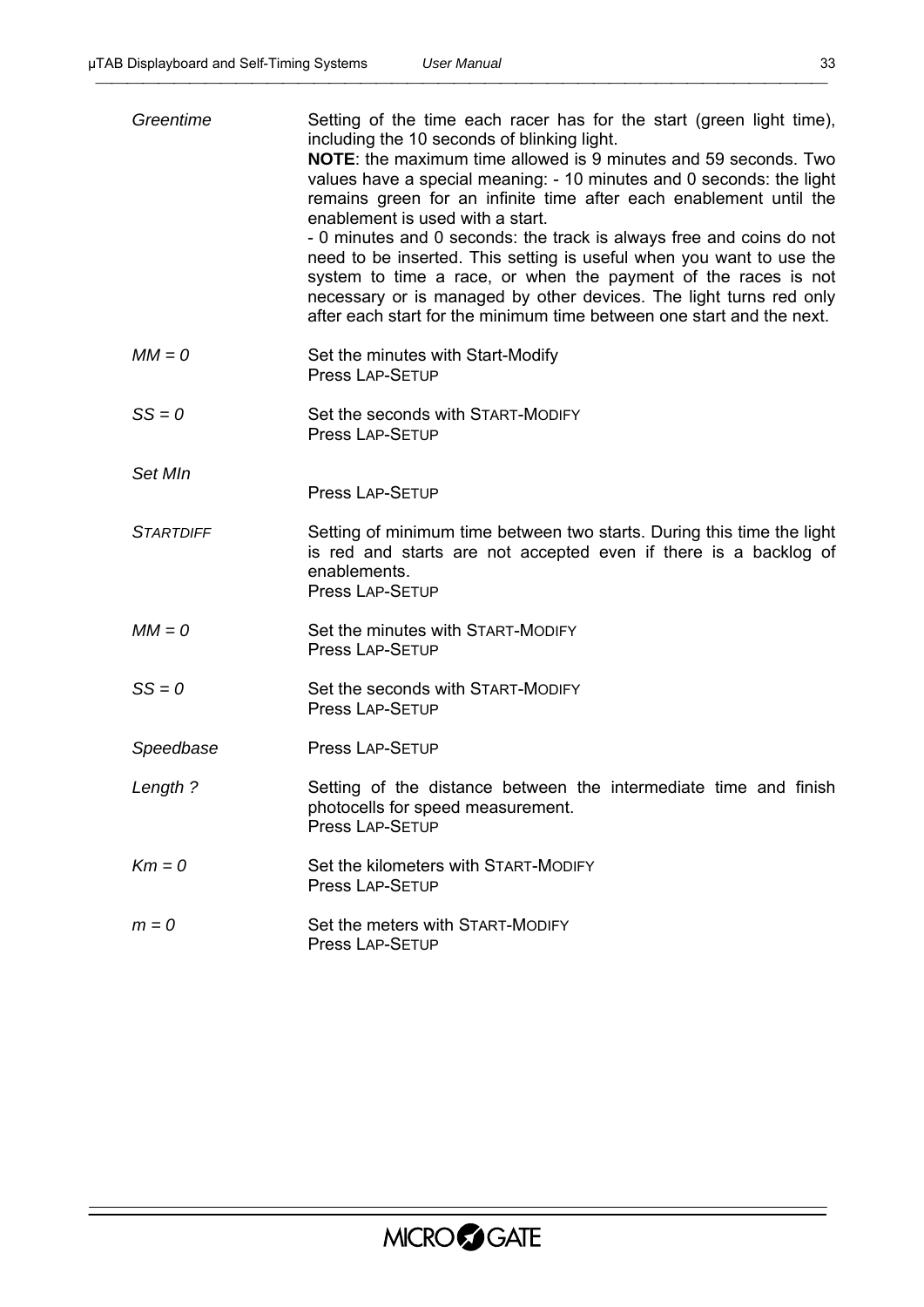| $cm = 0$  | Set the centimeters START-MODIFY<br><b>Press LAP-SETUP</b>                                                                                             |  |  |
|-----------|--------------------------------------------------------------------------------------------------------------------------------------------------------|--|--|
| Set Speed | <b>Press LAP-SETUP</b>                                                                                                                                 |  |  |
| Unit      | <b>Press LAP-SETUP</b>                                                                                                                                 |  |  |
|           | kmh - mph - knt - m/s Edit using Start-Modify (it is possible to choose from kilometers/hour,<br>miles/hour, knots, meters/second).<br>Press LAP-SETUP |  |  |
| Set Prog. | <b>Press LAP-SETUP</b>                                                                                                                                 |  |  |
| Delay     | <b>Press LAP-SETUP</b>                                                                                                                                 |  |  |
| $MM = 0$  | Set the minutes with START-MODIFY<br><b>Press LAP-SETUP</b>                                                                                            |  |  |
| $SS = 0$  | Set the seconds with START-MODIFY<br><b>Press LAP-SETUP</b>                                                                                            |  |  |
| Number of | <b>Press LAP-SETUP</b>                                                                                                                                 |  |  |
| Linefeeds | <b>Press LAP-SETUP</b>                                                                                                                                 |  |  |
| $N_f = 0$ | Setting of the length of the paper that comes out of the printer<br>(optional) to set the correct length of the ticket - Edit using START-<br>MODIFY.  |  |  |

**NOTE:** The setting of Self-Timing parameters by means of PC is not possible if µTAB is in Program 10 (Self Timing). In this mode the only command accepted is '*Run Hardware Program'*  (see 3.1 Appendix A on p.48). Go to Program 0 (Normal) before sending the parameters.

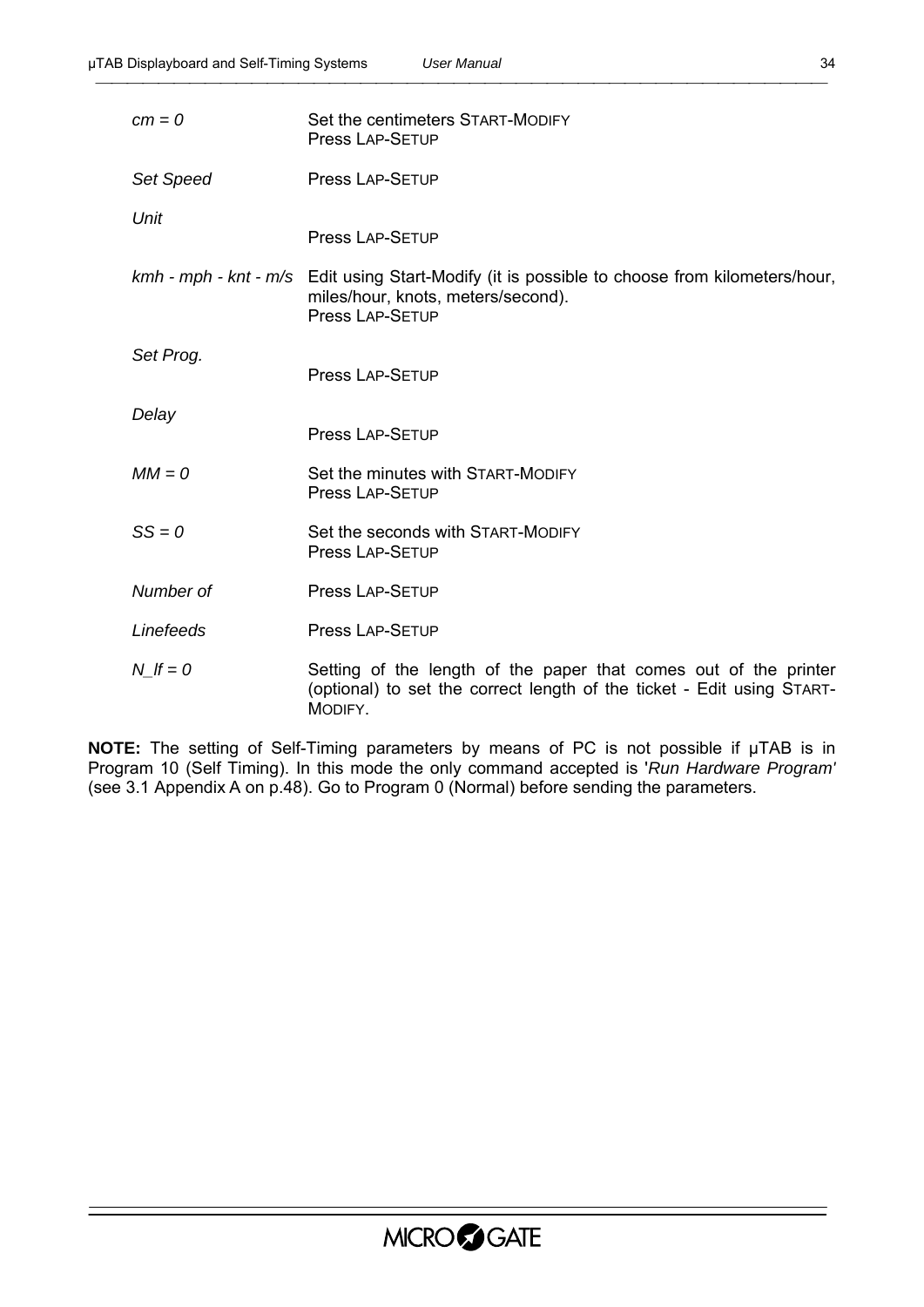#### <span id="page-34-0"></span>2.10.7 Default value of editable parameters

When µTAB is delivered, or after every global initialization (see par. 2.1 [Program 0 \(Normal\)](#page-15-1) on p.18 in the general instructions), the configurable parameters are automatically set to the following values (often suitable for many applications):

| $\bullet$ | Maximum Race Time                  | 1'30"                                                  |
|-----------|------------------------------------|--------------------------------------------------------|
| $\bullet$ | Minimum Race Time                  | 0' 0" (Stop is always enabled)                         |
| $\bullet$ | Green Light Time                   | 1'                                                     |
|           | • Minimum Start between two starts | 0'20"                                                  |
| $\bullet$ | Speed Base Length                  | 10 meters                                              |
| $\bullet$ | Speed unit                         | Km/h                                                   |
| $\bullet$ | Delay Time of Program Activation   | 0' 15" (obviously the program does not start if it has |
|           | not been previously stored!!!).    |                                                        |
|           | • Printer paper length             |                                                        |

#### 2.10.8 Some suggestions

- Avoid reducing the minimum time between two starts excessively as it can be dangerous to have racers starting at very short time intervals.
- Also avoid excessive reduction of the green light time, that is, the time that each racer has for starting. Although the reduction of this parameter makes it possible to reduce the waiting time at the start, too short a time can be unpleasant for customers, who find themselves obliged to rush their starts.
- If the photocell is used to take the exit speed, place it at least 8 10 meters before the finish photocell to guarantee the necessary measurement precision (see also general instructions, par.2.4 Program 3 (Speedmeter) on p.22).

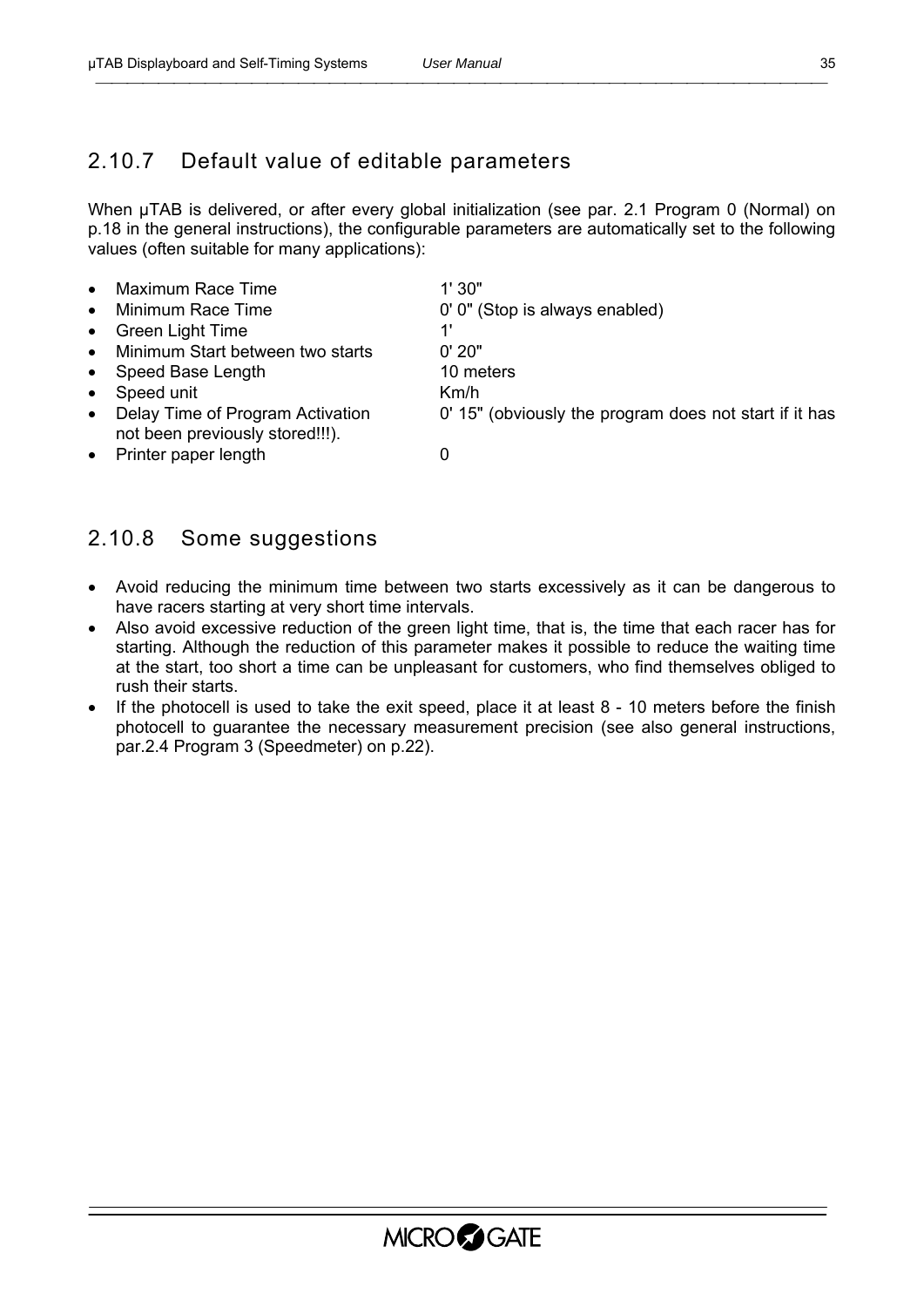## <span id="page-35-1"></span><span id="page-35-0"></span>*2.11 PROGRAM 11 (PARALLEL SELF TIMING)*

**NOTE:** *This mode is available only on displayboards purchased with the Parallel Self-Timing option*

#### 2.11.1 Connections

#### **A. START FINISH CABLE**

Connect the "Self-Timing" socket on the displayboard TAB to the LINE socket on the coin box, using a six-polecable. Jacks must be connected 1 to 1 (1 to 1, 2 to 2, etc.). For cable characteristics, see par. 2.10 [Program 10 \(Self Timing\)](#page-29-1) on p.31.

#### **B. STARTING GATES**

The starting gates must be connected to the "GATE" socket on the coin box. The cable supplied is double and makes possible the connection of both gates. One of the terminals is marked yellow. We will refer to the track with the yellow cable as "Track B", the other as "Track A".

#### **C. PHOTOCELLS**

Photocells must be connected to the START-STOP-LAP INPUTS socket of the displayboard. In particular, the photocell for track A must be connected to the Stop line and the one for track B to the Lap line.

Yellow-marked wires are for Lap.

**NOTE**: In "Parallel Self-Timing" it is not possible to take the exit speed.

#### 2.11.2 Operation

To select the "Parallel Self-Timing" mode, set the PROGRAM rotating switch to 11.

The operation is exactly the same as the one described in par 2.10 [Program 10 \(Self Timing\)](#page-29-1) on p.31.

However, there are some distinctive features:

#### • **PARALLEL RACE SELECTION:**

Before inserting the coins, press the red button next to the the coin slot in the coin box .

After pressing, you have one minute to insert two coins and enable the start. The time between two consecutive starts for the parallel (Track A and Track B) must not exceed 8 seconds. This remaining time is indicated by blinking Red/Green and the beep.

On the displayboard the running time of the first racer to start is displayed with the track indication. At the finish, first the time of the first racer to finish will appear, then the time of the other athlete and finally the time difference with the indication of the winner.

#### • **SINGLE RACE SELECTION:**

The operation is exactly the same as [Program 10 \(Self Timing\).](#page-29-1) To be enabled, you only need a coin and **the red button does not have to be pressed**. The racer can choose to start either on track A or on track B.

Also for parallel Self-Timing it is possible to have up to 8 racers maximum or couples of racers on the track.

For setting of parameters see [Program 10 \(Self Timing\)](#page-29-1) on p.31.

**MICROCOGATE**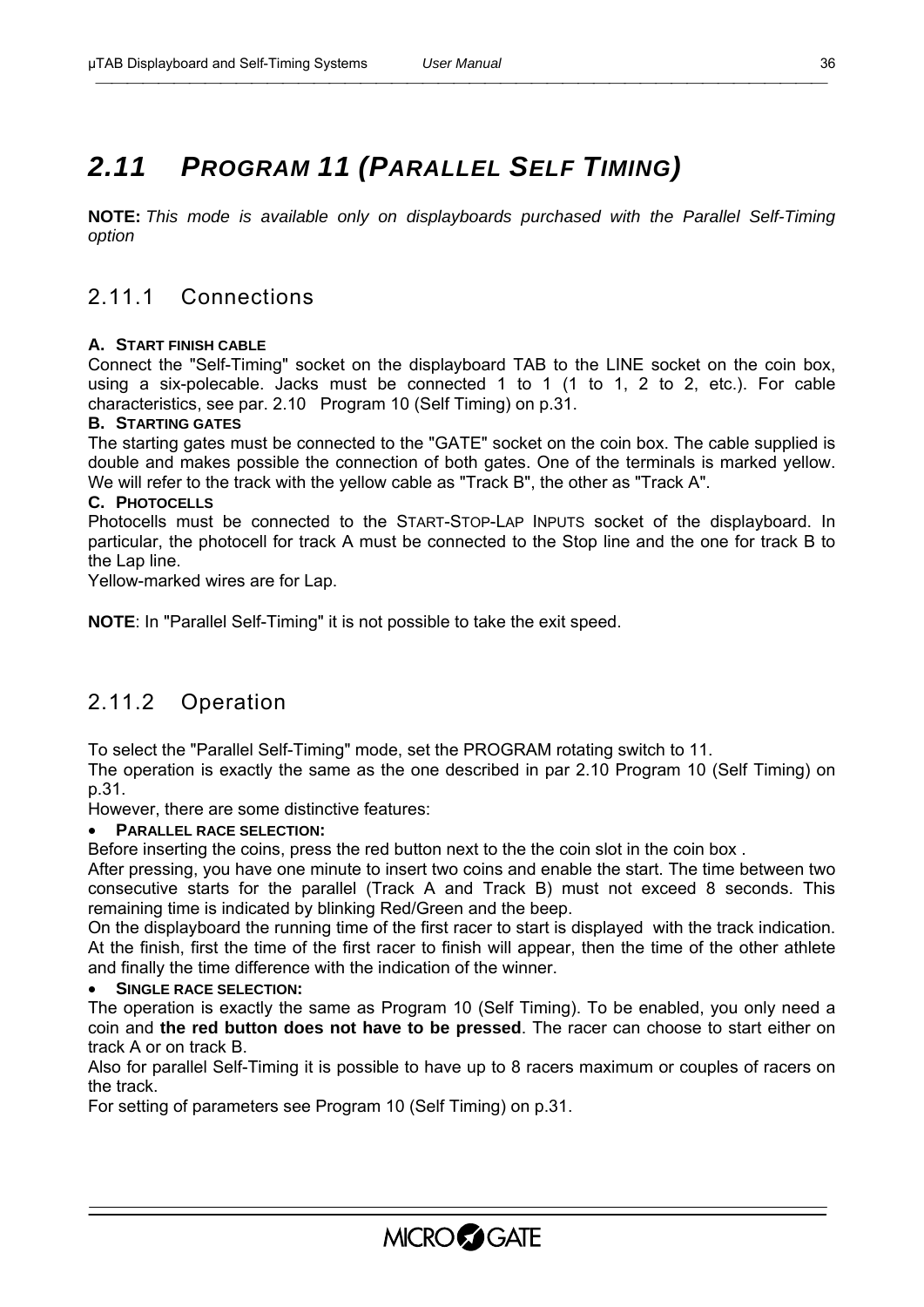<span id="page-36-0"></span>**NOTE**: the settings are common to both modes (normal and parallel). Therefore, a change in settings made in [Program 10 \(Self Timing\)](#page-29-1) is also reflected in the functioning of [Program 11](#page-35-1)  [\(Parallel Self Timing\)](#page-35-1) and viceversa.

## *2.12 DEFAULT VALUES OF EDITABLE PARAMETERS*

When µTAB is delivered or after each global initialization (see [2.10](#page-29-1) [Program 10 \(Self Timing\)](#page-29-1) p.18), the configurable parameters are automatically set to the following values (often suitable for many applications):

#### **[Program 0 \(Normal\)](#page-15-1)** page [16](#page-15-1)

|           | Column                                         | 0            |                                                                                 |
|-----------|------------------------------------------------|--------------|---------------------------------------------------------------------------------|
|           | <b>Baud</b>                                    | 1200 bit/s   |                                                                                 |
|           | Frame                                          | <b>RS232</b> |                                                                                 |
|           | RadCh                                          | 0            |                                                                                 |
|           | Program 2 (Chronometer) page 19                |              |                                                                                 |
| $\bullet$ | <b>Starting Time</b>                           | 0            |                                                                                 |
| $\bullet$ | <b>Autoreset Time</b>                          | 0            | (disabled)                                                                      |
|           | Program 3 (Speedmeter) page 21                 |              |                                                                                 |
| $\bullet$ | Speed base length                              | 10 meters    |                                                                                 |
| $\bullet$ | Speed measurement unit                         | Km/h         |                                                                                 |
| $\bullet$ | Minimum speed                                  | 3            |                                                                                 |
| $\bullet$ | Maximum speed                                  | 0            | (no control is made)                                                            |
| $\bullet$ | <b>Bidirectionality</b>                        | 0            | (No)                                                                            |
| $\bullet$ | Program activation delay                       | 0' 15"       | (Attention: the program does not start if it has<br>not been previously stored) |
|           | Program 4 (Countdown) page 24                  |              |                                                                                 |
|           | <b>Start Cycle</b>                             | 0'30"        |                                                                                 |
| $\bullet$ | Green light time                               | 6"           | (from $-3$ to $+3$ in relation to the scheduled<br>time)                        |
|           | Program 7 (Lap Chronometer) page 28<br>Holdoff |              |                                                                                 |
|           |                                                | 0.0.00       |                                                                                 |

• time 0.2 sec.

**NOTE**: Also the time and date are preset to particular values.



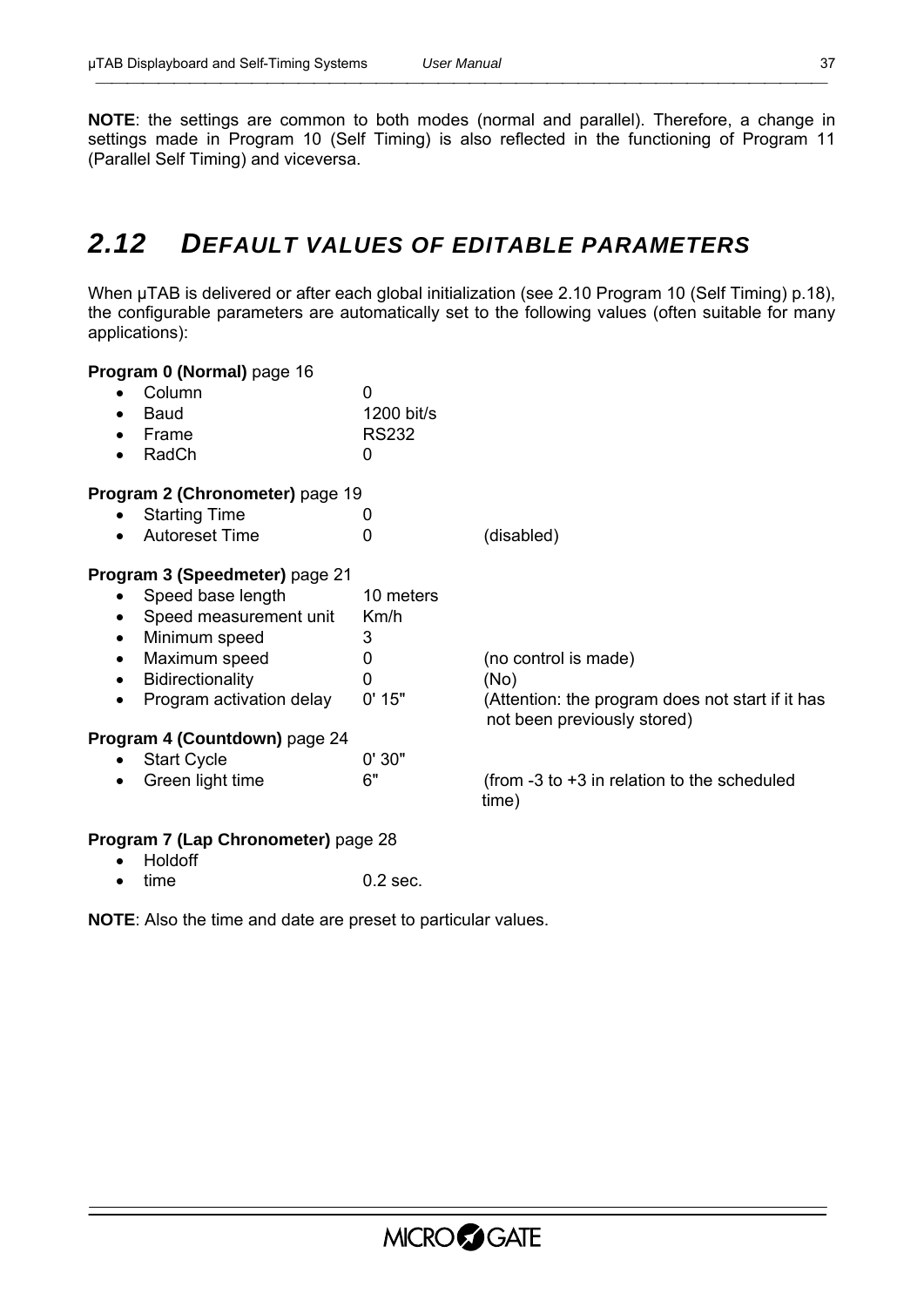## <span id="page-37-0"></span>**3 APPENDIX**

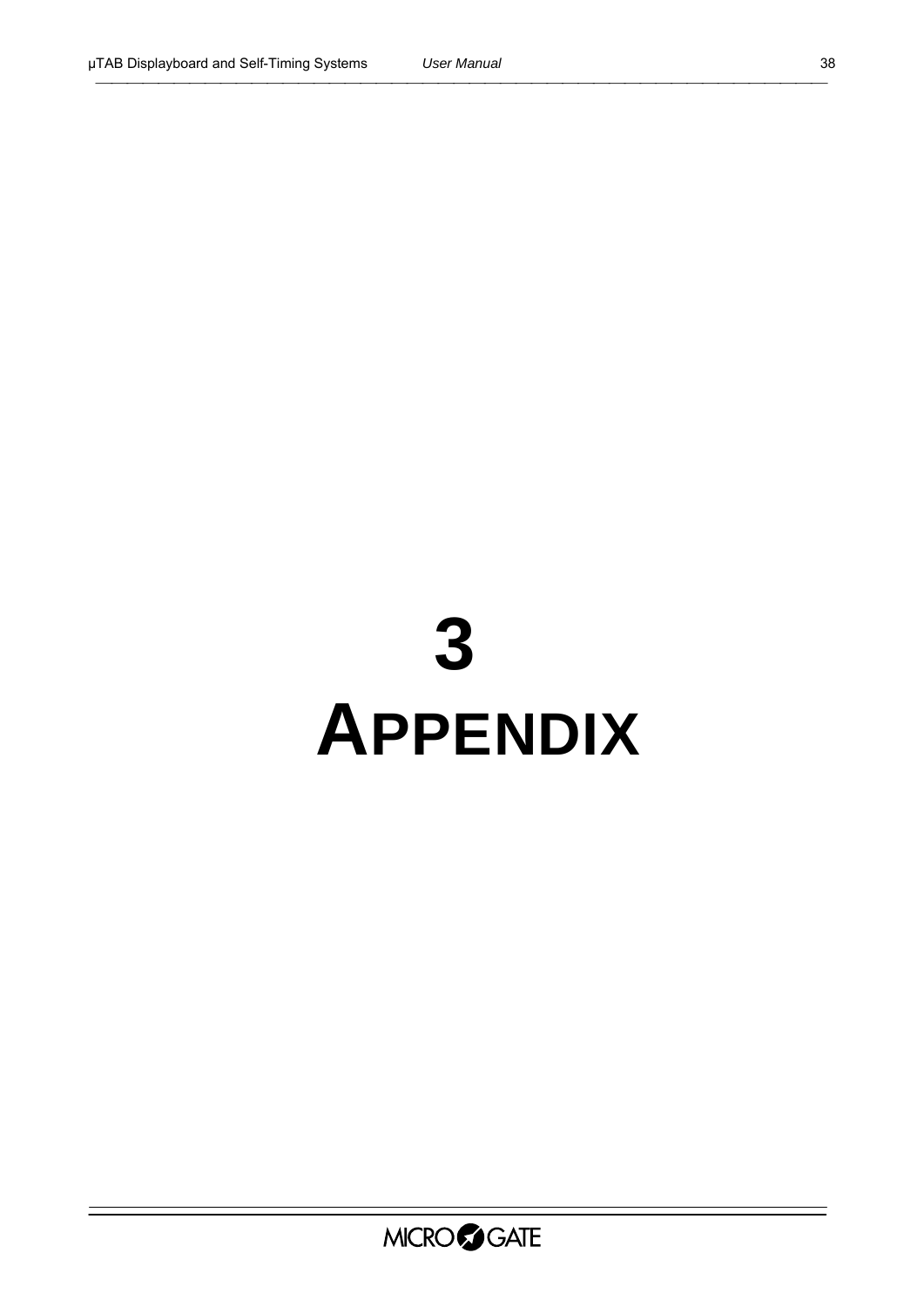### <span id="page-38-0"></span>*3.1 APPENDIX A*

#### <span id="page-38-1"></span>3.1.1 µTAB Serial Frame – Self Timing **(1200 BAUD, 8 BIT, 1 STOP, PARITY NONE - 1200 8N1)**

The table below gives the fields of which the commands that can be given to uTAB are composed.

| <b>Field</b>   | Length   | Conten.             | <b>Meaning</b>                                 |  |
|----------------|----------|---------------------|------------------------------------------------|--|
| Start of Frame |          | $\text{ESC}$ (0x1B) | Start of Command frame                         |  |
| Address        |          | AQ,''               | Line identifier, Blank for broadcast           |  |
| Command        |          | (Any)               | Command to be sent to Displayboard (see below) |  |
| Data           | Variable | Variable            | Optional command data area                     |  |
| Frame end      |          | ETX (0x03)          | End of Command frame                           |  |
| Checksum       |          | Variable            | 7 bit checksum performed on entire frame       |  |

**NOTE:** the µTAB communication protocol uses ASCII characters. Therefore numerical values should be expressed with characters, not as a binary value. For example, a delay of 100 hundredths of a second should be expressed as '0' '0' '1' '0' '0' (that is, Hex 30, Hex 30, Hex 31, Hex 30, Hex 30), and not with the binary value 100 (Hex 64).

The table below gives the various commands which can be used in the Command field:

| <b>Command</b>                                                                  | <b>Command Code</b> |  |
|---------------------------------------------------------------------------------|---------------------|--|
| Date Display                                                                    | Dec. 65 - Hex 41h   |  |
| $\bullet$                                                                       | Α                   |  |
| Program start                                                                   | B                   |  |
| $\bullet$                                                                       | Dec. 66 - Hex 42h   |  |
| Time setting sensitive to break                                                 | С                   |  |
| $\bullet$                                                                       | Dec. 67 - Hex 43h   |  |
| Time setting not sensitive to break                                             | Dec. 99 - Hex 63h   |  |
| $\bullet$                                                                       | C                   |  |
| following D<br>Break setting (breaks the execution of<br>$\bullet$<br>commands) | Dec. 68 - Hex 44h   |  |
| Date setting                                                                    | Dec. 100 - Hex 64h  |  |
| $\bullet$                                                                       | d                   |  |
| Entry Point/Label for loops                                                     | E                   |  |
| $\bullet$                                                                       | Dec. 69 - Hex 45h   |  |
| Program end                                                                     | K                   |  |
| $\bullet$                                                                       | Dec. 75 - Hex 4Bh   |  |
| Loop/Goto<br>$\bullet$                                                          | Dec. 76 - Hex 4Ch   |  |
| Internal clock time setting (Real Time Clock)                                   | Dec. 77 - Hex 4Dh   |  |
| $\bullet$                                                                       | M                   |  |
| Internal clock time display (Real Time Clock)                                   | N                   |  |
| $\bullet$                                                                       | Dec. 78 - Hex 4Eh   |  |
| Running string writing                                                          | O                   |  |
| $\bullet$                                                                       | Dec. 79 - Hex 4Fh   |  |
| Stop running string                                                             | Dec. 111 - Hex 6Fh  |  |
| $\bullet$                                                                       | о                   |  |
| Internal hardware program execution                                             | P                   |  |
| $\bullet$                                                                       | Dec. 80 - Hex 50h   |  |
| Self-Timing printer strings                                                     | Dec. 112 - Hex 70h  |  |
| $\bullet$                                                                       | р                   |  |
| "Weak" displayboard reset (sensitive to Break)                                  | R                   |  |
| $\bullet$                                                                       | Dec. 82 - Hex 52h   |  |
| "Strong" displayboard reset (not sensitive to Break)<br>$\bullet$               | Dec. 114 - Hex 72h  |  |
| Fixed string writing                                                            | S                   |  |
| $\bullet$                                                                       | Dec. 83 - Hex 53h   |  |
| Parameters setup                                                                | Dec. 115 - Hex 73h  |  |
| $\bullet$                                                                       | $\mathbf s$         |  |
| Display of set time                                                             | Dec. 84 - Hex 54h   |  |

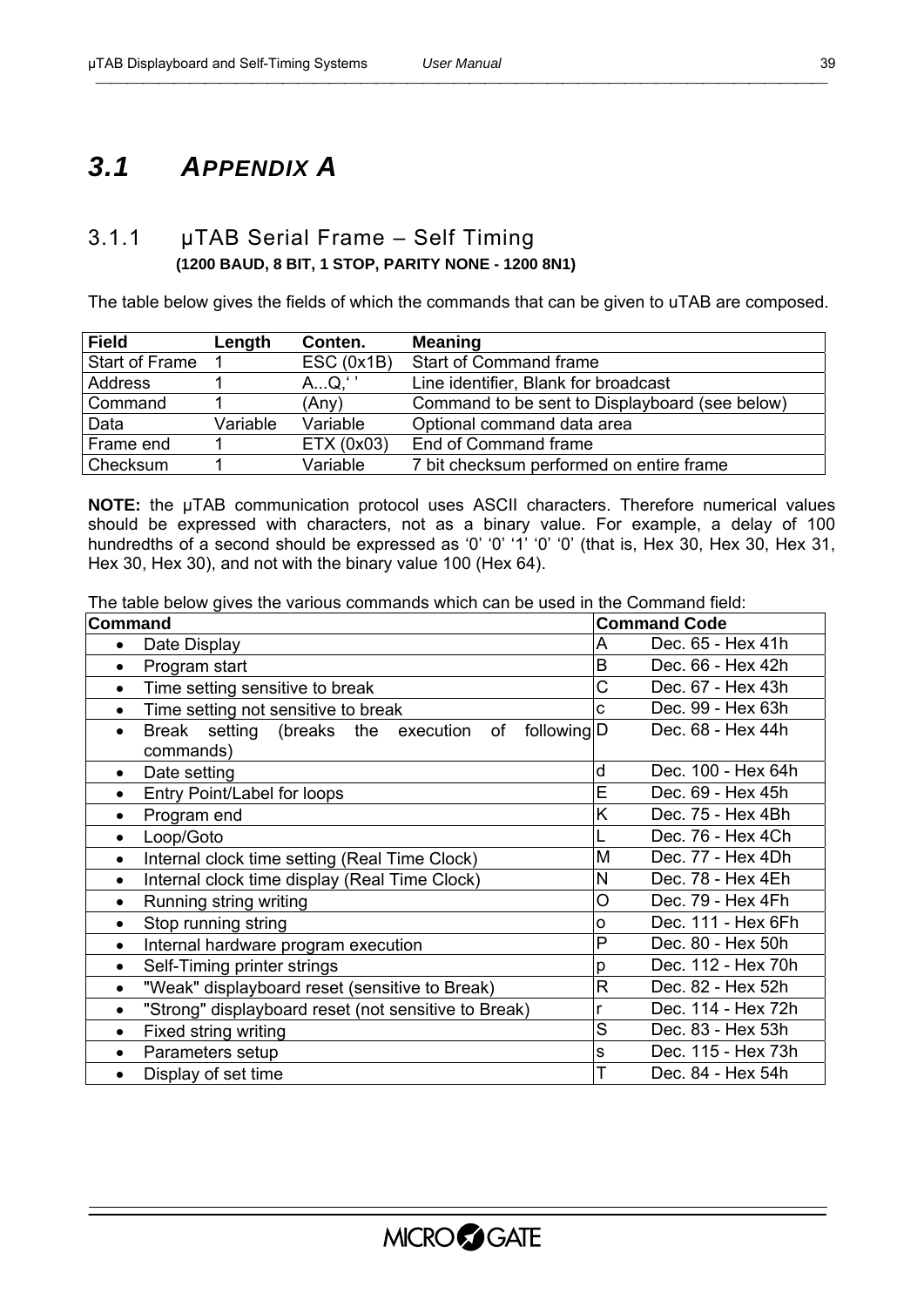#### <span id="page-39-1"></span><span id="page-39-0"></span>*3.1.1.1 Date display*

|                     |                | Date display                       |  |
|---------------------|----------------|------------------------------------|--|
| <b>Command Code</b> |                | 'А'                                |  |
| Data                |                |                                    |  |
| <b>Item</b>         | Length (bytes) | <b>Notes</b>                       |  |
| Position (column)   |                | $00 =$ first character on the left |  |
| Mode                |                | 0=disabling                        |  |
|                     |                | 1=GG/MM/AA                         |  |
|                     |                | 2=GG MMM AA                        |  |

#### <span id="page-39-2"></span>*3.1.1.2 Time setting sensitive to break*

| Time setting sensitive to break               |        |                                  |  |
|-----------------------------------------------|--------|----------------------------------|--|
| <b>Command Code</b>                           | $\sim$ |                                  |  |
| Data                                          |        |                                  |  |
| Length (bytes)<br><b>Notes</b><br><i>Item</i> |        |                                  |  |
| <b>HHMMSSCC</b>                               |        | hours minutes seconds hundredths |  |

#### <span id="page-39-3"></span>*3.1.1.3 Time setting not sensitive to break*

| Time setting not sensitive to break |                |                                  |  |
|-------------------------------------|----------------|----------------------------------|--|
| <b>Command Code</b>                 | ּ״             |                                  |  |
| Data                                |                |                                  |  |
| <i>Item</i>                         | Length (bytes) | <b>Notes</b>                     |  |
| HHMMSSCC                            |                | hours minutes seconds hundredths |  |

#### <span id="page-39-4"></span>*3.1.1.4 Break setting (breaks the execution of following commands)*

| Break setting (breaks the execution of following commands) |                |                              |  |
|------------------------------------------------------------|----------------|------------------------------|--|
| <b>Command Code</b>                                        | ּחי            |                              |  |
| Data                                                       |                |                              |  |
| <b>Item</b>                                                | Length (bytes) | <b>Notes</b>                 |  |
| Delay                                                      |                | Delay duration in hundredths |  |

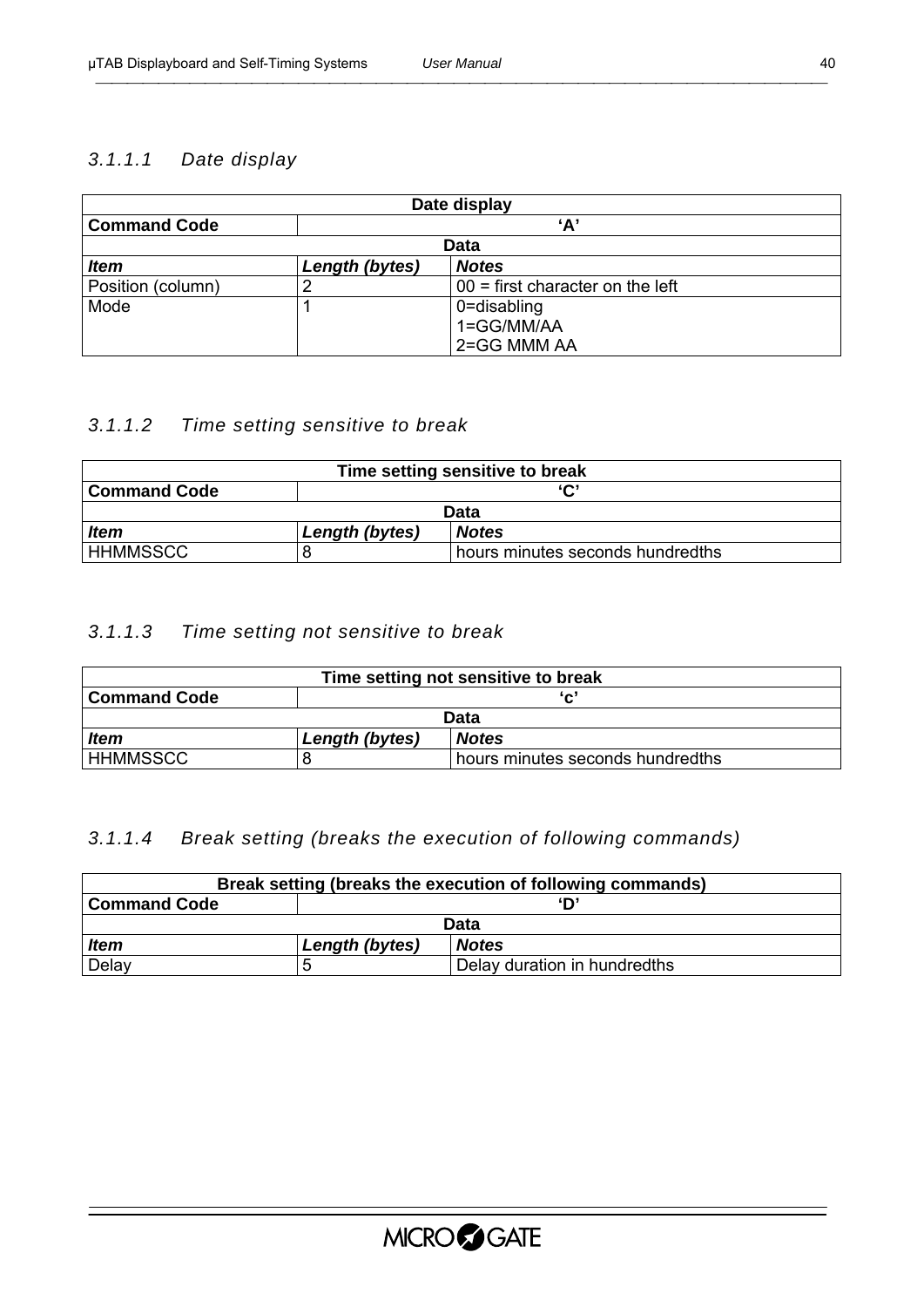#### <span id="page-40-1"></span><span id="page-40-0"></span>*3.1.1.5 Date setting*

| Date setting        |                |                      |  |
|---------------------|----------------|----------------------|--|
| <b>Command Code</b> |                | ď                    |  |
| Data                |                |                      |  |
| <b>Item</b>         | Length (bytes) | <b>Notes</b>         |  |
| Date                |                | <b>DDMMYY</b> format |  |
| Day                 |                | 1=Sunday 2=Monday    |  |

#### <span id="page-40-2"></span>*3.1.1.6 Internal clock time setting (Real Time Clock)*

| Internal clock time setting (Real Time Clock) |     |                                  |  |
|-----------------------------------------------|-----|----------------------------------|--|
| <b>Command Code</b>                           | ʻM' |                                  |  |
| Data                                          |     |                                  |  |
| Length (bytes)<br><b>Notes</b><br><i>Item</i> |     |                                  |  |
| HHMMSSCC                                      |     | hours minutes seconds hundredths |  |

### <span id="page-40-3"></span>*3.1.1.7 Internal clock time display (Real Time Clock)*

| Internal clock time display (Real Time Clock) |                |                                      |  |
|-----------------------------------------------|----------------|--------------------------------------|--|
| <b>Command Code</b>                           | 'N'            |                                      |  |
|                                               | Data           |                                      |  |
| <b>Item</b>                                   | Length (bytes) | <b>Notes</b>                         |  |
| Position (column)                             |                | $00 =$ first character on the left   |  |
| Mode                                          |                | $0 =$ disabling                      |  |
|                                               |                | $1 =$ format HH:MM:SS                |  |
|                                               |                | $2 =$ format MM:SS                   |  |
|                                               |                | 3 = format HH:MM 24h (ex. 15.25)     |  |
|                                               |                | $4 =$ format HH:MM 12h (ex. 3:25 PM) |  |

#### <span id="page-40-4"></span>*3.1.1.8 Running string writing*

| <b>Running string writing</b> |                |                                    |  |
|-------------------------------|----------------|------------------------------------|--|
| <b>Command Code</b>           | '∩'            |                                    |  |
| Data                          |                |                                    |  |
| <b>Item</b>                   | Length (bytes) | <b>Notes</b>                       |  |
| Position (column)             |                | $00 =$ first character on the left |  |
| N° of columns involved        |                | $0 < n \leq 81$                    |  |
| Delay of string motion        |                | In hundredths                      |  |
| String                        | $<=255$        | Characters to be written           |  |

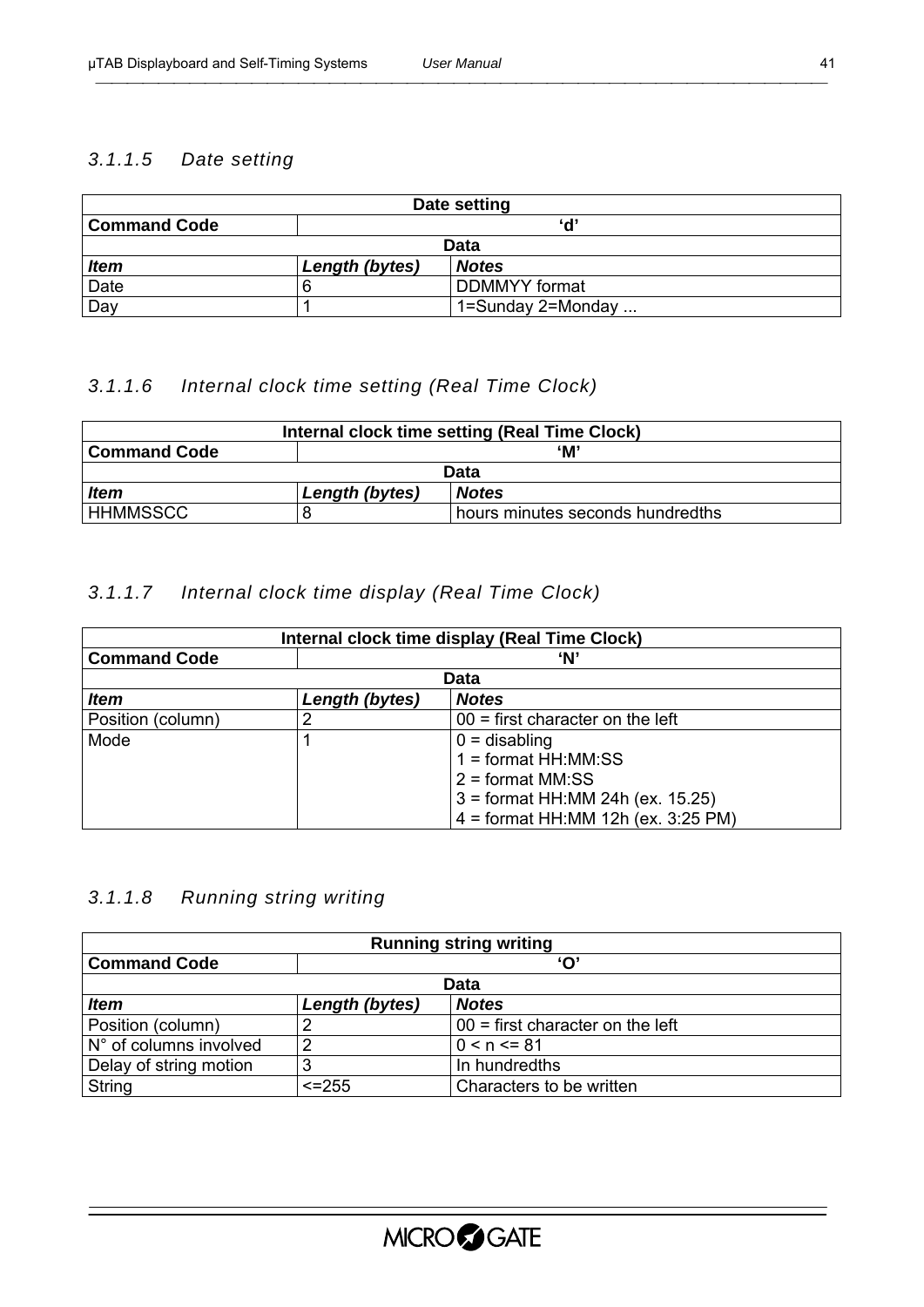#### <span id="page-41-1"></span><span id="page-41-0"></span>*3.1.1.9 Stop running string*

| <b>Stop running string</b> |                |                                  |  |
|----------------------------|----------------|----------------------------------|--|
| <b>Command Code</b>        | '∩'            |                                  |  |
| Data                       |                |                                  |  |
| <i>Item</i>                | Length (bytes) | <b>Notes</b>                     |  |
| <b>HHMMSSCC</b>            |                | hours minutes seconds hundredths |  |

#### <span id="page-41-2"></span>*3.1.1.10 Internal hardware program execution*

| Internal hardware program execution           |     |                                     |
|-----------------------------------------------|-----|-------------------------------------|
| <b>Command Code</b>                           | יםי |                                     |
| Data                                          |     |                                     |
| Length (bytes)<br><b>Notes</b><br><i>Item</i> |     |                                     |
| $\sqrt{N^{\circ}}$ of program                 |     | $00 = 1$ st program (as for switch) |

#### <span id="page-41-3"></span>*3.1.1.11 Self-Timing printer strings*

| <b>Self-Timing printer strings</b> |                |              |  |
|------------------------------------|----------------|--------------|--|
| <b>Command Code</b>                |                |              |  |
| <b>Data</b>                        |                |              |  |
| <b>Item</b>                        | Length (bytes) | <b>Notes</b> |  |
| Row 1                              | 35             | 1st string   |  |
| Row <sub>2</sub>                   | 35             | 2nd string   |  |

#### <span id="page-41-4"></span>*3.1.1.12 "Weak" displayboard reset (sensitive to Break)*

| "Weak" displayboard reset (sensitive to Break) |  |  |  |
|------------------------------------------------|--|--|--|
| <b>Command Code</b><br>' د '                   |  |  |  |
| Data                                           |  |  |  |
| Length (bytes)<br><b>Item</b><br><b>Notes</b>  |  |  |  |
| None                                           |  |  |  |

#### <span id="page-41-5"></span>*3.1.1.13 "Strong" displayboard reset (not sensitive to Break)*

| "Strong" displayboard reset (not sensitive to Break) |  |  |  |
|------------------------------------------------------|--|--|--|
| <b>Command Code</b><br>د                             |  |  |  |
| Data                                                 |  |  |  |
| Length (bytes)<br><b>Item</b><br><b>Notes</b>        |  |  |  |
| None                                                 |  |  |  |

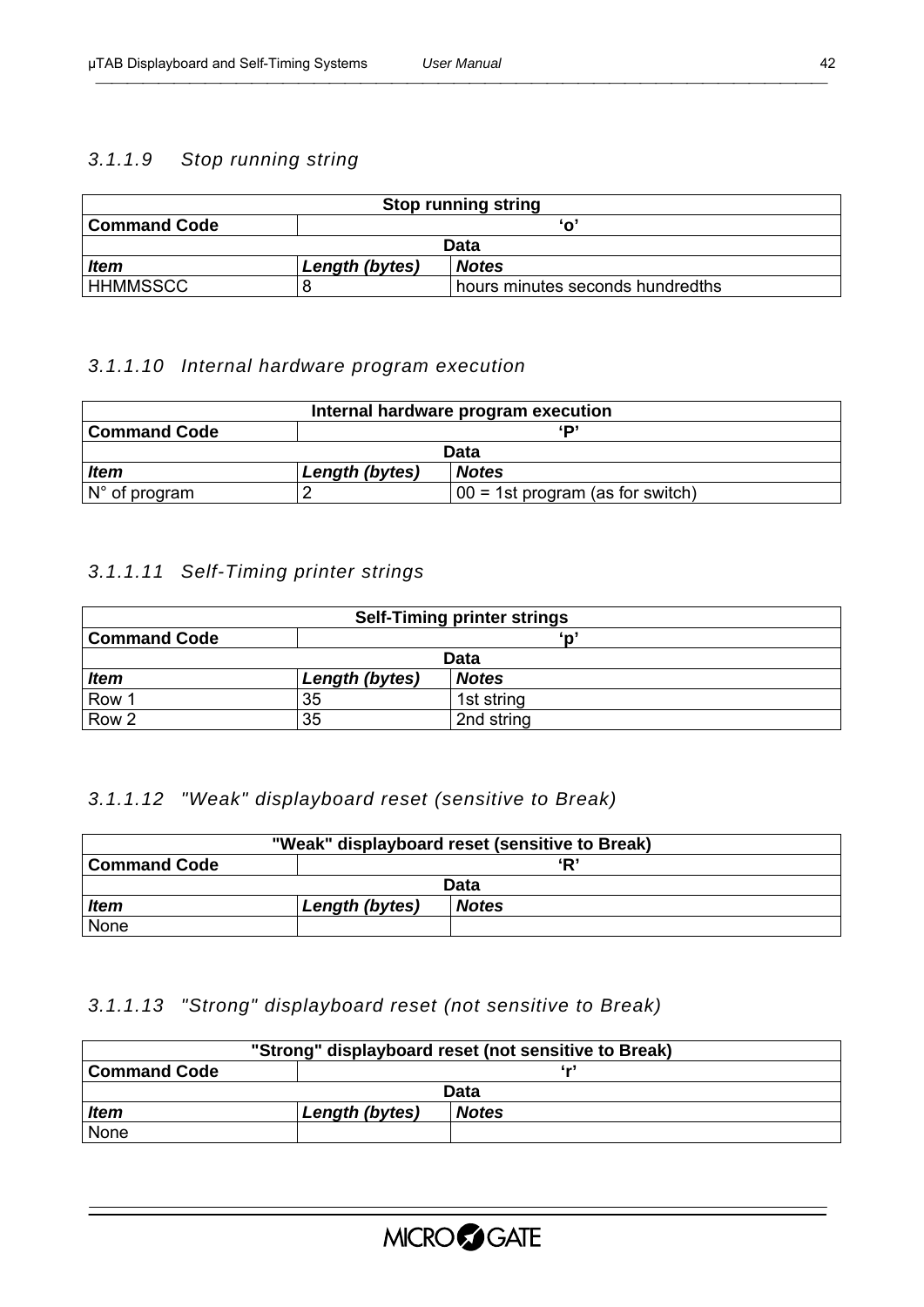#### <span id="page-42-1"></span><span id="page-42-0"></span>*3.1.1.14 Fixed string writing*

| <b>Fixed string writing</b>                   |      |                                    |  |
|-----------------------------------------------|------|------------------------------------|--|
| <b>Command Code</b>                           | ۰ς,  |                                    |  |
| Data                                          |      |                                    |  |
| Length (bytes)<br><b>Notes</b><br><b>Item</b> |      |                                    |  |
| Position (column)                             |      | $00 =$ first character on the left |  |
| String                                        | <=81 | Characters to be written           |  |

#### <span id="page-42-2"></span>*3.1.1.15 Parameters setup*

| <b>Parameters setup</b>                |    |                                  |  |
|----------------------------------------|----|----------------------------------|--|
| <b>Command Code</b>                    | 'c |                                  |  |
| Data                                   |    |                                  |  |
| Length (bytes)<br>Item<br><b>Notes</b> |    |                                  |  |
| Subcommand                             |    | Alphabetic character (see below) |  |
| l Parameter                            |    | See below                        |  |

#### **Parameters Setup Subcommands**

| Countdown         |         |                                                                 |  |  |
|-------------------|---------|-----------------------------------------------------------------|--|--|
| A                 | 999     | Countdown duration - $11 \le n \le 500$ (0=-10 sec., manual)    |  |  |
| B                 | 999     | Valid Start Time - 0≤n≤500                                      |  |  |
| <b>Selftiming</b> |         |                                                                 |  |  |
| C                 | 999     | Minimum time between two athletes - $10 < n \leq 500$           |  |  |
| D                 | 999     | Maximum Track Time - 10 <n≤500< td=""></n≤500<>                 |  |  |
| L                 | 999     | Minimum Track Time - $n \geq 0$                                 |  |  |
| Е                 | 999     | Auto Program Time - 0≤n≤500                                     |  |  |
| F                 | 9999999 | Speed Base Length in mt. - 0≤n≤50000.00                         |  |  |
|                   | 999     | Green Light Time - $0 \le n \le 600$ (0=xxx - 600=always green) |  |  |
| M                 | 999     | Number of Line-feeds of printer paper - 0≤n≤255                 |  |  |
| U                 | 999     | Unit (000=m/s 001=Kmh 002=mph 003=knt)                          |  |  |
| <b>SpeedMeter</b> |         |                                                                 |  |  |
| G                 | 999     | Auto Program Time - 0≤n≤500                                     |  |  |
| H.                | 9999999 | Speed Base Length in mt. - 0≤n≤50000.00                         |  |  |
| u                 | 999     | Unit (000=m/s 001=Kmh 002=mph 003=knt)                          |  |  |
| S                 | 999     | Maximum Speed - n≥0                                             |  |  |
| S                 | 999     | Minimum Speed - n≥0                                             |  |  |
| d                 | 999     | Bidirectionality 0≤n≤1                                          |  |  |
| <b>Normal</b>     |         |                                                                 |  |  |
| N                 | 999     | First displayed column - 0≤n≤81                                 |  |  |
| ChronoLap         |         |                                                                 |  |  |
|                   | 9999999 | Holdoff Impulse - 5≤n≤50000                                     |  |  |
|                   |         |                                                                 |  |  |

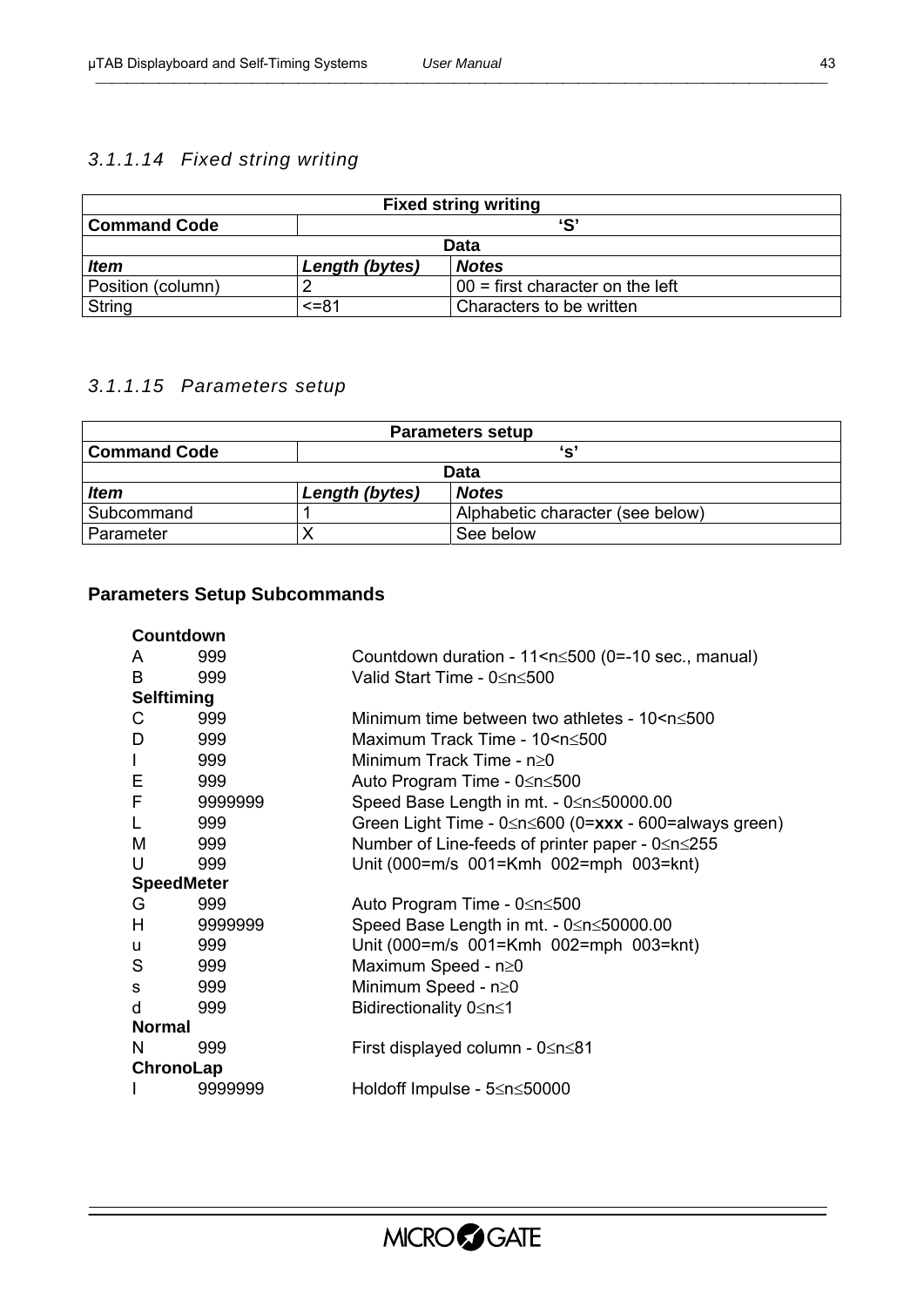#### <span id="page-43-1"></span><span id="page-43-0"></span>*3.1.1.16 Display of set time*

| Display of set time |                |                                      |  |  |
|---------------------|----------------|--------------------------------------|--|--|
| <b>Command Code</b> | "т'            |                                      |  |  |
|                     | <b>Data</b>    |                                      |  |  |
| <b>Item</b>         | Length (bytes) | <b>Notes</b>                         |  |  |
| Position (column)   |                | $00 =$ first character on the left   |  |  |
| Mode                |                | $0 =$ disabling                      |  |  |
|                     |                | $1 =$ format HH:MM:SS                |  |  |
|                     |                | $2 =$ format MM:SS                   |  |  |
|                     |                | 3 = format HH:MM 24h (ex. 15.25)     |  |  |
|                     |                | $4 =$ format HH:MM 12h (ex. 3:25 PM) |  |  |

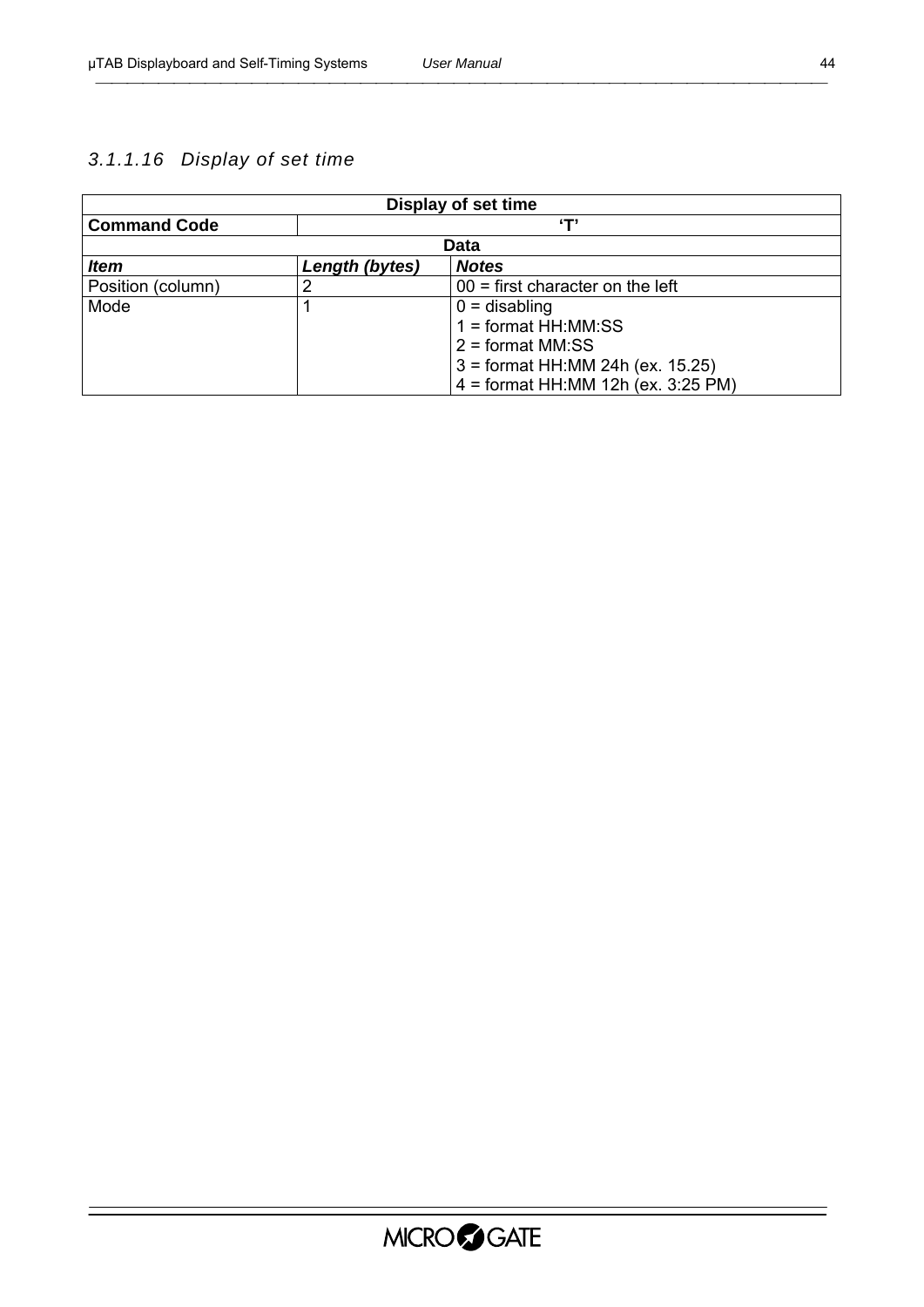<span id="page-44-0"></span>*The following 4 commands are used for setting "programs" (series of operations to be performed in sequence:* 

#### <span id="page-44-1"></span>*3.1.1.17 Program start*

| <b>Program start</b> |                |              |  |
|----------------------|----------------|--------------|--|
| <b>Command Code</b>  |                | 'B'          |  |
| <b>Data</b>          |                |              |  |
| <b>Item</b>          | Length (bytes) | <b>Notes</b> |  |
| None                 |                |              |  |

#### <span id="page-44-3"></span>*3.1.1.18 Program end*

| Program end         |                |              |  |
|---------------------|----------------|--------------|--|
| <b>Command Code</b> |                | $\mathbf{v}$ |  |
| Data                |                |              |  |
| <b>Item</b>         | Length (bytes) | <b>Notes</b> |  |
| None                |                |              |  |

#### <span id="page-44-2"></span>*3.1.1.19 Entry Point/Label for loops*

| <b>Entry Point/Label for loops</b>            |  |             |  |
|-----------------------------------------------|--|-------------|--|
| <b>Command Code</b>                           |  | ٠Ε,         |  |
| Data                                          |  |             |  |
| Length (bytes)<br><b>Notes</b><br><i>Item</i> |  |             |  |
| Label name                                    |  | From 0 to 9 |  |

#### <span id="page-44-4"></span>*3.1.1.20 Loop/Goto*

| Loop/Goto                                     |  |                      |  |
|-----------------------------------------------|--|----------------------|--|
| <b>Command Code</b>                           |  |                      |  |
| Data                                          |  |                      |  |
| Length (bytes)<br><b>Notes</b><br><i>Item</i> |  |                      |  |
| Label name                                    |  | From 0 to 9          |  |
| Loop number                                   |  | $00 =$ infinite loop |  |

**NOTE**: numerical parameters with more than one digit must be padded (on the left) with zeros if they occupy fewer characters than those fixed.

**EXAMPLE**: running string ("Microgate") on line A, starting from first column, number of columns involved 9, delay 30 hundredths:

ESC - A - **O** - 00 - 09 - 030 - Microgate - ETX - Chk

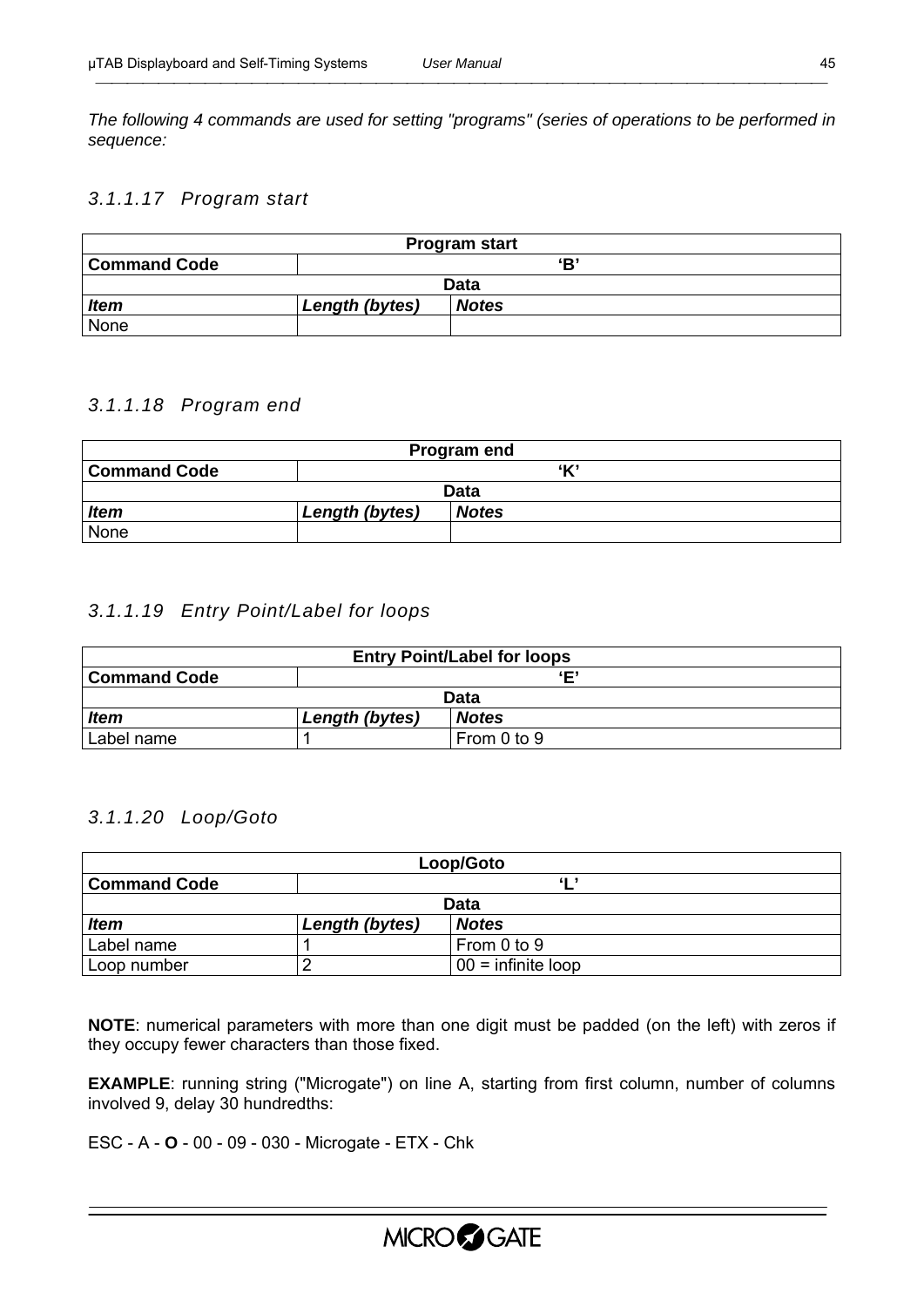## <span id="page-45-0"></span>*3.2 APPENDIX B*

#### 3.2.1 Connection of starting coin box

#### **1. Line**

- 1 Start
- 2 Enables
- 3 Parallel enables
- 4 Red line
- 5 Start 2
- 6 Green line

#### **2 Heater**

- 1 Pole 1
- 2 Pole 1
- 3 Not used
- 4 Pole 2
- 5 Pole 2
- 6 Not used

#### **3. Gate**

- 1 Start (NO Normally Open)
- 2 Not used
- 3 Ground
- 4 Not used
- 1 Start 2
- 6 Not used



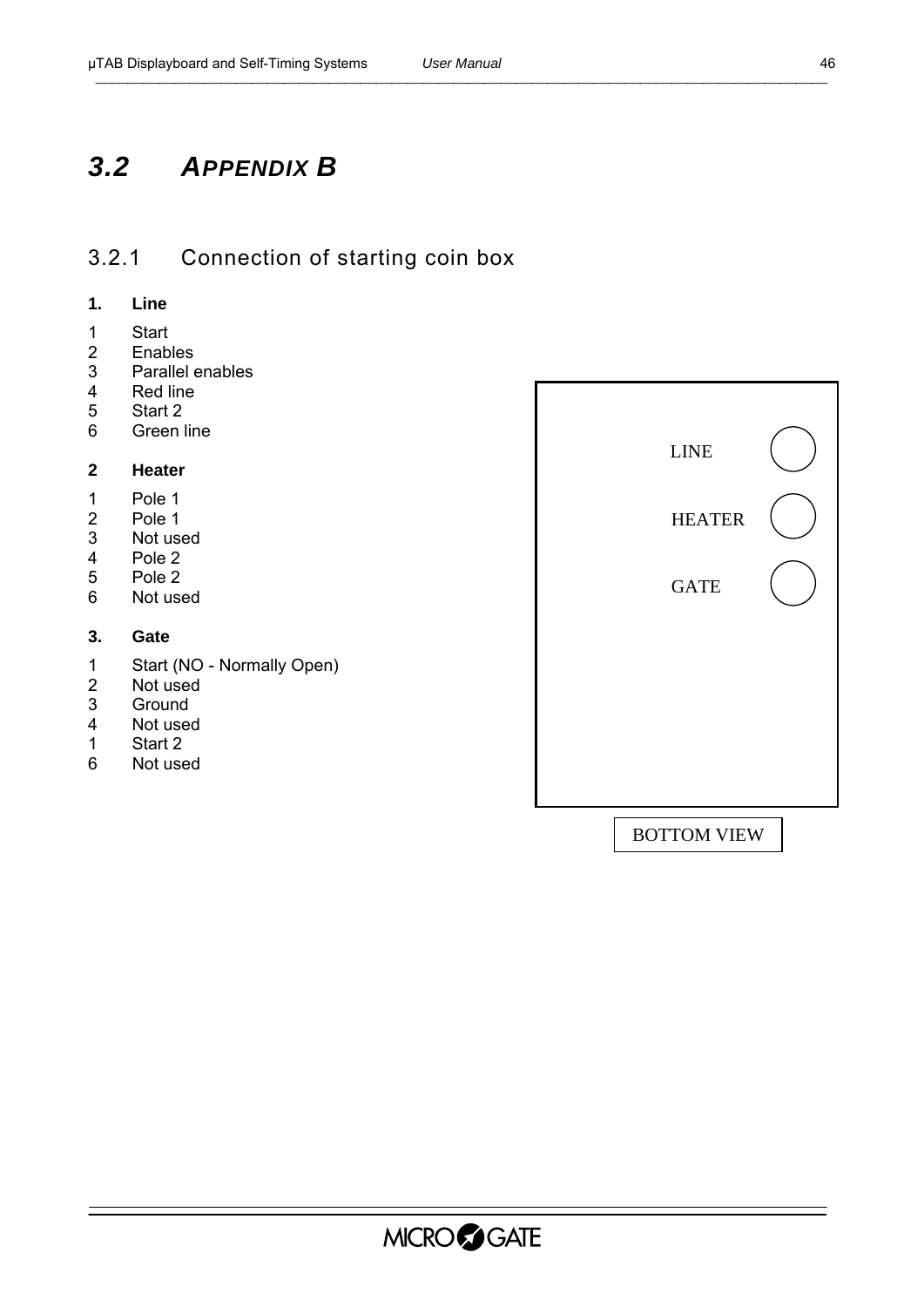### <span id="page-46-0"></span>*3.3 APPENDIX C*

#### 3.3.1 Version with interface for different chronometers

#### *3.3.1.1 Program 12 – Omega OSM6 Chronometer*

Program 12 makes it possible to connect the displayboard to the Omega OSM6 Chronometer.

#### <span id="page-46-1"></span>*3.3.1.2 Program 13 – Omega Powertime Chronometer*

Program 13 makes it possible to connect the displayboard to the Omega Powertime Chronometer. By setting the Address selector to different values, different display modes are obtained.

#### **ADDRESS 0**

Display of the time with a precision of hundredths of a second and the competitor number. Set the Powertime chronometer for the display of the hundredths of a second. The data is displayed as follows:



#### **ADDRESS 1**

Display of the time with a precision of tenths of a second and the competitor number. Set the Powertime chronometer for the display of the tenths of a second.

The data is displayed as follows:



#### **ADDRESS 2**

Display of the time with a precision of seconds and the competitor number. Set the Powertime chronometer for the display of the seconds.

The data is displayed as follows:





#### **ADDRESS 3**

Display of the speed and the competitor number. Set the Powertime chronometer for the display of the speed.

The data is displayed as follows:

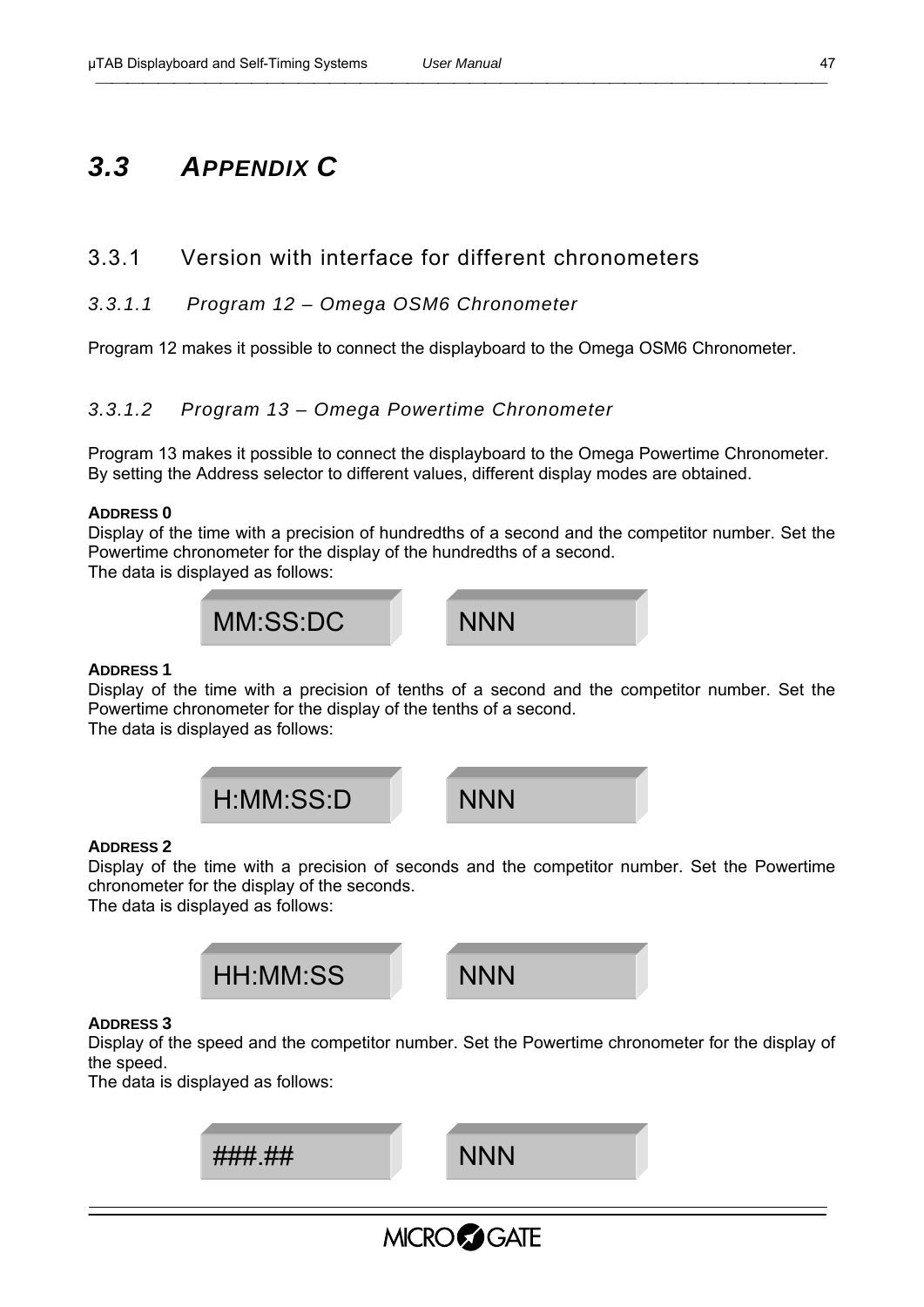**NOTE**: to return to the other function modes you must turn the rotating selector. The calculator command does not function as in the "Powertime Emulation" program communication velocity is different from the one usually used.

<span id="page-47-0"></span>⎯⎯⎯⎯⎯⎯⎯⎯⎯⎯⎯⎯⎯⎯⎯⎯⎯⎯⎯⎯⎯⎯⎯⎯⎯⎯⎯⎯⎯⎯⎯⎯⎯⎯⎯⎯⎯⎯⎯⎯⎯⎯⎯⎯⎯⎯⎯

#### <span id="page-47-1"></span>*3.3.1.3 Program 14 – ALGE Chronometer*

Program 14 makes it possible to connect the displayboard to the ALGE Chronometer. By setting the Address selector to different values, different display modes are obtained.

#### **ADDRESS 0**

Displays minutes, seconds and thousandths (or tenths or hundredths according to the precision of the work) in the following format:

MM:SS:DCM

#### **ADDRESS 1**

Displays hours, minutes and seconds in the following format:



#### **ADDRESS 2**

Displays hours, minutes and seconds and tenths in the following format:



#### **ADDRESS 3**

Displays number and position in the following format:



#### **ADDRESS 4**

Is used with two µTAB displayboards (master and slave, or two masters, the second of which should be configured for the display of characters from position 9 on).

The competitor number, the present position and the time in the format minutes, seconds, tenthshundredths-thousandths are displayed:



#### **ADDRESS 5**

Similar to the previous program, but with the time displayed in the format hours-minutes-secondstenths/hundredths.



#### **ADDRESS 6**

The time is displayed in the format hours-minutes-seconds-tenths:



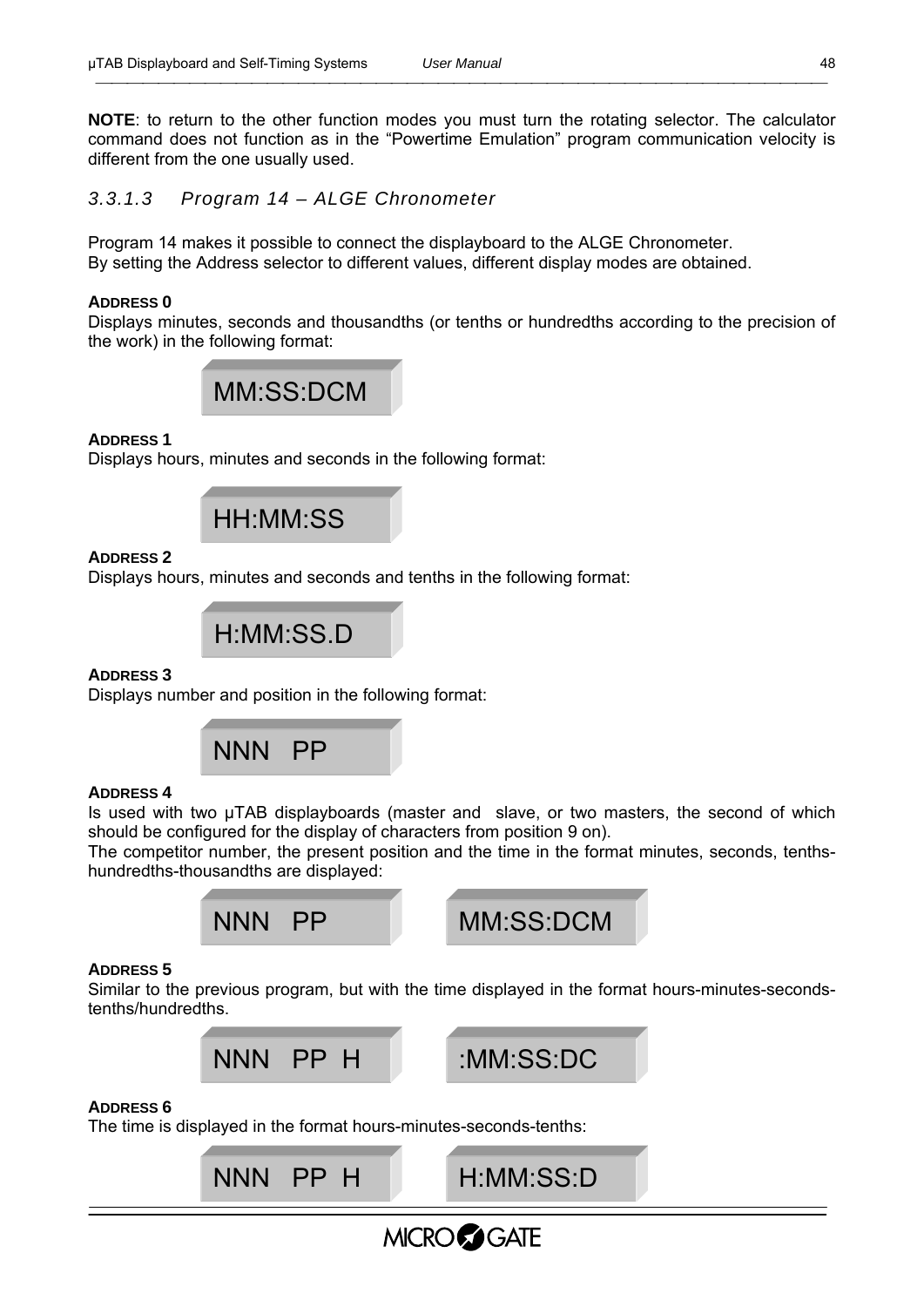#### <span id="page-48-0"></span>**ADDRESS 7**

The time is displayed in the format hours-minutes-seconds:



#### **ADDRESS 8**

Displays minutes, seconds and thousandths (or tenths or hundredths according to the precision of the work) in the following format:



#### **ADDRESS 9**

Displays hours, minutes and seconds in the following format:



#### **ADDRESS 10**

Displays hours, minutes and seconds and tenths in the following format:



**NOTE**: to return to the other function modes you must turn the rotating selector. The calculator command does not function as in the "Powertime Emulation" program communication velocity is different from the one usually used.

#### <span id="page-48-1"></span>*3.3.1.4 Program 15 – Omega/Longines 5005/Ares Chronometers*

Program 15 makes it possible to connect the displayboard to the Omega or Longines 5005 or Ares Chronometers. By setting the Address selector to different values, different display modes are obtained.

#### **ADDRESS 0**

Compatible with the programs ML 582 (Mass sport), ML590 (Road Cycling), ML584 (Show jumping) etc.

It makes it possible to display the running or final time (in the format minutes, seconds, and tenthshundredths-thousandths) and also the number and position. Two displayboards are used (master and slave, or two masters, the second of which should be configured for the display of characters from position 9 on).

The data is displayed in the following format:





#### **ADDRESS 1**

Compatible with the programs ML 582 (Mass sport), ML590 (Road Cycling), ML584 (Show jumping) etc.

Similar to the previous program. The time is displayed in the format hours-minutes, secondstenths:

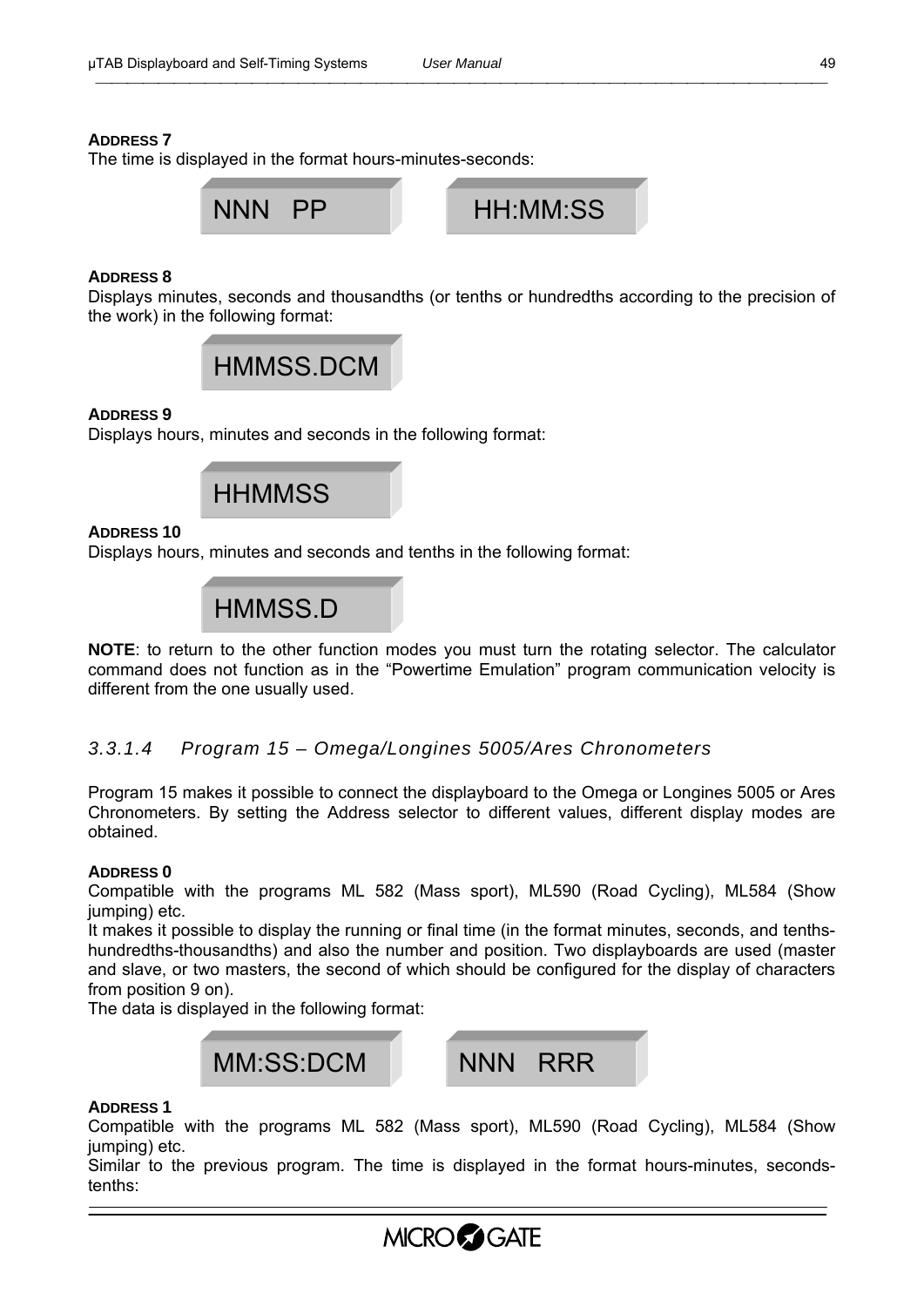

#### **ADDRESS 2**

Compatible with the ML programs.

Similar to the previous program. The time is displayed in the format hours-minutes, seconds:



#### **ADDRESS 3**

Compatible with the programs ML 582 (Mass sport), ML590 (Road Cycling), ML584 (Show jumping) etc.

Displays only number and position:



#### **ADDRESS 4**

Compatible with the program ML 582 (Mass sport). Displays number and position, in four-figure format:

### NNNN RRRR

#### **ADDRESS 5**

Compatible with the program ML 683 (Car-Motorbike). Displays LAP time in the following format:



#### **ADDRESS 6**

Compatible with the program ML 683 (Car-Motorbike). Displays speed in kilometres per hour, in the following format:



#### **ADDRESS 7**

Compatible with the program ML 683 (Car-Motorbike). Displays speed in miles per hour, in the following format:



#### **ADDRESS 8**

Compatible with the programs ML 582 (Mass sport), ML590 (Road Cycling), ML552/553 (Alpine skiing and Nordic skiing), ML597 (Horse racing), ML 566 (Track skating). Displays the time of day in the following format:

HH:MM:SS

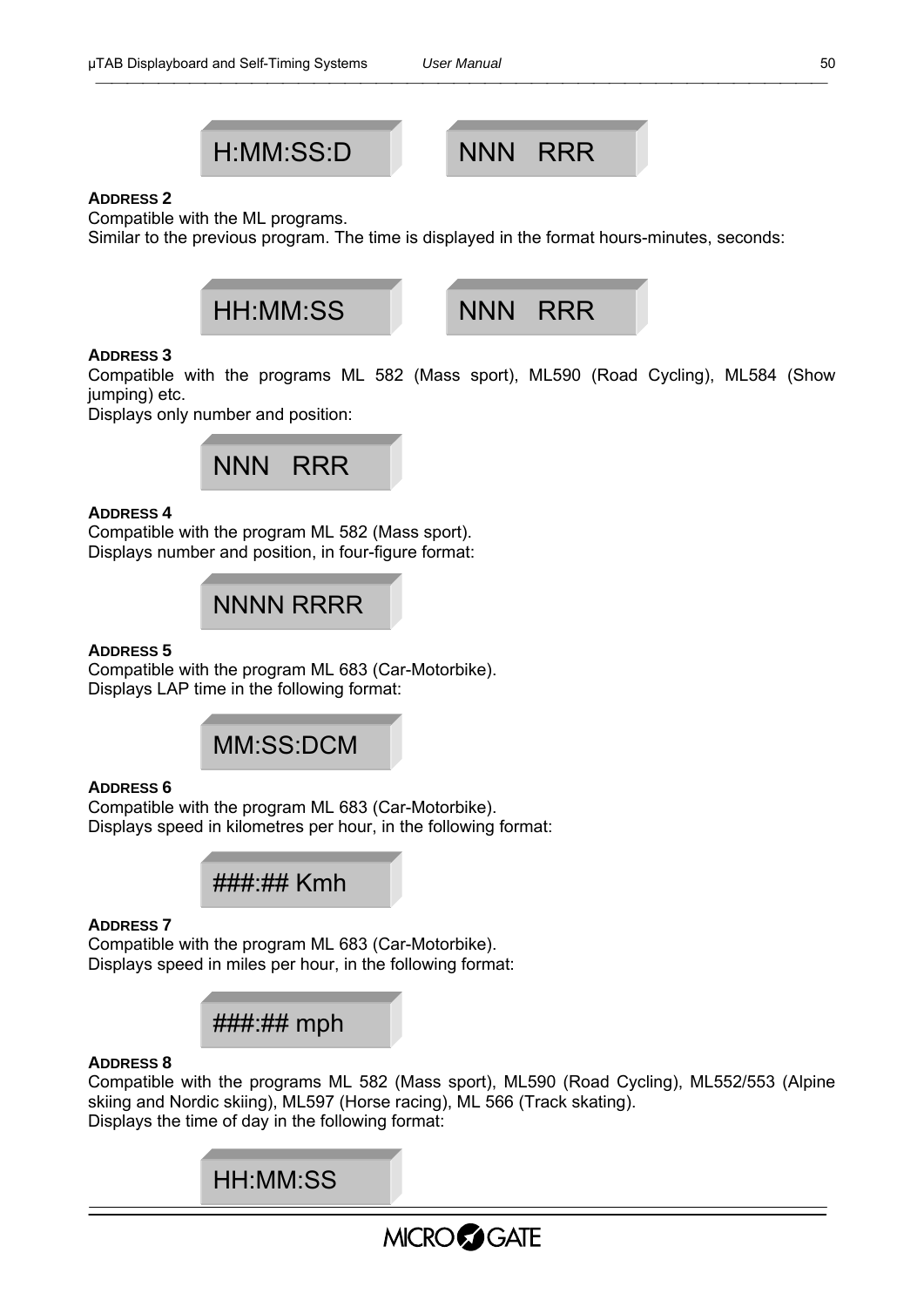#### **ADDRESS 9**

Compatible with the programs ML 566 (Track skating). Displays the time, number and position of competitor B in the following format:



#### **ADDRESS 10**

Compatible with the programs ML 566 (Track skating). Displays the time, number and position of the leading competitor in the following format:

MM:SS:DCM NNN RRR



#### **ADDRESS 11**

Compatible with the programs ML 566 (Track skating). Displays the lap time of competitor A in the following format:



#### **ADDRESS 12**

Compatible with the programs ML 566 (Track skating). Displays the lap time of competitor B in the following format:



#### **ADDRESS 13**

Compatible with the programs ML 566 (Track skating). Displays the number and 'status' (in/out) of competitors A and B in the following format:





#### **ADDRESS 14**

Compatible with the programs ML 566 (Track skating). Displays the number and laps to go for competitors A and B in the following format:



**NOTE**: to return to the other function modes you must turn the rotating selector. The calculator command does not function as in the "Powertime Emulation" program communication velocity is different from the one usually used.

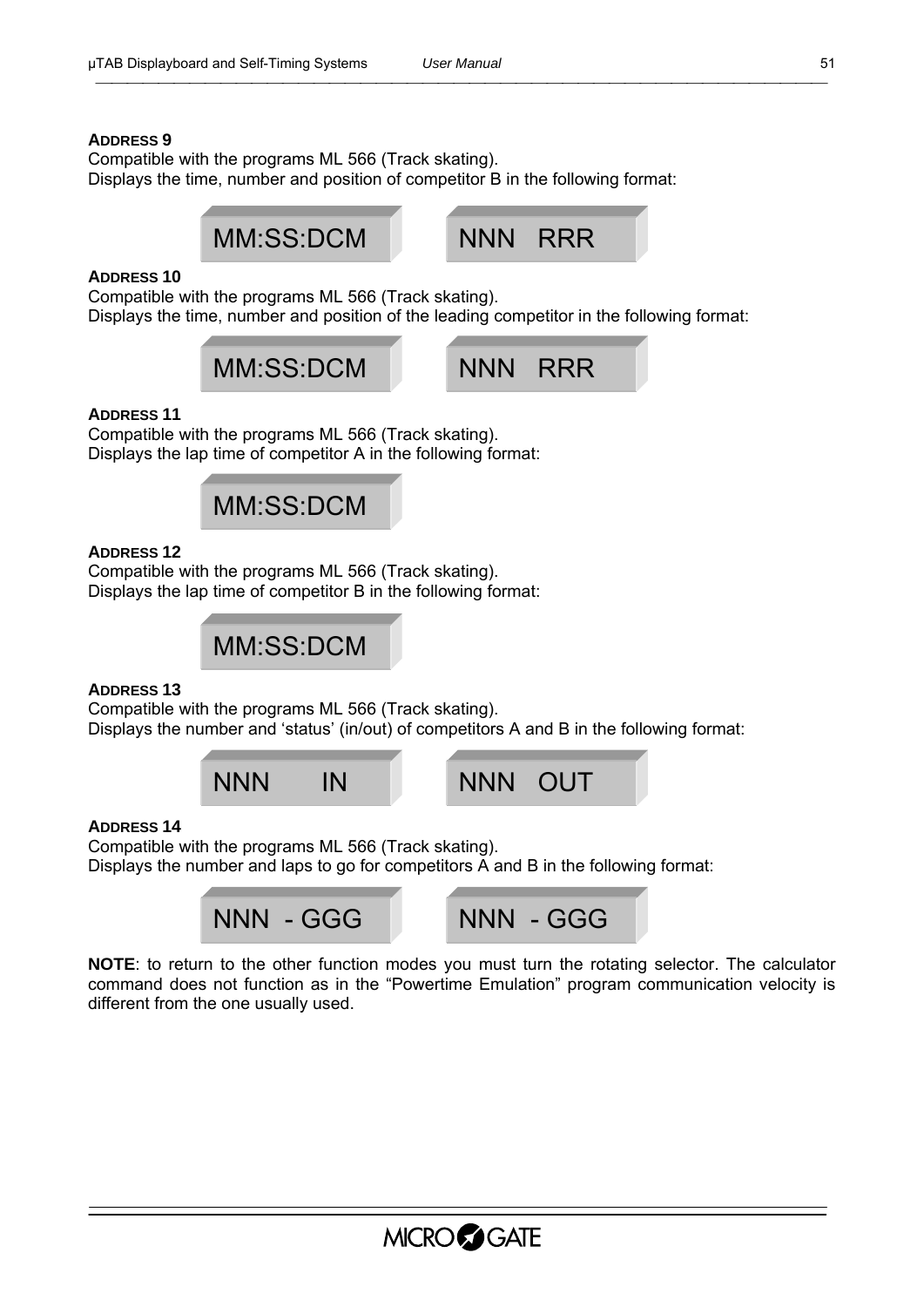#### <span id="page-51-0"></span>*3.3.1.5 Note for connection of chronometers*

| <b>OMEGA/LONGINES 5005 CHRONOMETERS</b> |                     |
|-----------------------------------------|---------------------|
| <b>Chronometer</b>                      | <b>Displayboard</b> |
| $4 - TX+$                               | $5 - GND$           |
| $3 - TX$                                | $6 -$ Serial IN     |
|                                         |                     |
| <b>ALGE CHRONOMETERS</b>                |                     |

| Chronometer    | <b>Displayboard</b> |
|----------------|---------------------|
| 3 – GND        | $5 - GND$           |
| 5 – Serial OUT | 6 – Serial IN       |

#### **OMEGA POWERTIME CHRONOMETERS**

| <b>CHRONOMETER (RJ4 socket)</b> | <b>CHRONOMETER (9 pole Cannon)</b> | <b>Displayboard</b> |
|---------------------------------|------------------------------------|---------------------|
| $1 - TX+$                       | $1 - TX +$                         | $5 - GND$           |
| $3 - TX-$                       | $9 - TX$                           | 6 – Serial IN       |

## MICRO **S**GATE